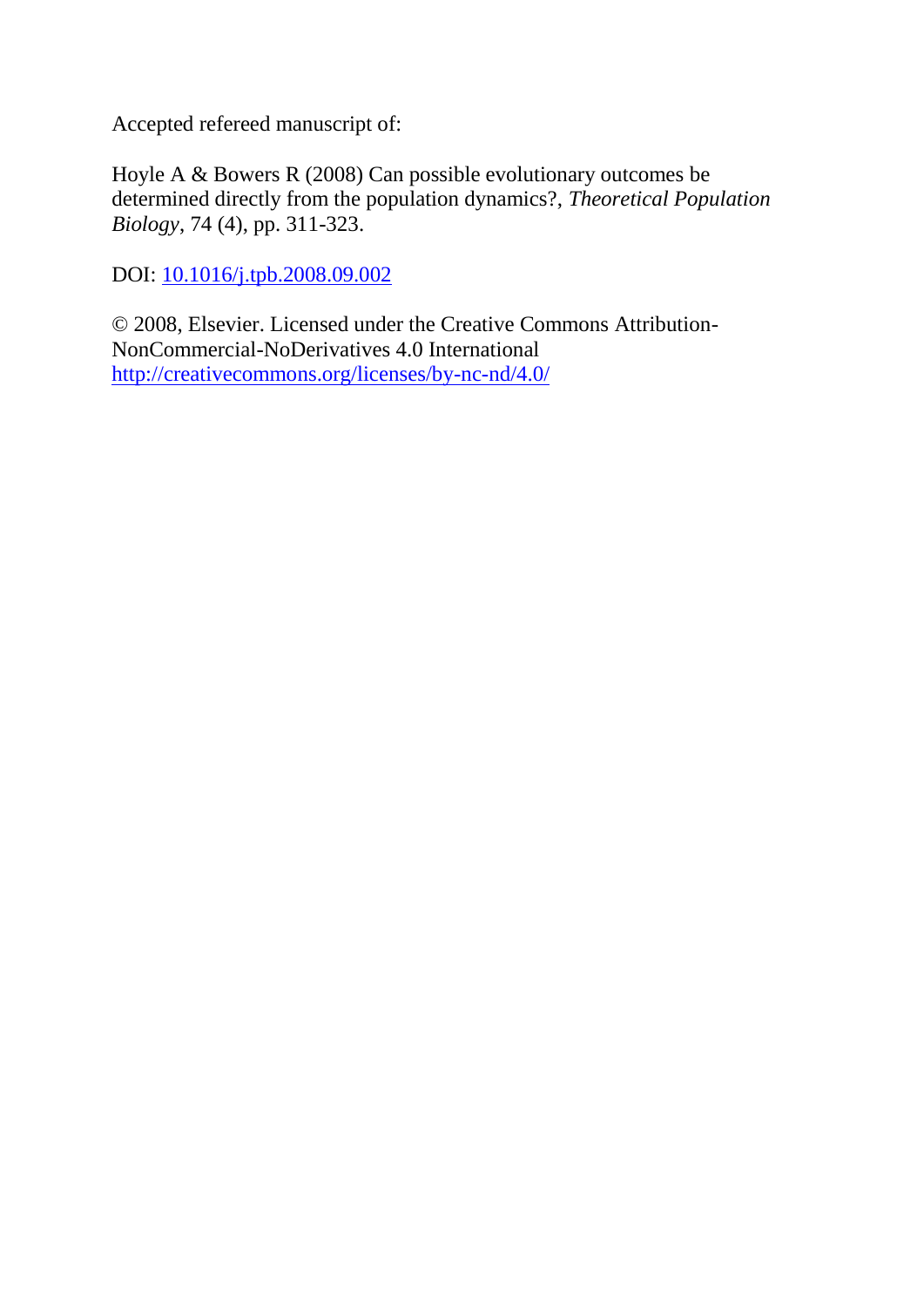# **Can possible evolutionary outcomes be determined directly from the population dynamics?**

Andrew Hoyle<sup>1</sup> *∗*, Roger G. Bowers<sup>2</sup>

<sup>1</sup>*Department of Computing Science and Mathematics, University of Stirling, Stirling, FK9 4LA, U.K.*

<sup>2</sup>*Department of Mathematical Sciences, Mathematical Sciences Building, The University of Liverpool, Liverpool, L69 7ZL, U.K.*

#### **Abstract**

Traditionally, to determine the possible evolutionary behaviour of an ecological system, using adaptive dynamics, it is necessary to calculate the fitness and its derivatives at a singular point. We investigate the claim that the possible evolutionary behaviour can be predicted directly from the population dynamics, without the need for calculation, by applying three criteria - one based on the form of the density dependent rates and two on the role played by the evolving parameters. Taking a general continuous time model, with broad ecological range, we show that the claim is true. Initially, we assume that individuals enter in class 1 and move through population classes sequentially; later we relax these assumptions and find that the criteria still apply. However, when we consider models where the evolving parameters appear non-linearly in the dynamics, we find some aspects of the criteria fail; useful but weaker results on possible evolutionary behaviour now apply.

*Key words:* Adaptive dynamics, trade-off and invasion plot, TIPs, trade-off,

*Preprint submitted to Elsevier 2 August 2016*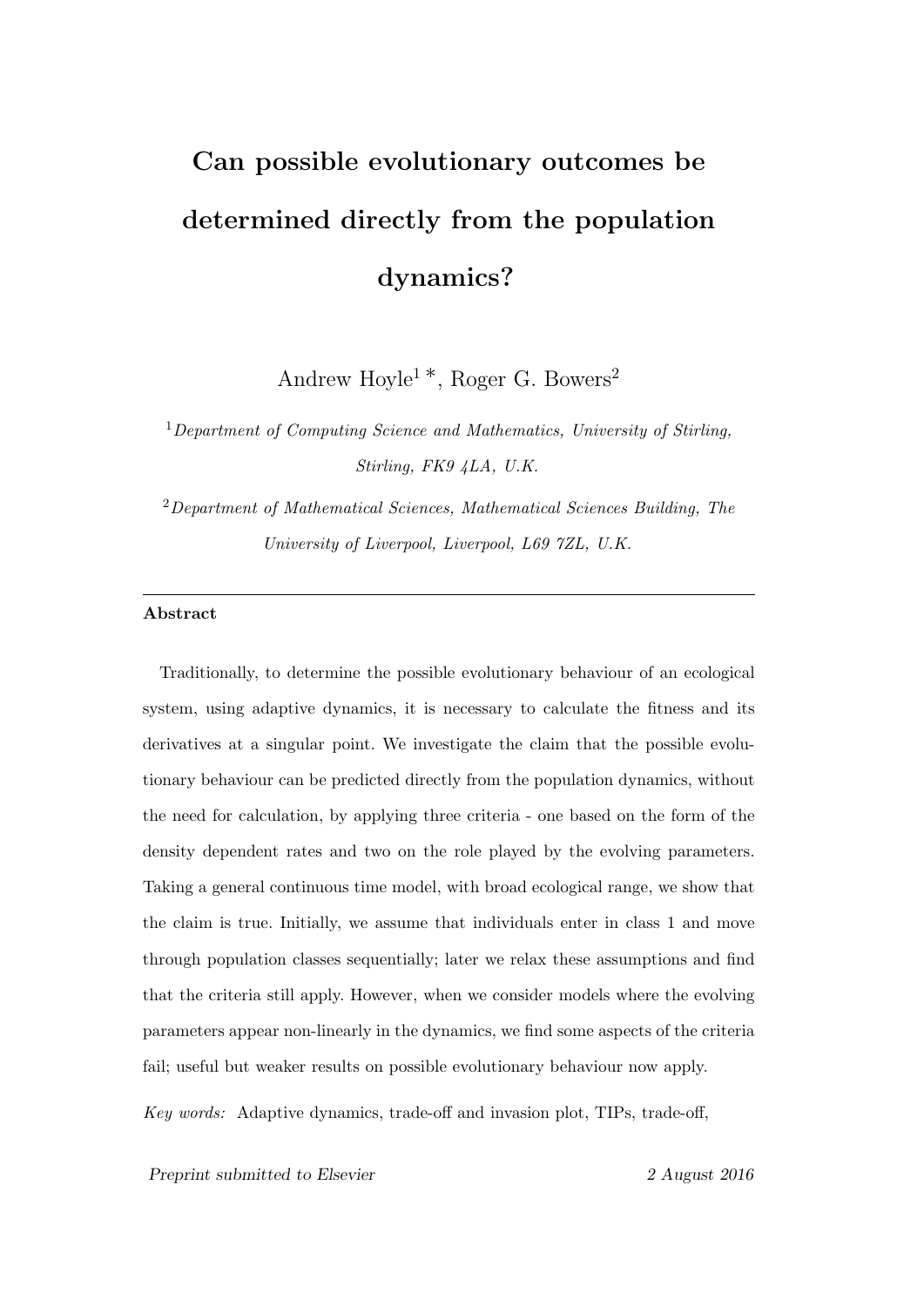invasion boundaries, evolutionary branching.

*<sup>∗</sup>* Corresponding author. Tel.: +44-1786 467 467; fax: +44-1786 464 551. Email address: A.Hoyle@maths.stir.ac.uk (Andrew Hoyle<sup>1</sup>).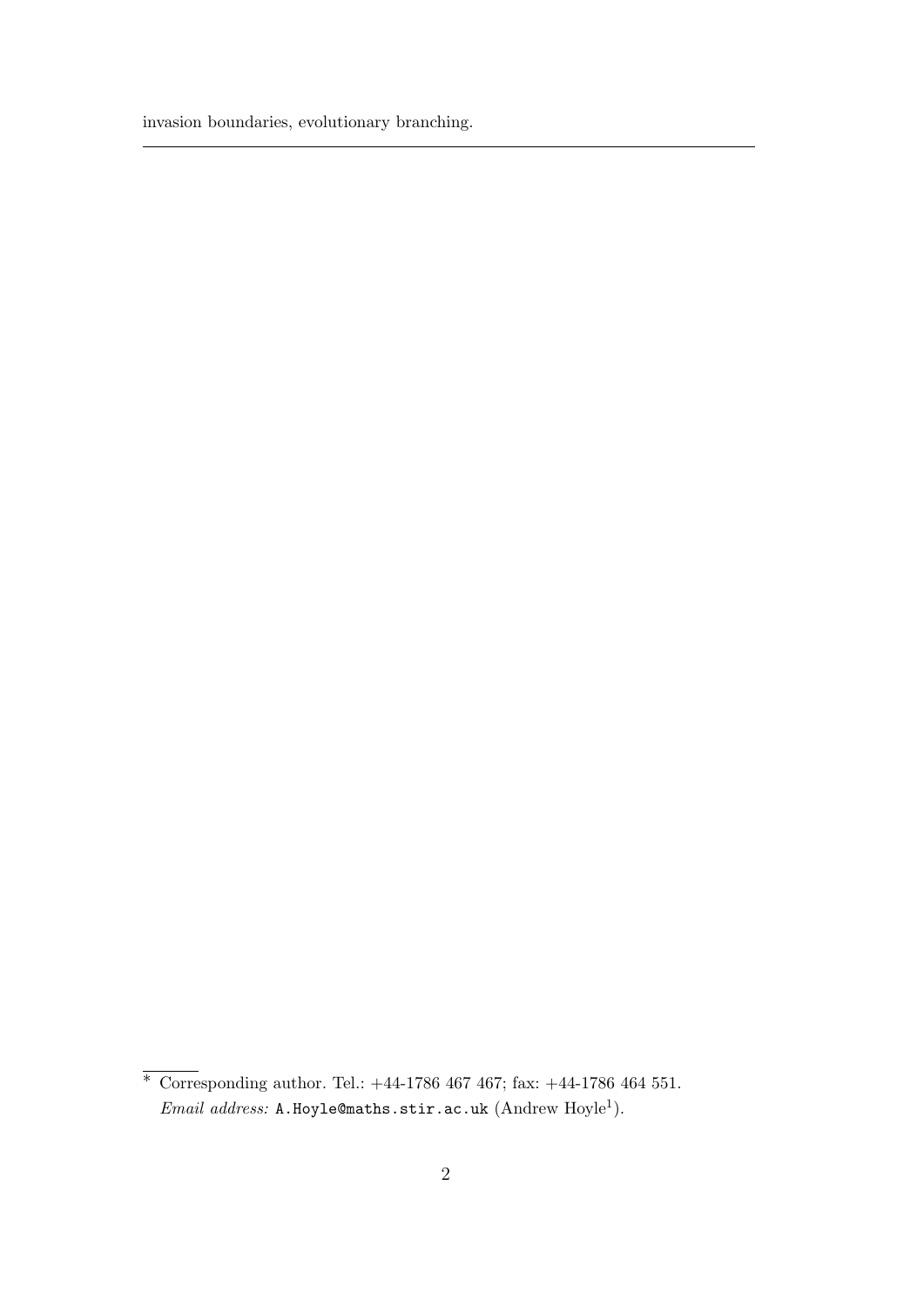#### **1 Introduction**

It has long been recognised that trade-offs play an important role in evolutionary theory (see Stearns (1992) and Roff (2002) for reviews). However it is only relatively recently that evolutionary ecologists have come to realise the extent of this role and how minor changes in a trade-off, for example in its shape, can dramatically affect the evolutionary outcome in a system (Levins, 1962, 1968; Rueffler et al., 2004; De Mazancourt and Dieckmann, 2004; Bowers et al., 2005). In early work, the picture that emerged seems often to be that acceleratingly costly trade-offs (where each benefit is met with an ever increasing cost) produced an intermediate state via an evolutionary attractor (or CSS), whereas deceleratingly costly trade-offs (where each benefit is met with an ever decreasing cost) produced an extreme state via an evolutionary repellor (Levins, 1962). More recent work using the general framework of adaptive dynamics (Metz et al., 1996a; Geritz et al., 1998) - which stresses the importance of density-dependent feedback - has shown that the above picture is not generally valid (Rueffler et al., 2004; De Mazancourt and Dieckmann, 2004; Bowers et al., 2005; see also Bowers et al. (2003) for an informative example).

The traditional approach to adaptive dynamics tends to be rather algebraic although it does have a geometrical side (pairwise invadability plots, or PIPs) and to 'bury' the trade-off in a way not facilitating further study. In the present context recent geometrical approaches to adaptive dynamics are of great utility (Rueffler et al., 2004; De Mazancourt and Dieckmann, 2004; Bowers et al., 2005). These geometrical approaches keep the trade-off at the forefront of the work and allow more informative, graphical conclusions to be drawn regarding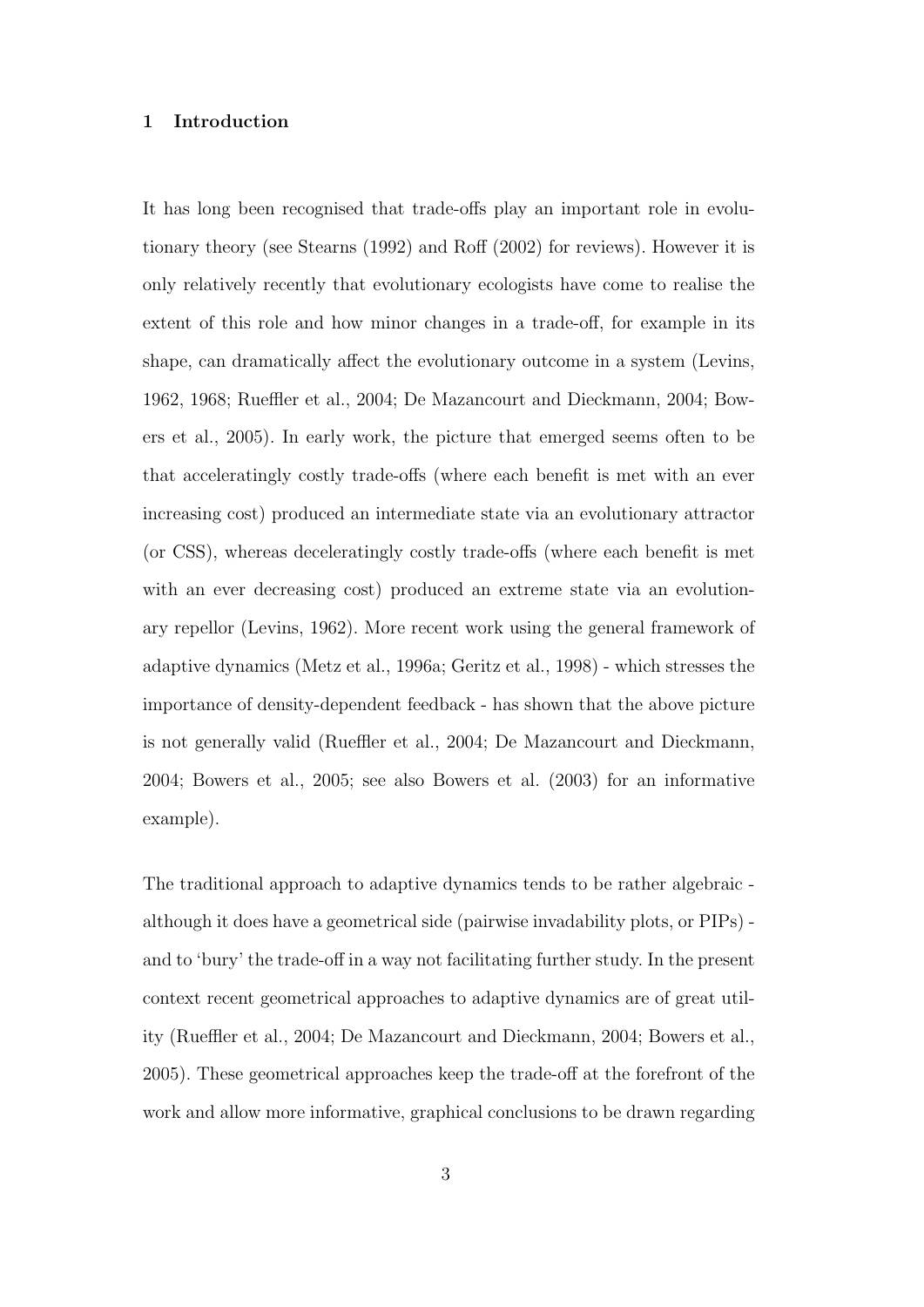which trade-off shapes produce which evolutionary outcome. Here by 'shape' we mean whether a trade-off is acceleratingly costly or deceleratingly costly (or linear - where each benefit is met with the same cost) and by what magnitude or strength. There have been a number of studies into the evolutionary outcomes of various ecological systems using these new geometric approaches (see references above and Geritz et al., 2007; Hoyle and Bowers, 2007). A common feature of these studies is that strongly acceleratingly costly trade-offs lead to intermediate traits (evolutionary attractors) and strongly deceleratingly costly trade-offs lead to extreme traits (evolutionary repellors); what happens between these, for weakly acceleratingly/deceleratingly costly tradeoffs, and even linear trade-offs, is less clear - although branching points or Garden of Eden points (ESS-repellors) (Metz et al., 1996a; Geritz et al., 1998) may appear. The comparative ease by which the new geometrical approaches have allowed the study of various specific systems is notable. Thus our aim here is to investigate a relatively general model, that covers behaviour such as maturation, competition, predation and parasitism, in order to elucidate the factors in the trade-off and in the dynamics of the model which give rise to various evolutionary outcomes.

The geometrical method we will use in this study is that of trade-off and invasion plots (TIPs) (Bowers et al., 2005). Although a detailed discussion of TIPs can be found in Bowers et al. (2005), we give here, and in Appendix A, a summary of TIPs and the major results determining evolutionary behaviour from these. A TIP is a plot between two traits of one strain, *y* say (with traits  $y_1$  and  $y_2$ ), where the second strain, *x* say (with traits  $x_1$  and  $x_2$ ), is taken to be fixed, i.e. a fixed point on the plot (usually taken at a corner). Underlying a TIP is the fitness  $s_x(y)$  of a rare mutant strain *y* when the resident is *x*.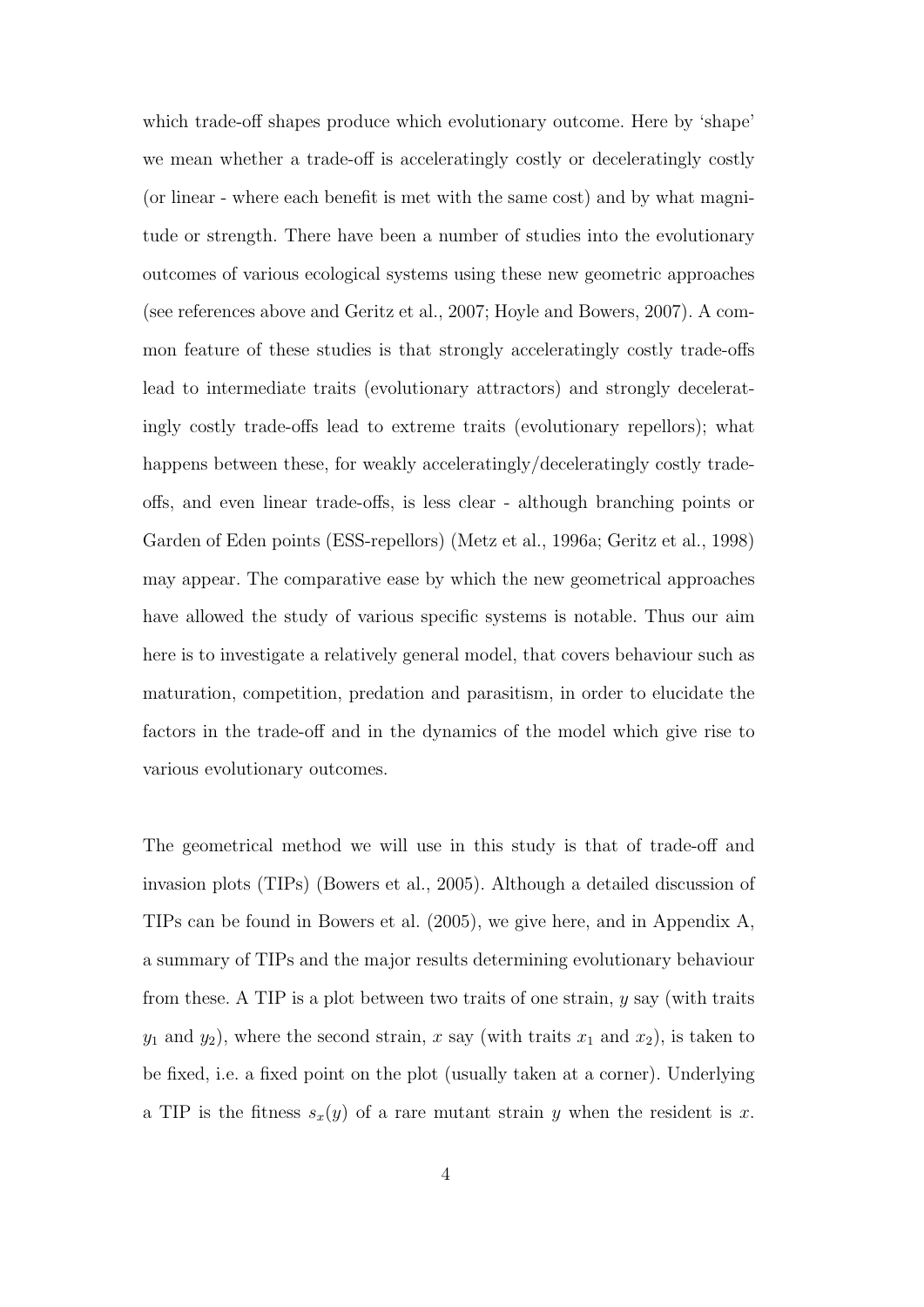These plots then consist of two invasion boundaries (curves), one of which,  $f_1$  (which is equivalent to  $s_x(y) = 0$ ), defines where one strain (when rare), *y*, can invade a second (established) strain,  $x$ , and the second of which,  $f_2$ (which is equivalent to  $s_y(x) = 0$ ), defines where (rare) strain *x* can invade (established) strain *y* (when the roles are reversed). Both of these invasion boundaries are equal and tangential at the point  $y = x$ . The third curve on a TIP is the trade-off curve, *f*. This is equal to  $f_1$  and  $f_2$  at the point  $y = x$ and, for certain *x*, is also tangential to the invasion boundaries; these *x* are the evolutionary singularities,  $x^*$ . It is the relative curvatures (or shapes) of the three curves at the singularity that determine the evolutionary outcome. The invasion boundaries determine which evolutionary outcomes are possible, whereas the trade-off determines which actually occurs. For more details on TIPs see Appendix A and Bowers et al. (2005).

As stated above, the invasion boundaries, near the evolutionary singularity, determine which evolutionary outcomes are possible. The mutational steps are sufficiently small that it is the local behaviour of these invasion boundaries (and of the trade-off) up to quadratic approximation which we invariably describe (we avoid continually repeating this point). Subject to this, there are four fundamental types of (singular) TIP each with their own unique evolutionary possibilities. These are shown in Fig. 1. We call the first a type I TIP; here the invasion boundaries are both linear and superimposed. With this type of TIP only evolutionary attractors (for acceleratingly costly trade-offs) and evolutionary repellors (for deceleratingly costly trade-offs) are possible. This represents the picure that emerged in early work (Levins, 1962). The second type of TIP is type II; here the invasion boundaries are again superimposed but are now curved. Again only evolutionary attractors and repellors are pos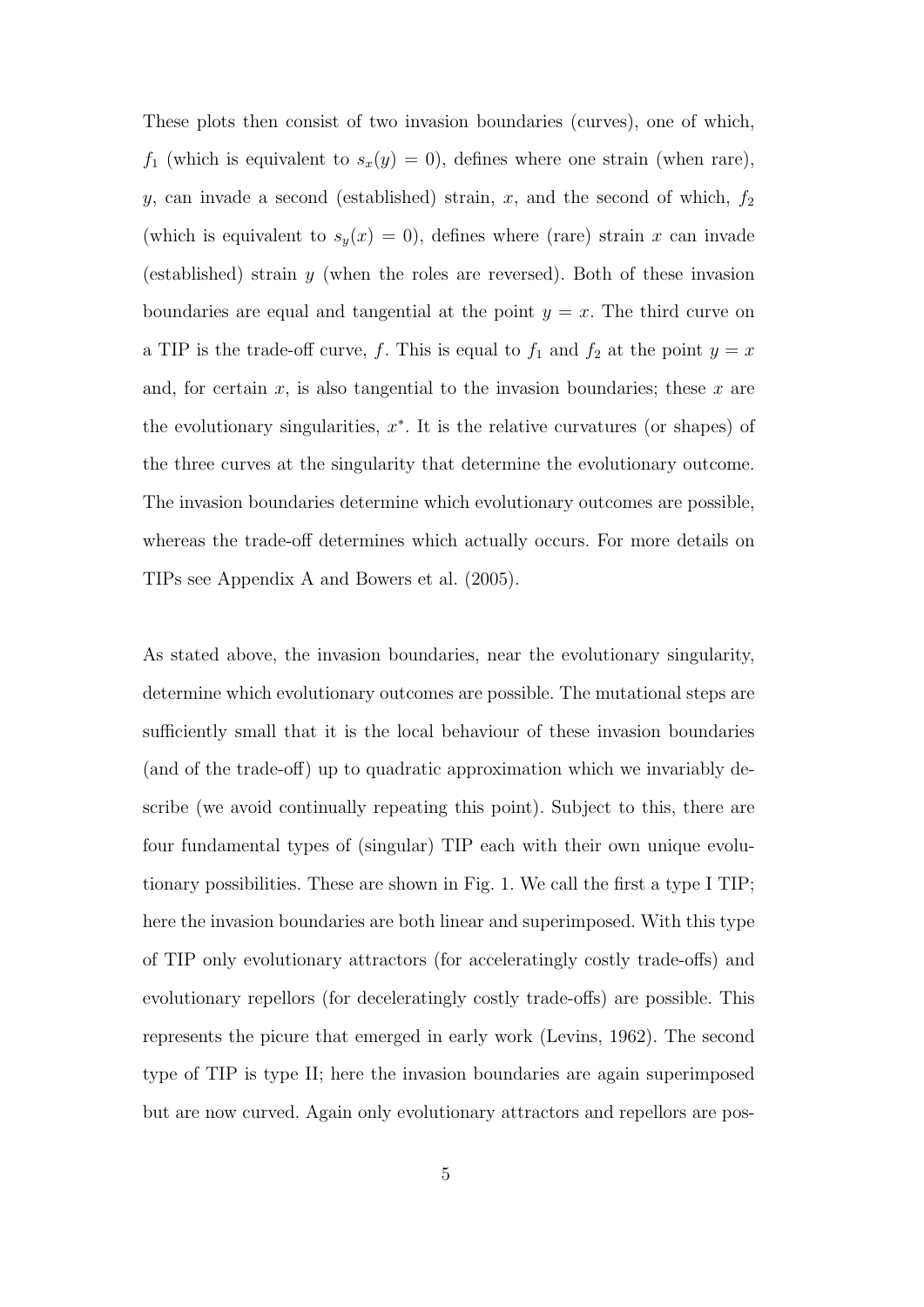sible, but now for weakly deceleratingly costly trade-offs attractors can replace repellors or for weakly acceleratingly costly trade-offs repellors can replace attractors. In type III and type IV TIPs, the invasion boundaries are no longer superimposed. In type III one boundary is linear with the second boundary curved, whereas in type IV both invasion boundaries are curved. The separation of boundaries has significant implications for the evolutionary outcomes. For certain trade-offs with curvature between the invasion boundaries either evolutionary branching points or Garden of Eden points (ESS-repellors) may be possible (which of these are possible depends upon the relative curvatures of  $f_1$  and  $f_2$ ; see Table A.1).

So the question arises as to what factors determine the shape of the invasion boundaries and hence the type of TIP produced and evolutionary outcomes possible. Is it possible to establish criteria - which are necessary for various types of TIPs and the associated evolutionary possibilities - criteria which can be applied *directly*, without the need for further calculation, to the dynamical specification of a broad class of models in population ecology? This is the focus of the present paper.

# **2 The three criteria**

We assume that time is continuous, that individuals can only be in a finite number of classes (or *i*-states), and that the number of individuals is sufficiently large that a deterministic approximation can be used. We take the dynamics to be given by the system of ordinary differential equations

$$
\frac{d\mathbf{N}}{dt} = \mathbf{M}(\mathbf{p}(\mathbf{x}), \mathbf{N})\mathbf{N};
$$
\n(1)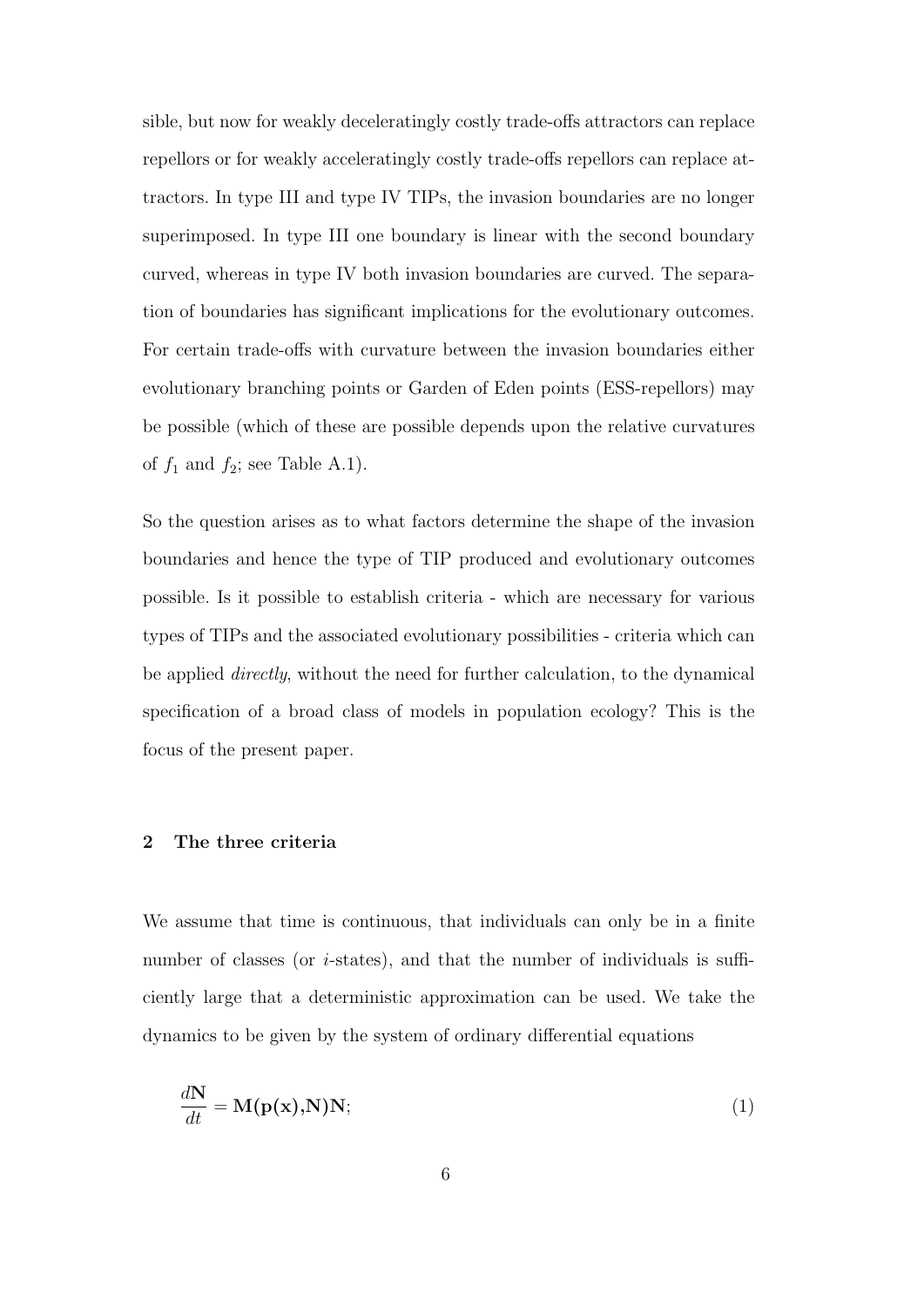the components  $N_i$  of the *m*-dimensional column vector **N** are the densities of individuals in the various classes *i*, the matrix elements  $M_{ij}$  are the rates of increase of  $N_i$  per capita of class *j*, **p** is a vector of parameters and  $\mathbf{x} = (x_1, x_2)$ is a trait vector which changes as the species evolves. Later we shall use the notation

$$
\mathbf{M}_{i} = \Big( M_{i1} \dots M_{im} \Big),
$$
  

$$
\mathbf{M}_{.j} = \Big( M_{1j} \dots M_{mj} \Big),
$$

to denote the  $i^{\text{th}}$  row and  $j^{\text{th}}$  column respectively; we shall also abuse notation by writing  $M(x, N)$  rather than the full form in Eq. (1).

We distinguish terms contributing to the matrix elements as follow

$$
M_{ij} = b_{ij} - \delta_{ij} e_{ij} - \delta_{ij} \sum_k t_{ki} + t_{ij}.
$$

The first term  $b_{ij}$ , defined as a *reproduction* term, corresponds to the reproduction (birth) rate in class *i* per capita of class *j*. Note that, if we take frequency dependent competition to act upon births, then this frequency dependence will appear in the corresponding reproduction term. The second term  $e_{ii}$ , defined as a *mortality* term, corresponds to the mortality per capita of class *i*. The third term  $t_{ij}$ , defined as a *transition* term, corresponds to the transition of individuals from class *j* into class *i* per capita of class *j*. The term  $\delta_{ij}$  is the Kronecker delta. As indicated in Eq.  $(1)$  the matrix elements  $M_{ij}$  and the individual terms underlying them can depend on the densities **N** and the trait **x**.

Throughout we take one evolving species, made up of *n* classes, possibly in the presence of a number of non-evolving species, each of which may consist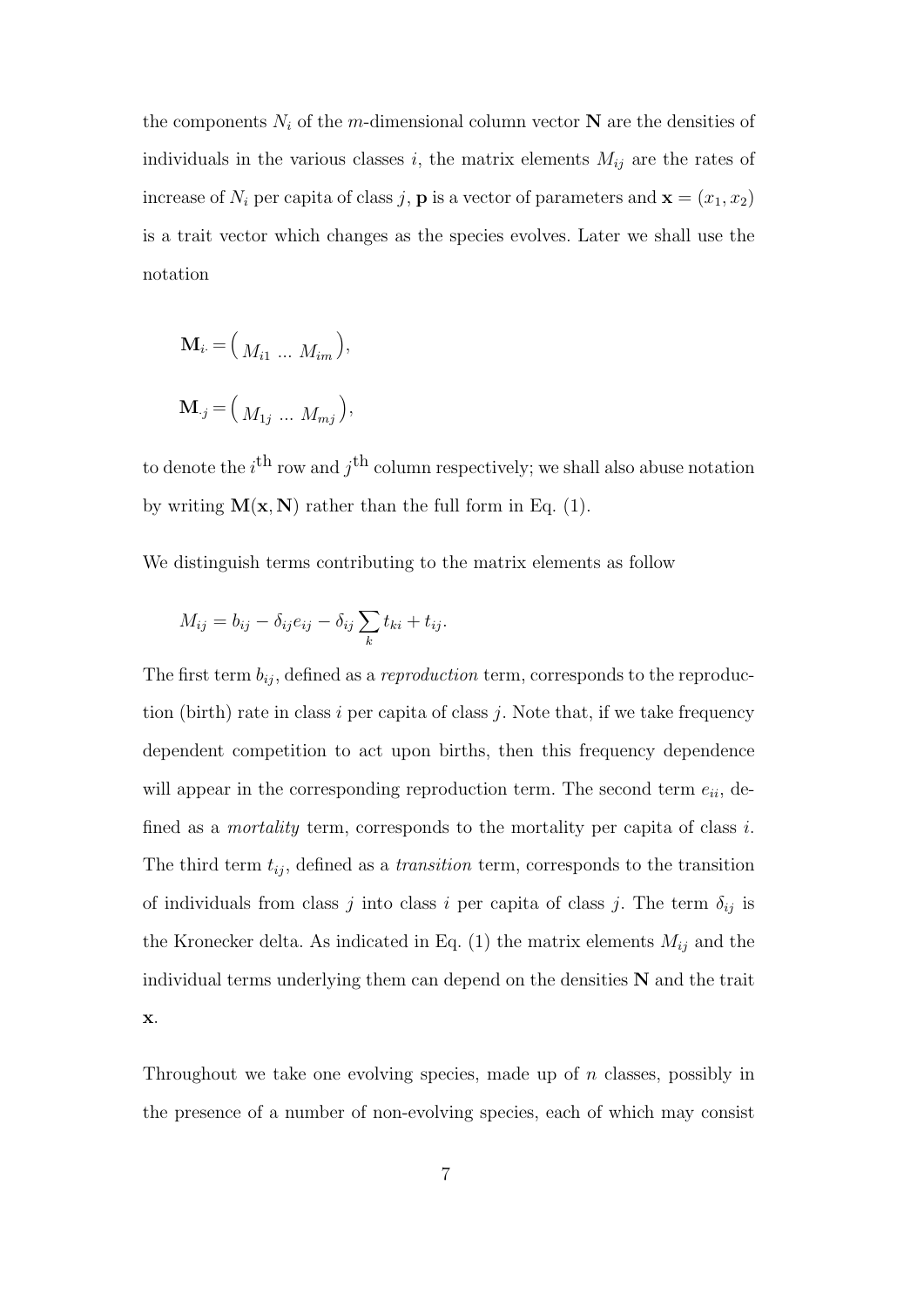of multiple classes. The matrix **M** is therefore split into a number of square sub-matrices, one for each species. The size of each sub-matrix is determined by the number of classes the species is described by (e.g. a species of 3 classes will be described by a  $3\times3$  sub-matrix) and where the main diagonal of each sub-matrix lies on the main diagonal of the matrix **M**. All remaining entries of **M**, outside these sub-matrices, are zero. For the purposes of this study, we define the matrix  $\mathbf{M}^{(n)}$  as the  $n \times n$  sub-matrix describing the evolving species (made up of *n* classes).

Hoyle et al. (2008) hypothesised three criteria and claimed that their occurrence in various combinations leads to a classification of possible TIPs. These criteria were suggested on the basis of the study of a very limited number of specific models. Here we prove their appropriateness for a relatively broad classes of ecological dynamics. (We impose some restrictions at first - but then lift many of them.)

The three criteria, which are based upon the dynamics describing the behaviour of the model, are:

*•* Criterion A: The Appearing Criterion

At least two of the row rate vectors  $M_i$  are (non-constant) functions of the trait vector **x**; that is

$$
\mathbf{M}_{i\cdot}(\mathbf{x},\mathbf{N}) \neq \mathbf{M}_{i\cdot}(\mathbf{x}',\mathbf{N})
$$

for all **x**, **x**<sup> $\prime$ </sup> for at least two values of *i*. (Consequently, a  $t_{ij}$  and/or  $b_{ij}$  and/or  $e_{ij}$ must vary for at least two values of *i*, as **x** varies.) More informally, the evolving parameters, or one repeated evolving parameter, *appear* in the population dynamics of different classes/species.

*•* Criterion B: The Characteristic Criterion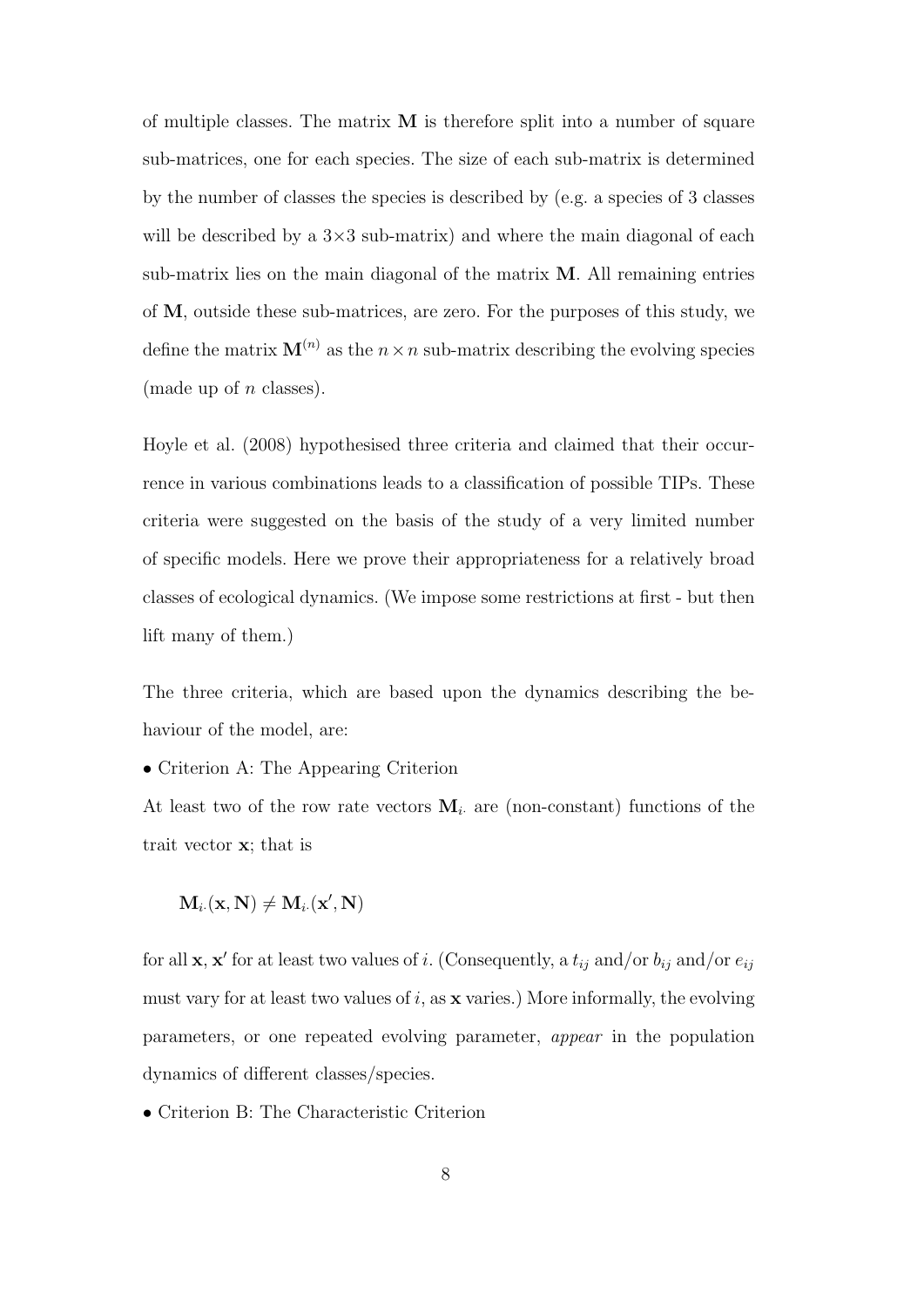At least two of the column rate vectors  $\mathbf{M}_{.j}^{(n)}$  are (non-constant) functions of the trait vector **x**; that is

$$
\mathbf{M}_{\cdot j}^{(n)}(\mathbf{x}, \mathbf{N}) \neq \mathbf{M}_{\cdot j}^{(n)}(\mathbf{x}', \mathbf{N})
$$

for all  $x$ ,  $x'$  for at least two values of *j*. More informally, the evolving parameters, or one evolving parameter alone, are *characteristic* of more than one class of the evolving species. (We say a parameter is characteristic of a class *j* if  $M_{ij}$ , and consequently a  $b_{ij}$  and/or  $e_{ij}$  and/or  $t_{ij}$ , varies as the parameter varies.)

*•* Criterion C: The Rates Criterion.

For each **x**, the image set of the map  $N \to M^{(n)}(x, N)$  is at least two dimensional. More informally, at least two  $M_{ij}^{(n)}$ , or two components of the same  $M_{ij}^{(n)}$  (and consequently two rates  $b_{ij}$  and/or  $e_{ij}$  and/or  $t_{ij}$ , or two components of the same rate) depend on densities differently.

For a relatively broad class of models, the effects of each of these criteria occuring in various combinations are claimed to be as in Table 1. See Fig. 1 for associated TIP types.

Some clarification is needed here, which we give by means of an example. Consider a simple host-pathogen SI model where the infected individuals neither reproduce nor recover. Here the dynamics are

$$
\frac{d\mathbf{X}}{dt} = \begin{pmatrix} a_x - q_x X_1 - c_x - \beta_x X_1 & \gamma_x \\ \beta_x X_1 & c_x + \alpha_x + \gamma_x \end{pmatrix} \mathbf{X}.
$$
 (2)

Here  $\mathbf{X} = (X_1, X_2)^T$  where  $X_1$  and  $X_2$  represent the densities of susceptible and infected individuals respectively. For the parameters,  $a_x$  is the birth rate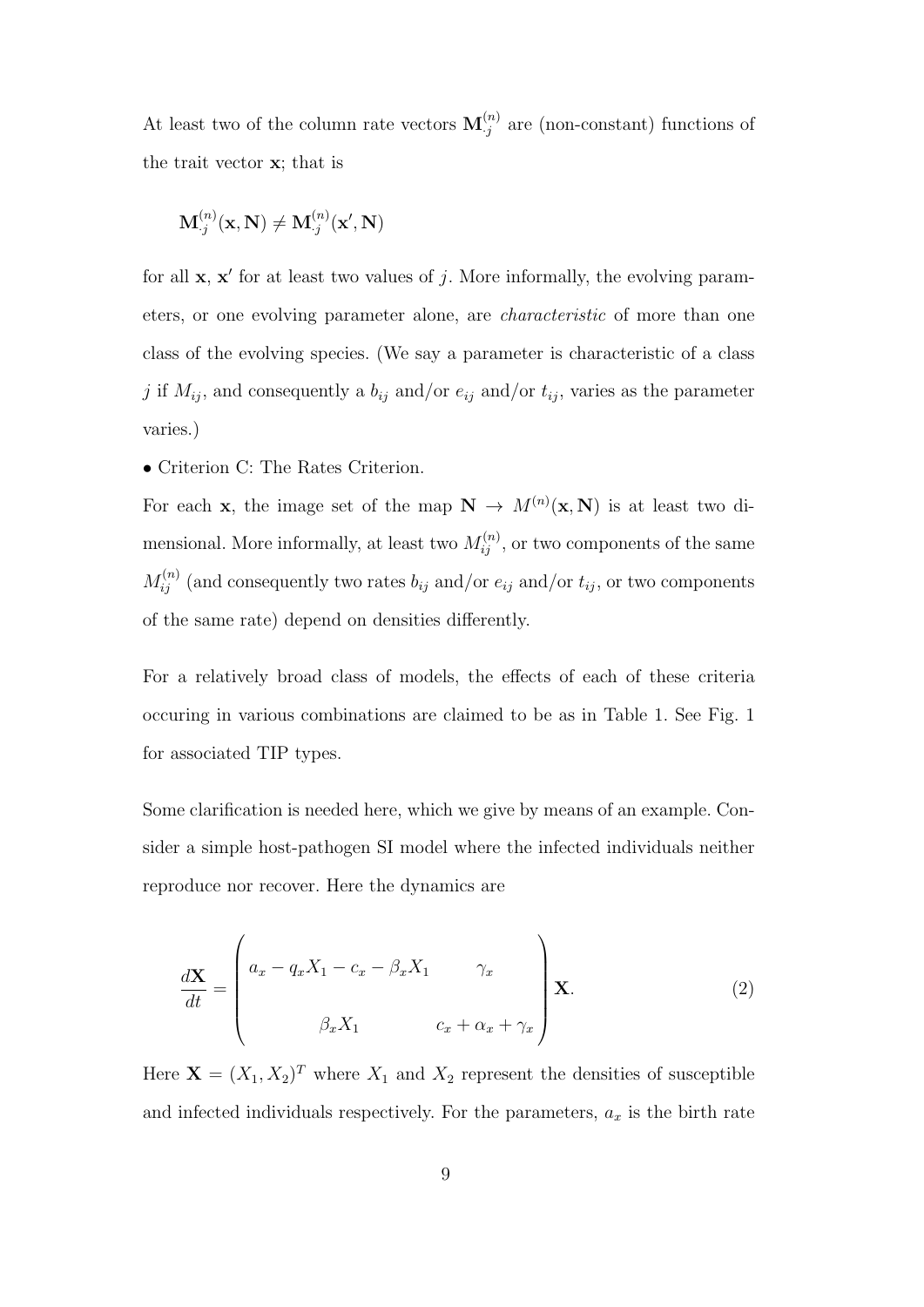of susceptibles where we take density dependence to act upon the births at a rate  $q_x$ ;  $b_{11} = a_x - q_x X_1$  and  $b_{12} = b_{21} = b_{22} = 0$ . The (natural) death rate of susceptibles is  $c_x$  and for infecteds is  $c_x + \alpha_x$  (where  $\alpha_x$  is the pathogen induced death rate), hence  $e_{11} = c_x$  and  $e_{22} = c_x + \alpha_x$ . Finally  $\beta_x$  is the transmission rate of the pathogen and  $\gamma_x$  is the host recovery rate, hence  $t_{21} = \beta_x X_2$ and  $t_{12} = \gamma_x$ . By considering the  $q_x X_1$  and  $\beta_x X_2$  terms, we can immediately say that criterion C is satisfied as these terms are affected differently by the population densities. We note that if we remove the density dependence on births, i.e. set  $q_x = 0$ , then criterion C would no longer be satisfied. Let us consider three cases (assuming  $q_x \neq 0$ ) regarding which parameters are evolving (those involved in the trade-off). Firstly, considering  $a_x$  and  $q_x$ , both are contained in  $M_{11}$  (in  $b_{11}$ ) only, hence neither criteria A or B is satisfied; here a type I TIP would occur (see Fig. 1). Secondly, considering  $a_x$  and  $\beta_x$ , in combination these occur in  $M_{11}$  (in  $b_{11}$  and  $t_{21}$ ) and  $M_{21}$  (in  $t_{21}$ ), thus criterion A is satisfied, as two rows of *M* are affected, but criterion B is not; hence we can get a type III TIP. Finally, considering  $a_x$  and  $\alpha_x$ , in combination these occur in  $M_{11}$  (in  $b_{11}$ ) and  $M_{22}$  (in  $e_{22}$ ), thus criteria A and B are both satisfied as they affect both rows and columns respectively; hence we can get a type IV TIP. Criterion B can only be satisfied if the dynamics of the evolving species are made up of more than one class; hence it cannot hold in, for example, classic predator-prey models where both predator and prey are made up of a single class (see for example, the models studied by Bowers and White (2002), White and Bowers (2005), Kisdi and Liu (2006) and Hoyle and Bowers (2007)).

The analysis we present below is framed in the context of continuous time models and restricted to the case where the system attains a stable fixed equilibrium before the next mutation step occurs. Initially, we impose the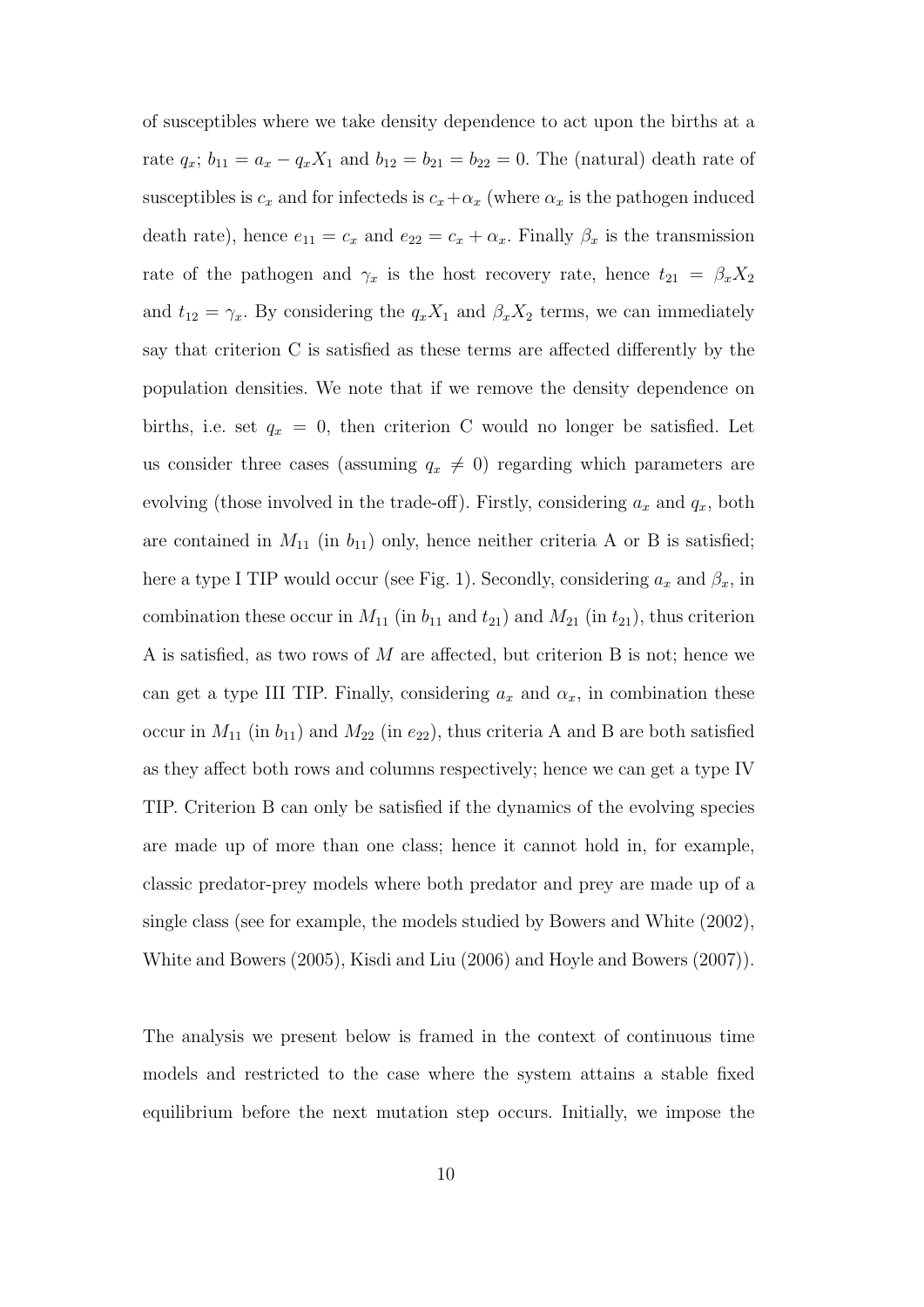'technical' assumptions, typical of many such models, that all individuals are born into a single class and that they move through the classes in a particular order possibly returning to the initial class (which allows for recovery in infection models). Although this excludes models such as those in discrete-time or with other attractors such as cycles, it does cover models that are widely used (see, for example, Boots and Haraguchi, 1999; Dercole and Rinaldi, 2002; Boots and Bowers, 2004; Loeuille and Loreau, 2004; models based upon the SIS/SIR models founded by Anderson and May, 1979; and previous references). We thus take a general model for which these conditions hold and aim to prove that the combinations of the three criteria are necessary (although not sufficient) to give the appropriately shaped TIPs.

Although the assumptions do cover a broad class of systems, they can still be limiting. For example, they exclude vaccination in SIR models and infections with competing pathogens. For this reason, later work in this article will begin relaxing our 'technical' assumptions in order to see how generally our conclusions might apply.

One issue of broader importance deserves attention. In all of the analysis described above, we assume that the evolving parameters appear linearly in the dynamical equations and use these parameters as the coordinates for the construction of TIPs. (Intrinsic growth rates, transmission rates and recovery rates provide examples.) We give this point attention in a subsequent section and discuss the consequences for our work of adopting non-linear parameters and of smooth changes of coordinate system in the space of evolving parameters.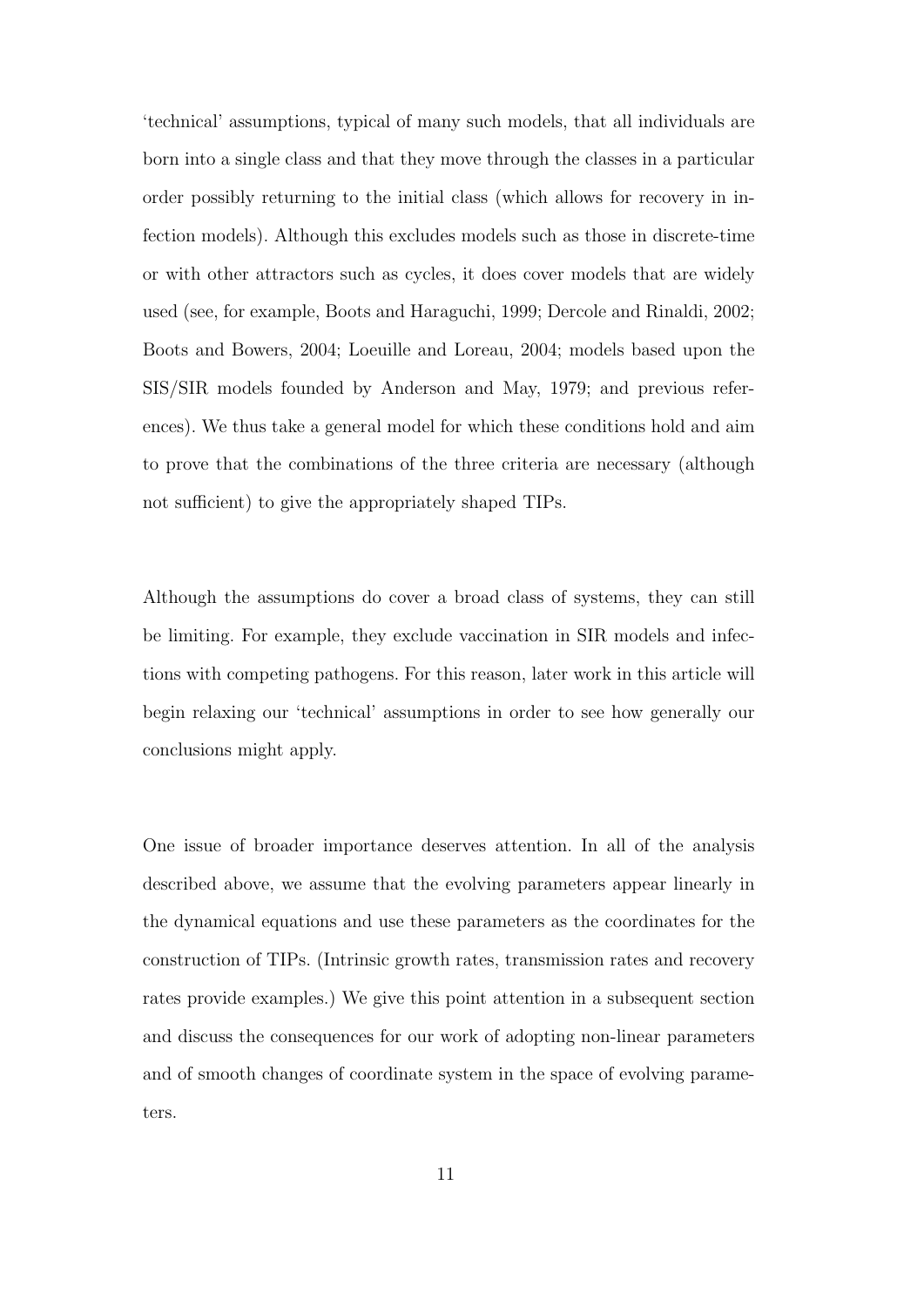#### **3 Proofs of the three criteria with the assumptions**

We recall the assumptions made earlier such that all individuals are born into class 1 - hence  $b_{ij} = 0$  if  $i \neq 1$  - and move through the classes sequentially (possibly returning to the first class from the last) - hence only  $t_{\{i+1\}i}$ , for  $i = 1, ..., n - 1$ , and  $t_{1n}$  are non-zero.

The life cycle graph for the evolving species, consisting of 3 classes, is given in Fig. 2. Extending this to *n* classes, the dynamics of the evolving species takes the form

$$
\frac{dX_1}{dt} = \sum_{j=1}^n \bar{b}_{1j} X_j - \bar{e}_{11} X_1 - \bar{t}_{21} X_1 + \bar{t}_{1n} X_n,
$$
  
\n
$$
\frac{dX_i}{dt} = \bar{t}_{i\{i-1\}} X_{i-1} - \bar{e}_{ii} X_i - \bar{t}_{\{i+1\}} X_i \quad \text{for } i = 2, ..., n,
$$
\n(3)

where  $t_{\{n+1\}n} = t_{1n}$ . (Notice the use of per capita rates.) Here  $X_i$  represents the density of the resident strain in class  $i$ , where  $i = 1, ..., n$ , or a density of any non-evolving species, for  $i = m - n + 1, ..., m$ , and  $\bar{b}_{ij}$ ,  $\bar{e}_{ii}$  and  $\bar{t}_{ij}$  the rates of the resident strain where  $\bar{b}_{ij} = B_{ij}(x, X_1(x), ..., X_m(x))$  and similarly for the other rates. We take only one species to be evolving, possibly in the presence of a number of non-evolving species. However, for our present purposes we do not need to explicitly consider the equations describing the dynamics of any non-evolving species. In the calculation of the mutant fitness any interactions they have with the evolving species will be contained in the  $\overline{b}_{ij}$ ,  $\overline{e}_{ii}$  and  $\overline{t}_{ij}$ terms.

If we introduce a mutation of resident strain *x*, denoted *y*, into this environment, and take it to be initially rare (at low density), then the dynamics can be written as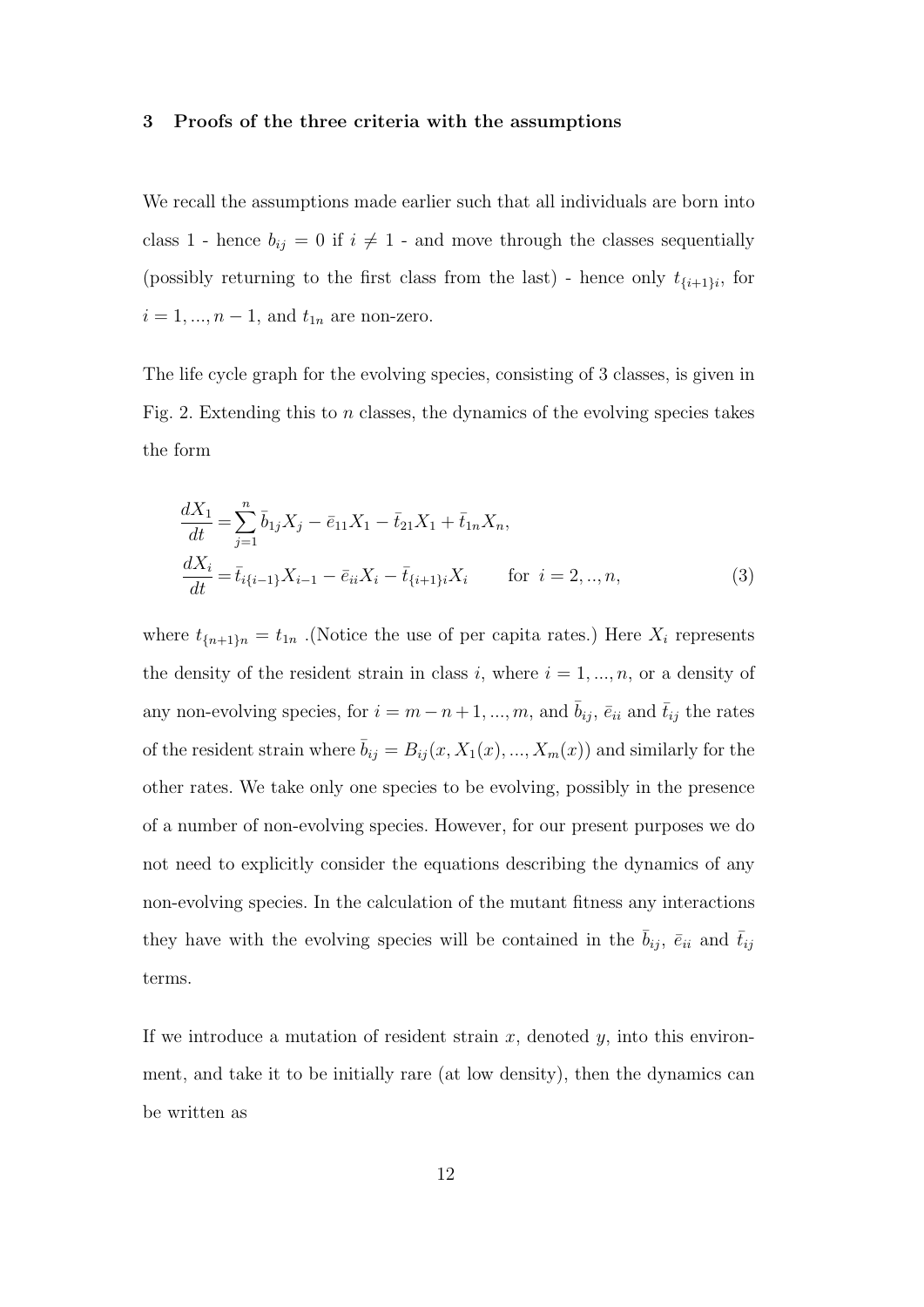$$
\frac{dY_1}{dt} = \sum_{j=1}^n b_{1j} Y_j - e_{11} Y_1 - t_{21} Y_1 + t_{1n} Y_n,
$$
  
\n
$$
\frac{dY_i}{dt} = t_{i\{i-1\}} Y_{i-1} - e_{ii} Y_i - t_{\{i+1\}} Y_i \qquad \text{for } i = 2, ..., n.
$$
\n(4)

Here  $Y_i$  denotes the density of the mutant invaders in class *i*. Since the mutant is rare we can assume the appropriate limits exist and ignore its densities in  $b_{ij}$ ,  $e_{ii}$  and  $t_{ij}$ ; we thus have  $b_{ij} = B_{ij}(y, X_1(x), ..., X_m(x))$  and  $b_{ij}|_{y=x} = \overline{b}_{ij}$ etc and similarly for derivatives.

The fitness is defined as being the per capita growth rate of a rare mutant invader and is commonly denoted as  $s_x(y)$ , where *x* denotes the established resident strain and *y* the mutant invader (Metz et al., 1992). For this model the fitness, in terms of  $b_{ij}$ ,  $e_{ii}$  and  $t_{ij}$  is given by

$$
s_x(y) \propto \sum_{i=1}^n \left[ (b_{1i} - e_{ii}) \left( \prod_{j=0}^{i-1} t_{\{j+1\}j} \right) \left( \prod_{j=i+1}^{n+1} \left( t_{\{j-1\}j} + e_{jj} \right) \right) \right]. \tag{5}
$$

(See Appendix B.1 for the derivation of Eq. (5).)

Each of the three criteria is claimed to have a specific effect on the shape of the invasion boundaries in a TIP with resultant evolutionary repercussions. Satisfying criterion A (appearing criterion) is necessary for the invasion boundaries to curve and/or separate (details depend on the other criteria), satisfying criterion B (characteristic criterion) is necessary for the invasion boundary  $f_1$ , stemming from  $s_x(y)$ , to curve and satisfying criterion C (density dependent rates criterion) is necessary for the invasion boundaries to separate. However whether an effect is possible or not can depend on the status of the other criteria (see Table 1). For example, to allow the possibility that invasion boundaries separate, and hence allow branching points and Garden of Eden points (ESSrepellors), it is actually necessary for both criteria A and C to be satisfied; A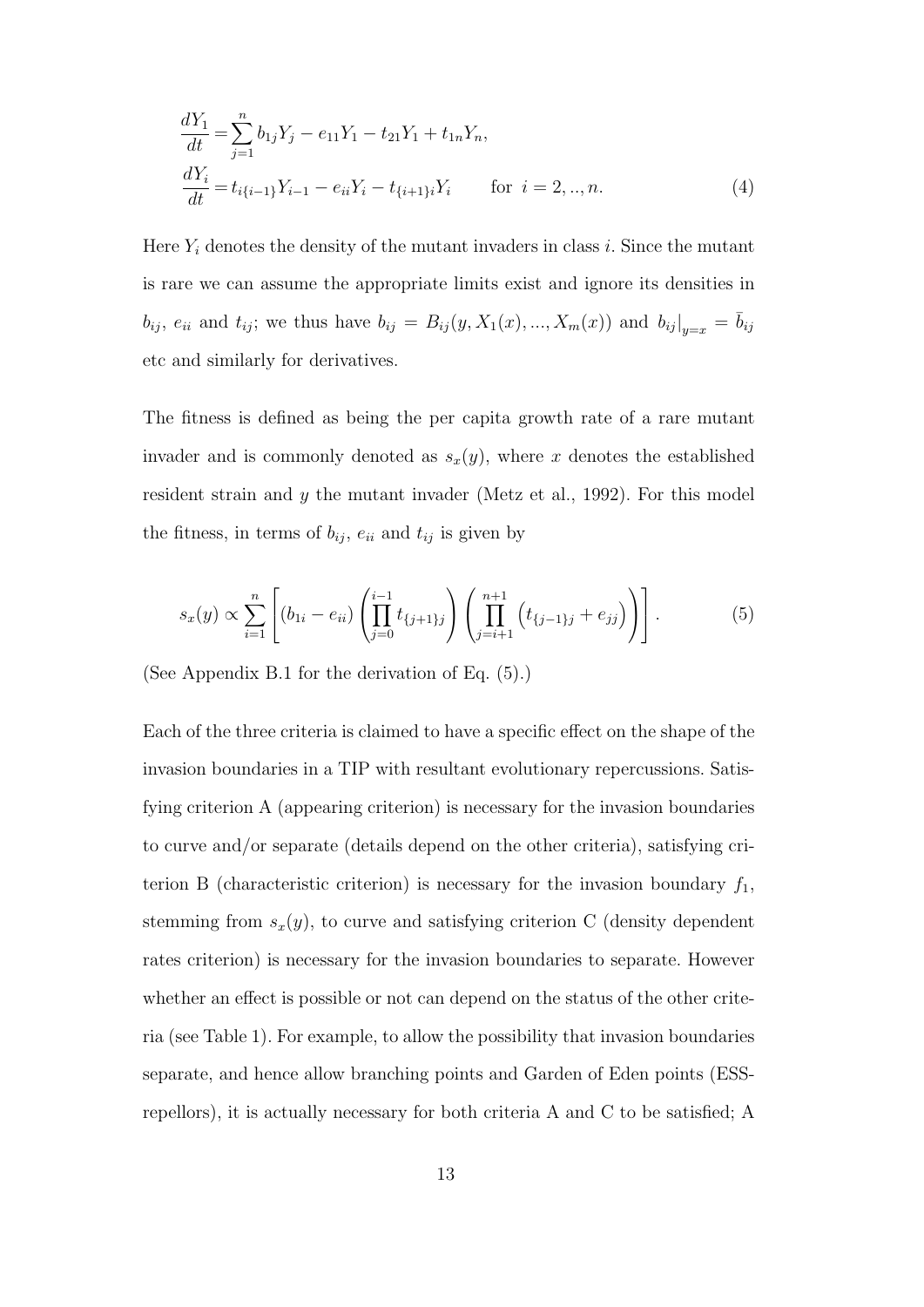or C alone will not be enough.

We prove below that the criteria are necessary for the said effects by showing, for each criterion in turn, that, without it being satisfied, the corresponding effect on the invasion boundaries cannot occur. (In each case the status of the other two criteria is irrelevant.)

### *3.1 Criterion A: The appearing criterion*

This criterion relates to where, in the matrix **M**, the evolving parameters appear, and hence for which classes/species these parameters have a direct effect on the rate of change. For this criterion not to be satisfied requires that all the evolving parameters must be contained in a single row of **M**; all the other rows of **M** must not be directly affected by changes in the evolving parameters. An equivalent explanation is that all the evolving parameters must be contained in a single equation describing the dynamics; all other equations must not be directly affected by changes in the evolving parameters.

For the case when the evolving species is described by a single equation (class) (i.e.  $n = 1$ ) - in a Lotka-Volterra set-up, where all evolving parameters only appear in a single class - it has been shown that not only are branching points and Garden of Eden points not possible (White and Bowers 2005) but the curvatures of the invasion boundaries at the evolutionary singularity are equal (Bowers et al. 2005). For example, for prey evolution in a predator-prey system (where the prey dynamics consist of only a single class), for the criterion to hold, the evolving parameters must appear in (i.e. directly affect) both the dynamics describing the prey and the dynamics descibing the predator.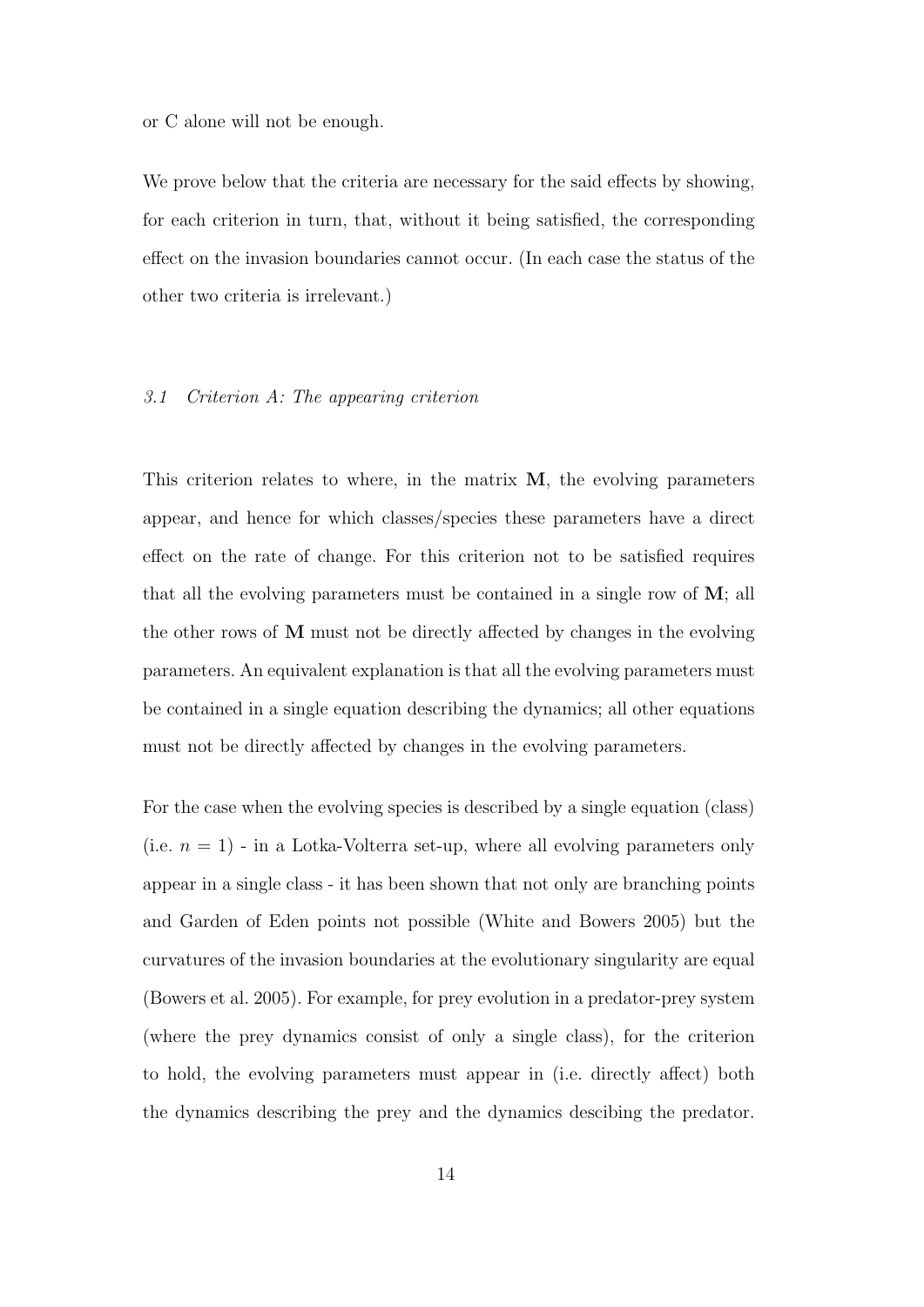This can (usually) only occur when the evolving parameters affect the rate of predation and appear in both the dynamics of the prey and the dynamics of the predator. Hence although the predator is not evolving, its ability to predate as described by its dynamics is directly affected due to the evolution of the prey.

We now assume that the criterion does not hold, hence only a type I TIP should occur, and deduce the consequences.

First we write the fitness as  $s_x(y) = s(y, X_i(x))$  (fitness is determined by the mutant strain *y* and the densities of the established resident and any nonevolving species). We note here that although the mutant strain is described by its two (evolving) traits,  $y_1$  and  $y_2$ , these are linked by a trade-off,  $y_2 = f(y_1)$ say, and hence it is possible to reduce this to a single trait, *y*<sup>1</sup> say (for the working in this paper we do not require the trade-off to be shown explicitly). For convenience we abuse notation and drop the subscripts and write *y* rather than  $y_1$  (and x rather than  $x_1$ ). Differentiating this both with respect to the established resident and with respect to the mutant invader, and evaluating at the evolutionary singularity (Metz et al., 1996a; Geritz et al., 1998), gives

$$
\left. \frac{\partial^2 s_x(y)}{\partial x \partial y} \right|_{x^*} = \sum_{i=1}^m \left. \frac{\partial^2 s}{\partial X_i \partial y} \right|_{x^*} \left. \frac{dX_i}{dx} \right|_{x^*},\tag{6}
$$

where  $|_{x^*} \Leftrightarrow |_{y=x=x^*}$ . Bowers et al. (2005) show that if the mixed derivative of the fitness is zero at the evolutionary singularity then the two invasion boundaries will have equal curvatures at *x <sup>∗</sup>* and hence will be superimposed (if approximated up to quadratic terms). We aim to show this is the case here by proving that the  $dX_i/dx|_{x^*}$  are all zero.

We begin with the observation that when the dynamics describing the evolving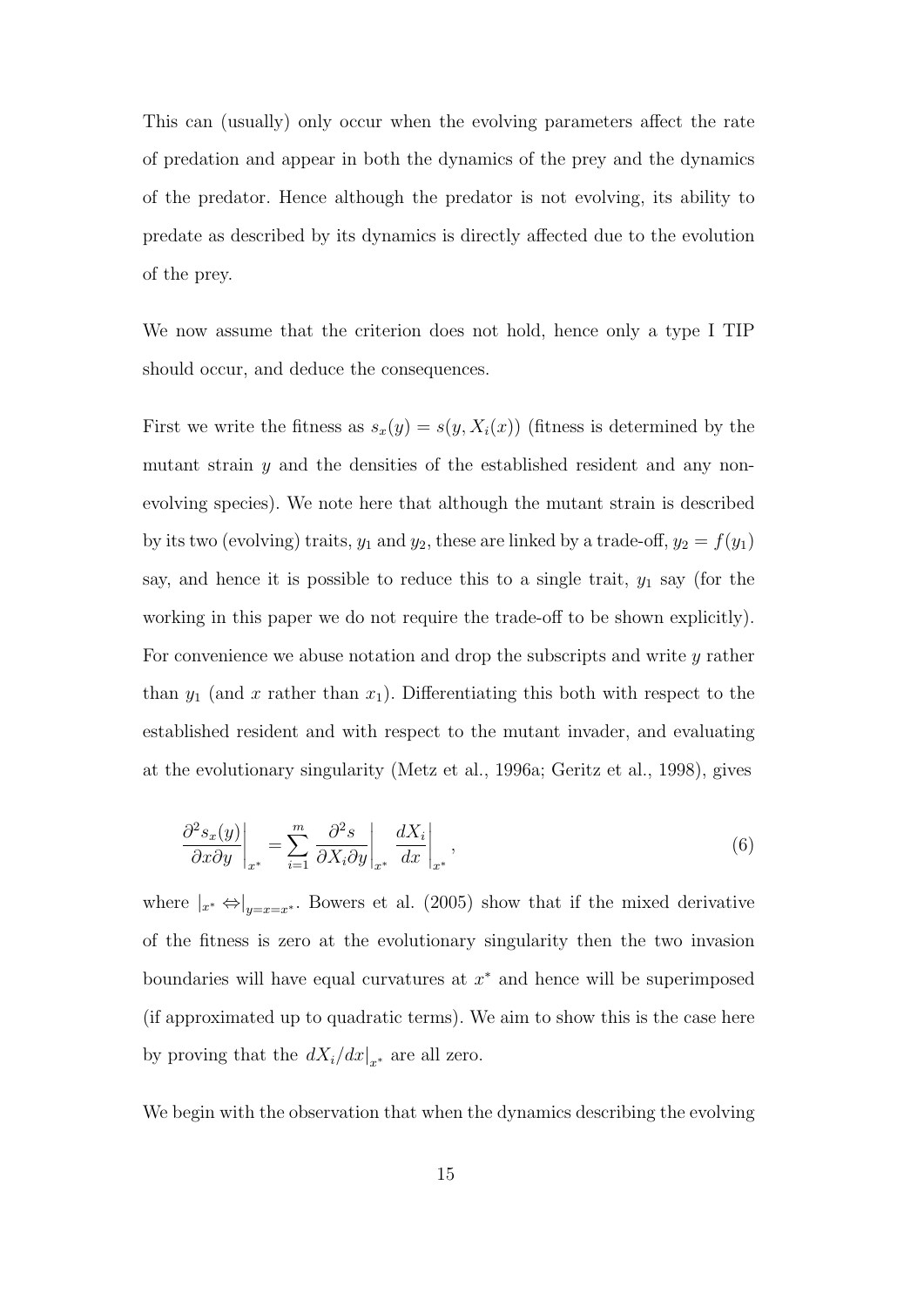species are made up of more than one class (i.e.  $n > 1$ ), it follows from our assumption that the criterion does not hold that, the evolving parameters cannot affect the transition terms,  $t_{ij} = t_{\{j+1\}j}$ , as these appear in two different rows of **M** and hence in the dynamics describing both class  $j$  and class  $j + 1$ (or class *n* and class 1 for  $t_{1n}$ ); hence only the  $b_{ij}$  and  $e_{ii}$  terms can depend on the evolving parameters.

Due to how we have set up the dynamics of our model we must now consider two distinct cases (the evolving parameters must appear somewhere in the dynamics of the evolving species):

# *3.1.1 The evolving parameters only appear in the dynamics describing class 1*

In the present case, the evolving parameters can only appear in the reproduction terms,  $b_{ij} = b_{1j}$ , or the mortality term related to class 1,  $e_{11}$ ; hence these are the only terms varying as the species evolves and hence the only functions of *x* or *y*.

Focussing on the resident dynamics describing class 1, in Eq. (3), and differentiating with respect to *x*, taking into account the dependencies  $X_i(x)$  and  $\bar{b}_{ij} = B_{ij}(x, X_1(x), ..., X_m(x))$ , gives

$$
\sum_{j=1}^{m} \frac{\partial}{\partial X_j} \left( \sum_{i=1}^{n} \bar{b}_{1i} X_i - \bar{e}_{11} X_1 - \bar{t}_{21} X_1 + \bar{t}_{1n} X_n \right) \frac{dX_j}{dx} + \sum_{i=1}^{n} \frac{\partial \bar{b}_{1i}}{\partial x} X_i - \frac{\partial \bar{e}_{11}}{\partial x} X_1 = 0.
$$
 (7)

Our aim is to evaluate this at the evolutionary singularity. This requires the fitness gradient.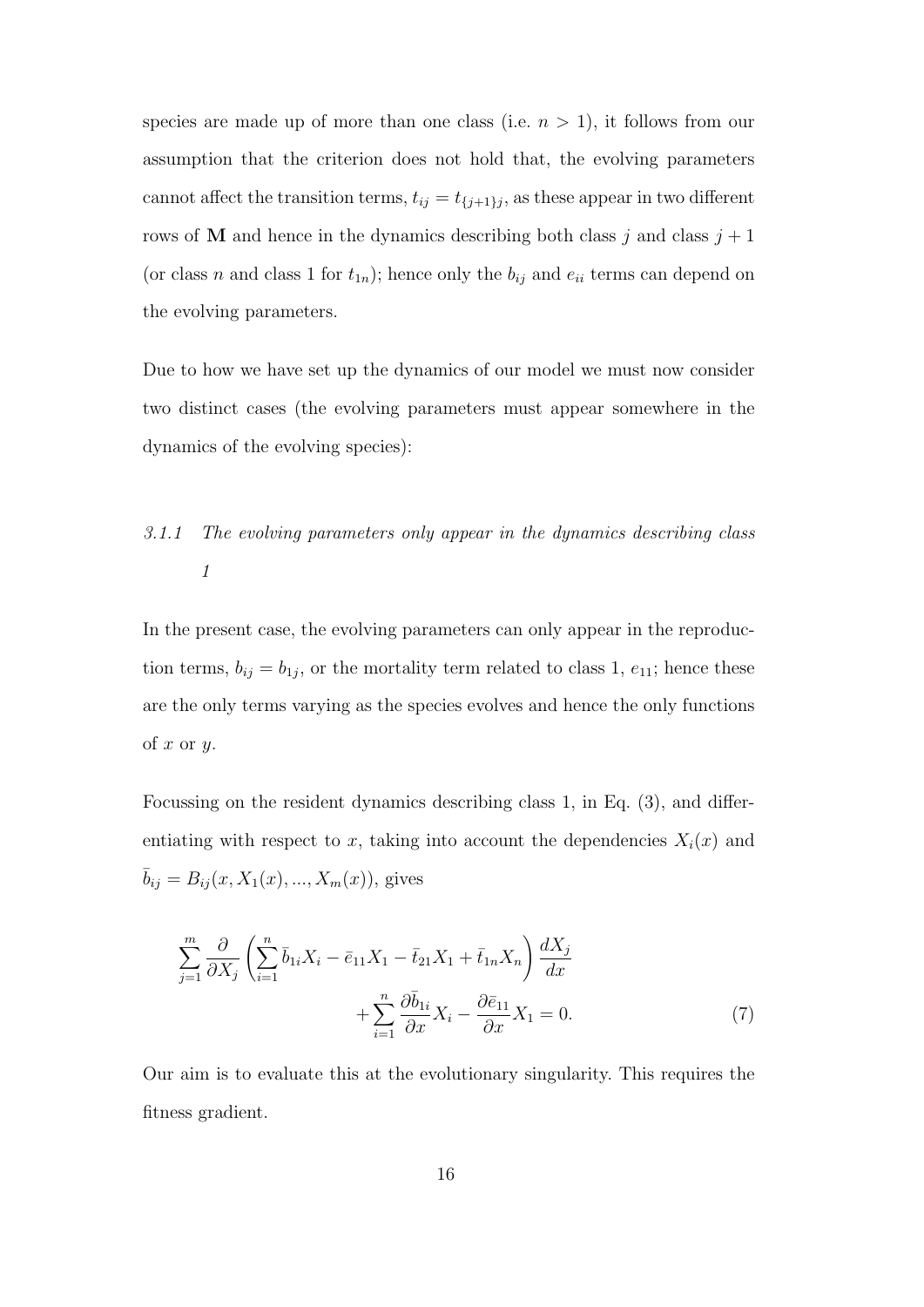Differentiating the fitness in Eq. (5) with respect to *y*, evaluating at the evolutionary singularity *x ∗* (Metz et al., 1996a; Geritz et al., 1998), gives

$$
\frac{\partial s_x(y)}{\partial y}\Big|_{x^*} \propto \sum_{i=1}^n \left. \frac{\partial b_{1i}}{\partial y} \right|_{x^*} \left( \prod_{j=0}^{i-1} \bar{t}_{\{j+1\}j} \right) \left( \prod_{j=i+1}^{n+1} \left( \bar{t}_{\{j+1\}j} + \bar{e}_{jj} \right) \right) \n- \frac{\partial e_{11}}{\partial y} \Big|_{x^*} (t_{10}) \left( \prod_{j=2}^{n+1} \left( \bar{t}_{\{j+1\}j} + \bar{e}_{jj} \right) \right).
$$
\n(8)

Returning to the resident dynamics, in Eq. (3), the dynamics describing classes 2 to *n* yield the set of equations

$$
X_i = \frac{\bar{t}_{i\{i-1\}}}{(\bar{t}_{\{i+1\}i} + \bar{e}_{ii})} X_{i-1} \quad \text{for } i = 2, ..., n. \tag{9}
$$

Solving these gives

$$
X_i = \frac{\prod_{j=1}^{i-1} \bar{t}_{\{j+1\}j}}{\prod_{j=2}^{i} \left(\bar{t}_{\{j+1\}j} + \bar{e}_{jj}\right)} X_1, \quad i = 2, ..., n.
$$
\n(10)

Using this, we can re-write the derivative of  $s_x(y)$ , in Eq. (8), as

$$
\frac{\partial s_x(y)}{\partial y}\Big|_{x^*} \propto \left(\sum_{i=1}^n \frac{\partial b_{1i}}{\partial y}\Big|_{x^*} \frac{X_i^*}{X_1^*} - \frac{\partial e_{11}}{\partial y}\Big|_{x^*}\right) \prod_{j=2}^n \left(\bar{t}_{\{j+1\}j} + \bar{e}_{jj}\right). \tag{11}
$$

As this is zero at the evolutionary singularity,  $x^*$ , and since  $t_{\{i+1\}i} + e_{ii} > 0$ for all  $i$  (see the discussion near Eq.  $(B.5)$ ), we find that

$$
\sum_{i=1}^{n} X_i^* \frac{\partial b_{1i}}{\partial y} \bigg|_{x^*} = X_1^* \left. \frac{\partial e_{11}}{\partial y} \right|_{x^*} . \tag{12}
$$

Eq. (12) allows us to simplify Eq. (7) at the singularity to give

$$
A_{11} \frac{dX_1}{dx}\bigg|_{x^*} + A_{12} \frac{dX_2}{dx}\bigg|_{x^*} + \ldots + A_{1m} \frac{dX_m}{dx}\bigg|_{x^*} = 0,
$$
 (13)

where  $A_{ij}$  are functions of  $b_{ij}$ ,  $e_{ii}$  and  $t_{ij}$ , and their derivatives with respect to the densities  $X_j$ , evaluated at the singularity.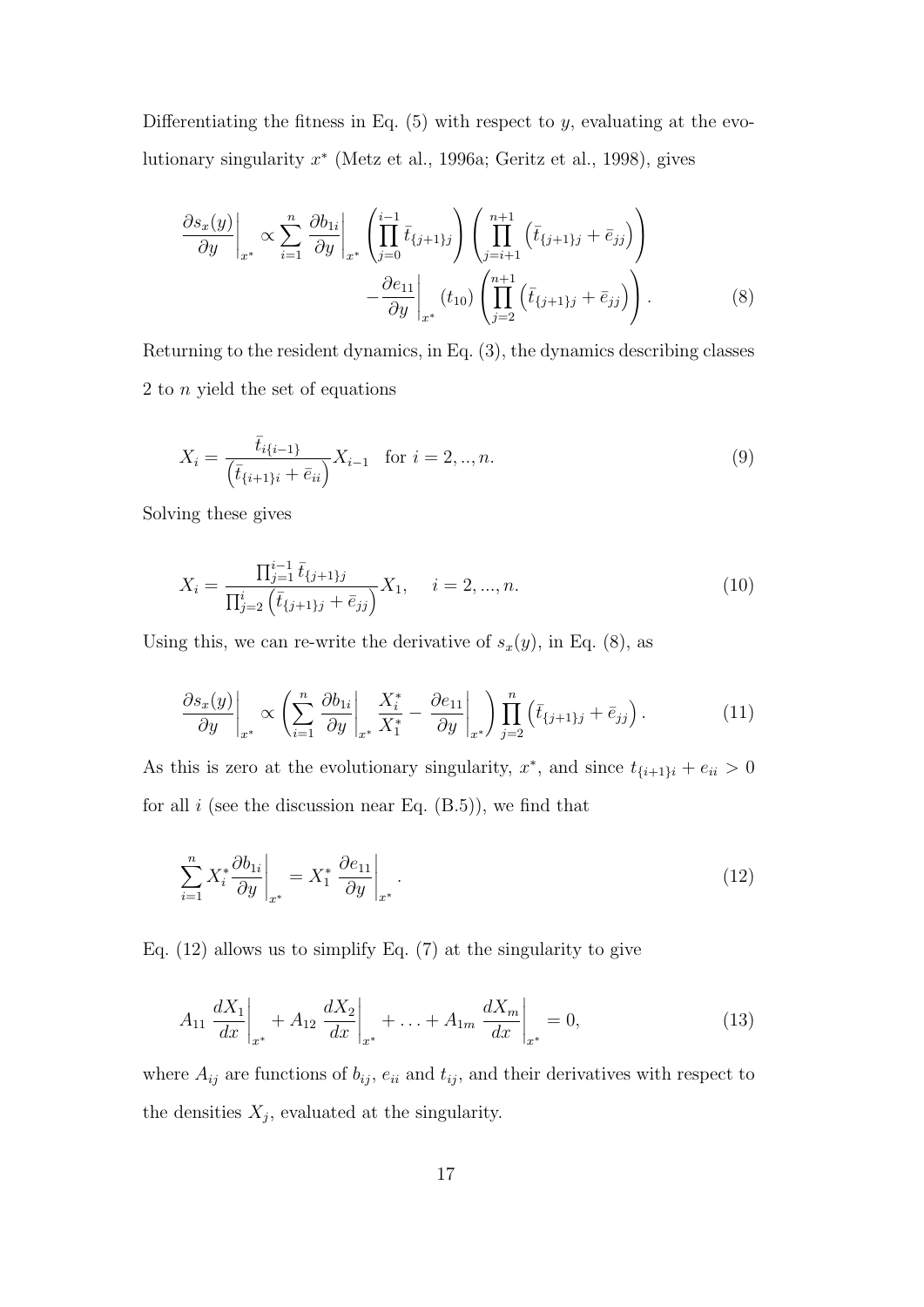If we had written Eq. (1) in the appropriate form

$$
\frac{dX_i}{dt} = F_i(x, X_j(x)) \text{ for } i = 1, ..., m,
$$
\n(14)

then we should have found  $A_{ij} = \partial F_i / \partial X_j |_{x^*}$ . Similarly to Eq. (13), since the  $F_i$  have no explicit *x* dependence for  $i > 2$ , we have

$$
\sum_{j} A_{ij} \frac{dX_j}{dx} = 0 \quad \text{for } i > 2.
$$
\n(15)

Thus Eq. (13) and Eq. (15) yield

$$
\mathbf{A} \left( \frac{dX_j}{dx} \bigg|_{x^*} \right)^T = 0,\tag{16}
$$

where **A** is the Jacobian of the  $F_i$  with respect to the  $X_j$  at  $x^*$ . Since we assume *x ∗* is point stable in the population dynamics, **A** is non-singular and so

$$
\left. \frac{dX_i}{dx} \right|_{x^*} = 0 \quad \text{for } i = 1, ..., m. \tag{17}
$$

Hence, returning to Eq. (6), we see that the mixed derivative of  $s_x(y)$  is zero at the singularity and therefore the invasion boundaries must be superimposed. We briefly note that the result in Eq. (17) shows that at the evolutionary singularity, the population density of all classes attains an extremum. This suggests the possiblility of optimisation in this model, which again excludes the possibility of co-existence of strains not only locally (which leads to branching ponts not being possible) but also globally.

The linearity of the invasion boundaries comes about by the fact that the fitness, in Eq.  $(5)$ , is linear in terms of  $b_{1i}$  and  $e_{11}$  (the terms containing the evolving parameters). Combining this with an assumption we make concerning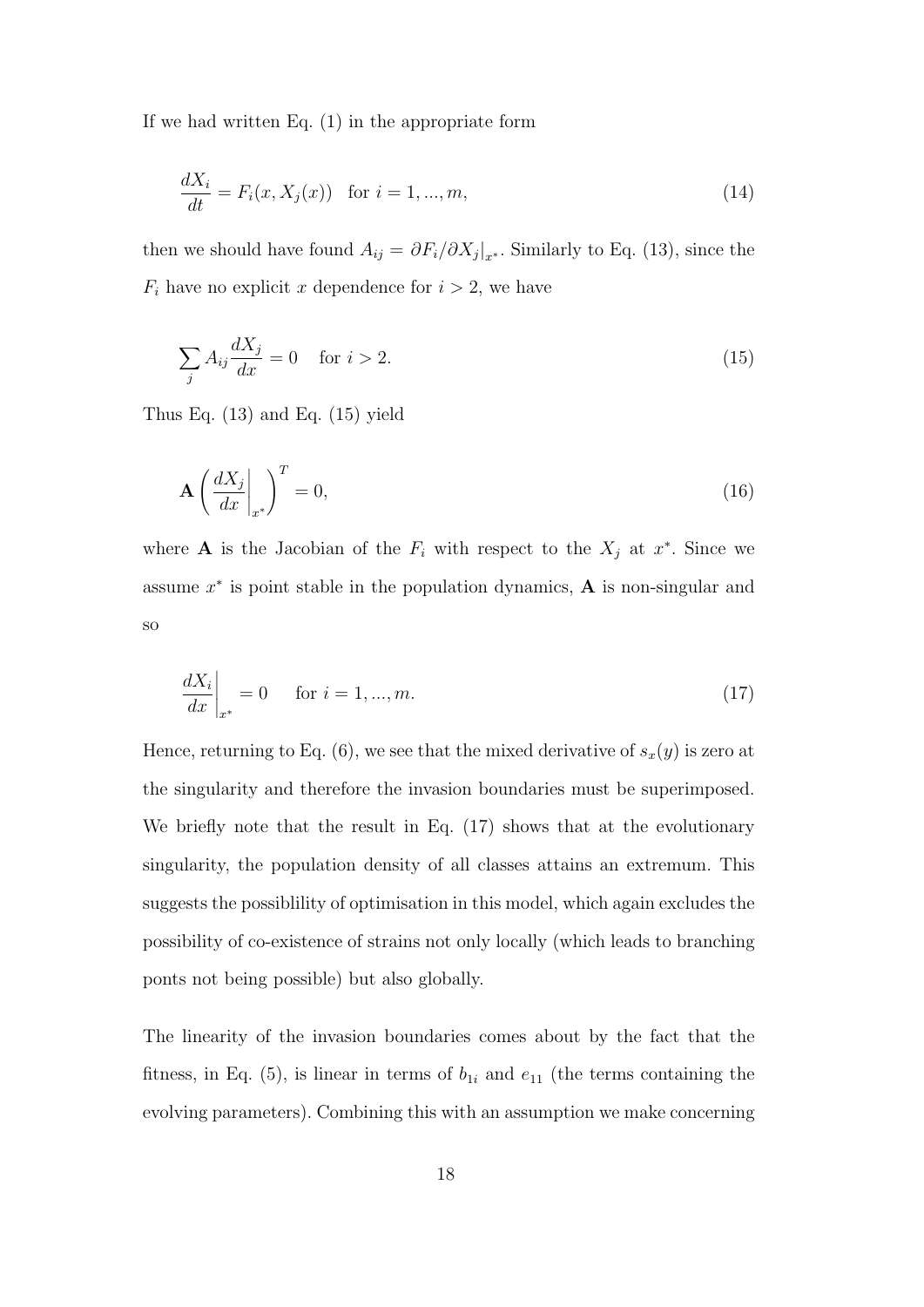the evolving parameters appearing linearly in the dynamics, and hence in  $b_{1i}$ and  $e_{11}$ , then the invasion boundary stemming from  $s_x(y)$  will be linear in terms of the evolving parameters. Further, as the invasion boundaries are superimposed, the second invasion boundary must also be straight giving a type I TIP.

# *3.1.2 The evolving parameters only appear in the dynamics describing class*  $k, where k \neq 1$

In the case where the evolving parameters only appear in the dynamics describing a single class which is not class 1 (i.e. a class in which there are no individuals entering through birth), they can only exist in the mortality term,  $e_{kk}$  (where  $k \neq 1$ ) - this appears in one class only. Following the proof through as in the case above (for  $k = 1$ ), see Appendix B.2 for details, again yields the result that the two invasion boundaries are superimposed and linear. Thus we have established the results in the first row of Table 1, such that not satisfying criterion A leads to linear and superimposed invasion boundaries with the evolutionary consequences - that acceleratingly costly trade-offs produce evolutionary attractors and deceleratingly costly trade-offs lead to repellors.

#### *3.2 Criterion B: the characteristic criterion*

This criterion again relates to the evolving parameters but now is concerned with whether they are characteristics of more than one class and hence appear in more than one column of  $\mathbf{M}^{(n)}$ . If this criterion is satisfied, then - provided criterion A (appearing) is too - it is possible for the invasion boundary  $f_1$  stemming from  $s_x(y) = 0$  - to curve and give a type II or a type IV TIP (see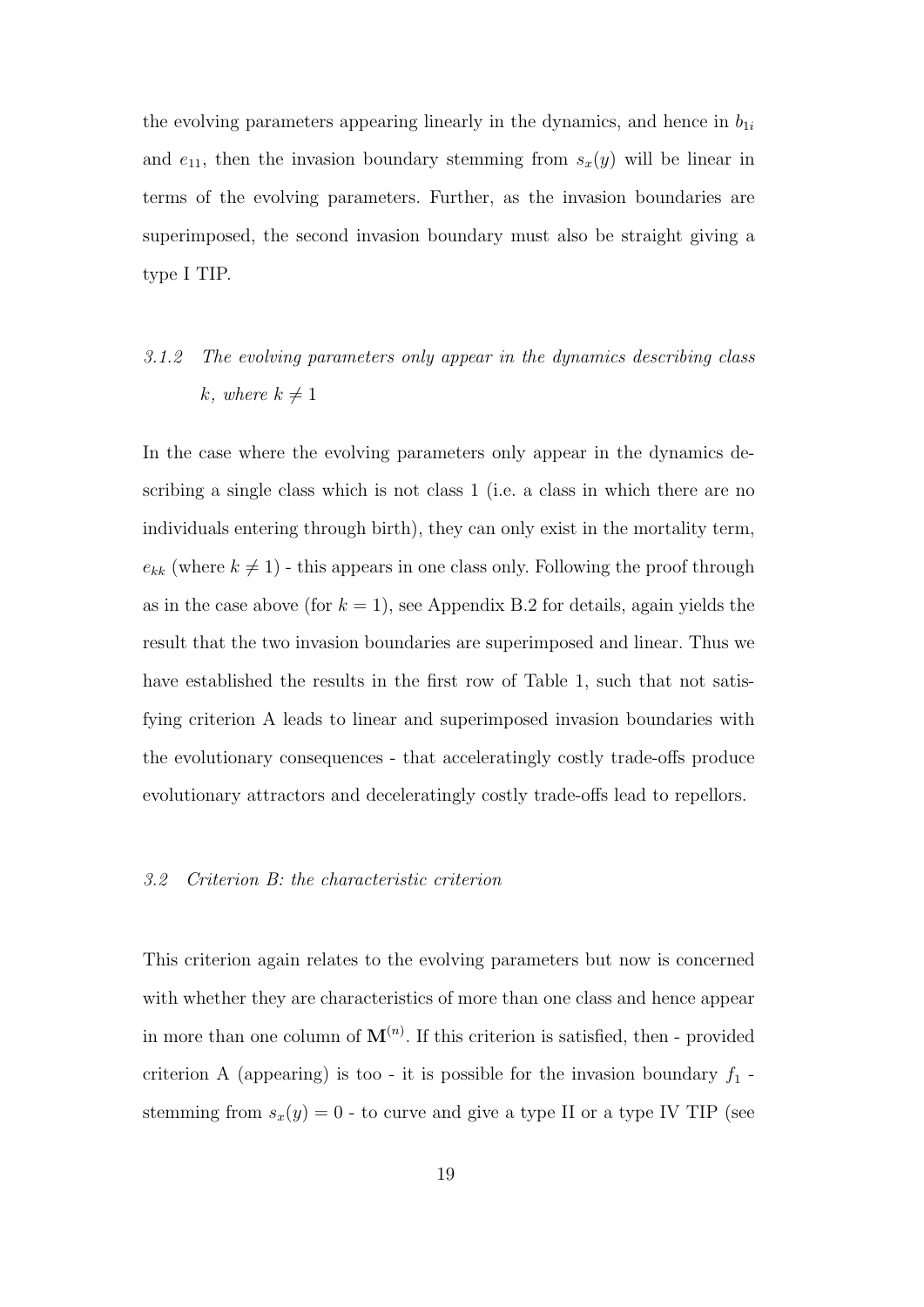Fig. 1). In contrast, if this criterion is not satisfied then it is only possible to get a type I or a type III TIP (see Fig. 1). We again assume that the criterion does not hold and deduce the consequences.

Given that the evolving parameters are characteristics of the same class, and hence only appear in a single column of  $M$ , then the rates,  $b_{ij}$ ,  $e_{ij}$  and  $t_{ij}$ , affected by these parameters will all have the same *j*. Looking back to the form of the fitness in Eq. (5), we see that it is linear in terms of  $b_{ij}$ ,  $e_{ij}$  and  $t_{ij}$ for a given *j*. In addition, taking into account our assumption earlier regarding the linearity of (the evolving) parameters, it follows that these appear linearly in the fitness. Hence, the invasion boundary stemming from  $s_x(y)$  (the  $f_1$ boundary) will be linear in terms of the evolving parameters.

Satisfying criterion B is necessary in order for the  $f_1$  invasion boundary to curve; however satisfying it is not sufficient to ensure the boundary curves. For example, if the evolving parameters affect  $b_{12}$  and  $e_{11}$ , and hence are characteristics of classes 1 and 2, these rates will still appear linearly in the fitness, in Eq.  $(5)$ , and hence the invasion boundary  $f_1$  will be straight.

#### *3.3 Criterion C: density dependent rates criterion*

The third criterion is concerned with how all the entries  $M_{ij}^{(n)}$ , and hence  $b_{ij}$ ,  $e_{ii}$  and  $t_{ij}$ , depend upon the population densities of the resident strain (and any non-evolving species). For criterion C to be satisfied requires there to be at least two density dependent rates in the dynamics. These two (or more) rates can occur in the same  $b_{ij}$ ,  $e_{ii}$  or  $t_{ij}$  term; there is no requirement for two different terms to be density dependent. In addition these (at least) two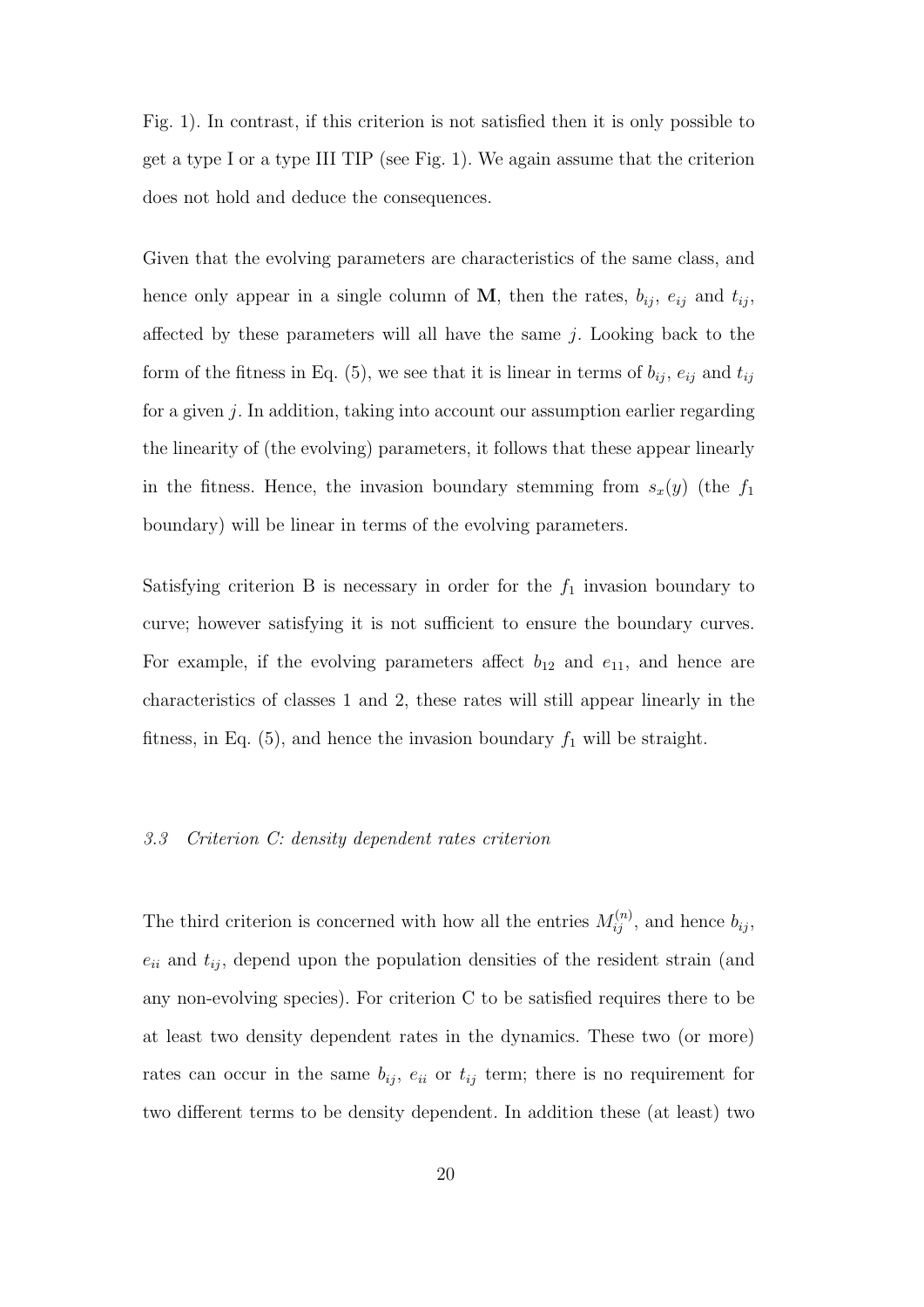density dependent rates must not depend upon the same densities in the same manner.

If the criterion is satisfied, then - provided criterion A (appearing) is too - the invasion boundaries can separate, producing either a type III or type IV TIP (see Fig. 1), depending upon whether the remaining criterion (B) is satisfied. If criterion C is not satisfied, then the boundaries cannot separate. We again use the result (Bowers et al., 2005) that the boundaries having equal curvature at the tip of the singular TIP (i.e. being locally superimposed) is equivalent to the mixed derivative of the fitness being zero at the evolutionary singularity.

The resultant effect on the fitness of not satisfying criterion C is that it is only a function of the evolving parameters, which are dependent on *y*, and of one function  $X(x)$  (a single  $X_i$  or some combination of these densities), and hence will be of the form  $s_x(y) = s(y, X(x))$ . Thus  $\partial s_x(y)/\partial x = (\partial s/\partial X) (dX/dx)$ and since this derivative is zero at the singularity (Metz et al., 1996a; Geritz et al., 1998)  $dX/dx|_{x^*} = 0$ . Since  $\partial^2 s_x(y)/\partial y \partial x = (\partial^2 s/\partial y \partial X) (dX/dx)$ , this mixed derivative is zero at the singularity.

The idea that if the fitness is only a function of a single density, and the traits of the mutant strain, then branching points and Garden of Eden points (ESS-repellors) are impossible, is not a recent one (for example, see Metz et al., 1996b; Heino et al., 1998; Kisdi, 1998; Rueffler et al., 2006). A fitness of this form has been called one dimensional feedback environment, frequency independent and 'trivial' frequency dependence (see previous references). The benefit of taking this idea one step back (from the fitness to the dynamics) is that whether separation of boundaries is possible or not can be determined without carrying out the often complex calculations in order to find the fitness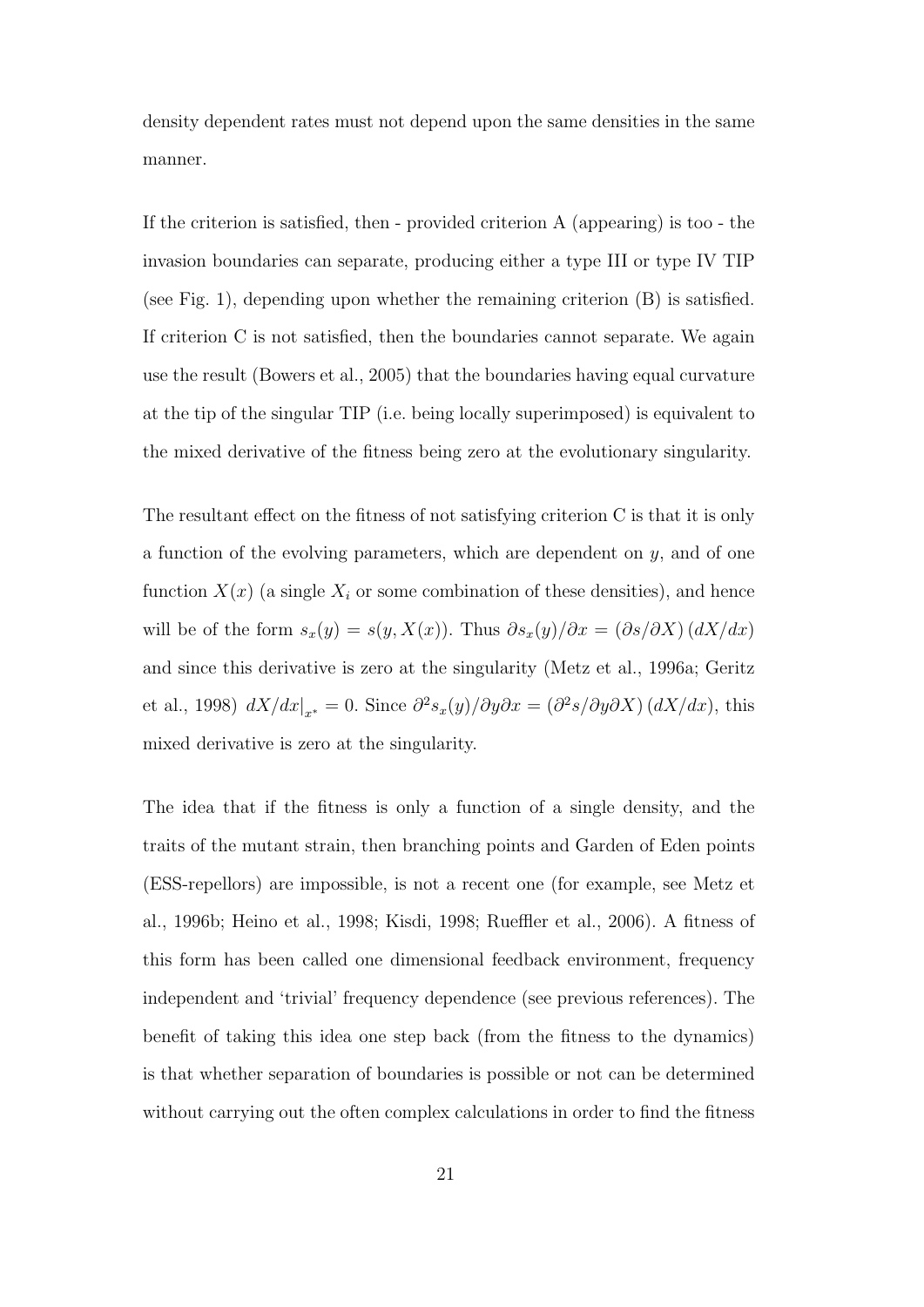function.

## **4 Relaxing the technical assumptions**

In the above analysis a number of 'technical' assumptions were made, in particular: that all individuals enter into class 1 and then may move through the classes sequentially, eventually possibly returning to class 1 from the last class. However in many ecological systems these are not the case. By relaxing the assumptions in turn, we will test whether each of our three criteria still hold.

#### *4.1 Individuals born into different classes*

We begin by holding to the assumption regarding individuals moving through the classes in order. However, we relax the assumption concerning into which class individuals are born. Previously we had all new individuals entering into class 1. However, if we consider SIR systems, vertical transmission or natural immunity can lead to offspring directly entering the infected or recovered class, respectively. Taking this into account, the dynamics (of our evolving species) now take the form

$$
\frac{dX_i}{dt} = \sum_{j=1}^n \bar{b}_{ij} X_j - \bar{e}_{ii} X_i - \bar{t}_{\{i+1\}i} X_i + \bar{t}_{i\{i-1\}} X_{i-1}, \quad \text{for } i = 1, ..., n \tag{18}
$$

where we replace  $+\bar{t}_{10}X_0$ , for  $j = 1$ , and  $-\bar{t}_{\{n+1\}n}X_n$ , for  $j = n$ , with  $\pm \bar{t}_{1n}X_n$ , respectively, so that 'cycling' is explicitly included. For simplifying purposes we take  $n = 2$ , i.e. the evolving species only consists of two classes. Fig. 3 shows the life cycle graph for this model. If we introduce a mutation in the evolving species, the dynamics of the rare invader will take the form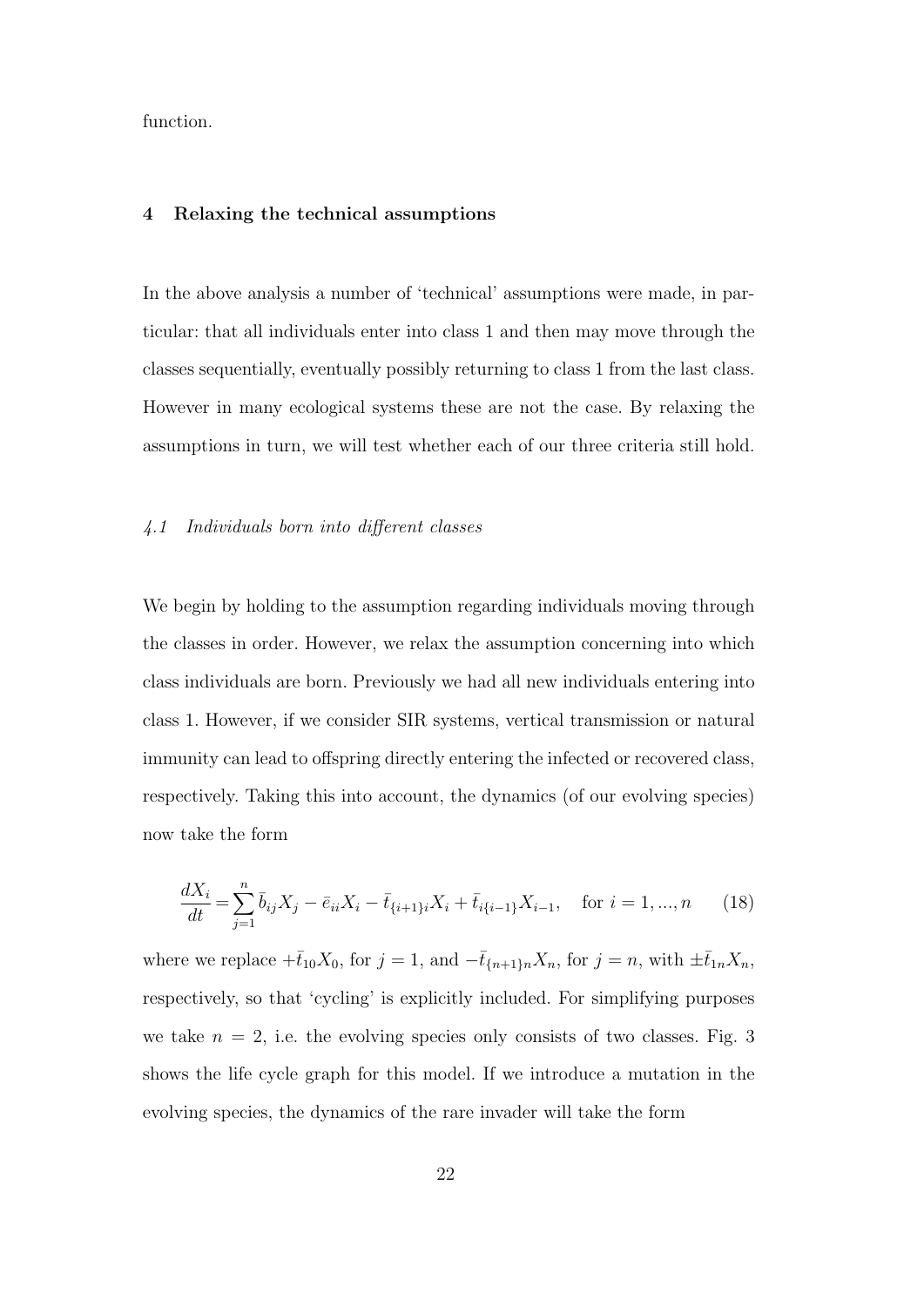$$
\frac{dY_1}{dt} = b_{11}Y_1 + b_{12}Y_2 - e_{11}Y_1 - t_{21}Y_1 + t_{12}Y_2,
$$
  
\n
$$
\frac{dY_2}{dt} = b_{21}Y_1 + b_{22}Y_2 - e_{22}Y_2 - t_{12}Y_2 + t_{21}Y_1.
$$
\n(19)

We can show that although the current assumption has been relaxed, the three criteria still hold, in that satisfying them allows the relevant TIP type, and resultant evolutionary outcomes, to be possible (see Appendix C.1 for details). Although this is limited to  $n = 2$ , we expect that the results will apply more generally.

#### *4.2 Individuals do not move through classes in order*

Previously, we made an assumption that individuals move through the classes sequentially, perhaps returning to the first class from the last. However in a number of ecological systems this is not always the case. For example, in an SIR model, individuals can be born into the susceptible class and from there they can be infected, moving into the infected class, or they can be vaccinated, moving straight to the immune (removed) class avoiding the infected class completely. For this reason, we now take a model where we again assume that all individuals are born into class 1; however, we allow movement between any class (i.e. they begin in class 1 and from there they can move to any of the other  $n-1$  classes, from which they can again move to any of the  $n-1$ classes).

Here the dynamics (of our evolving species) take the form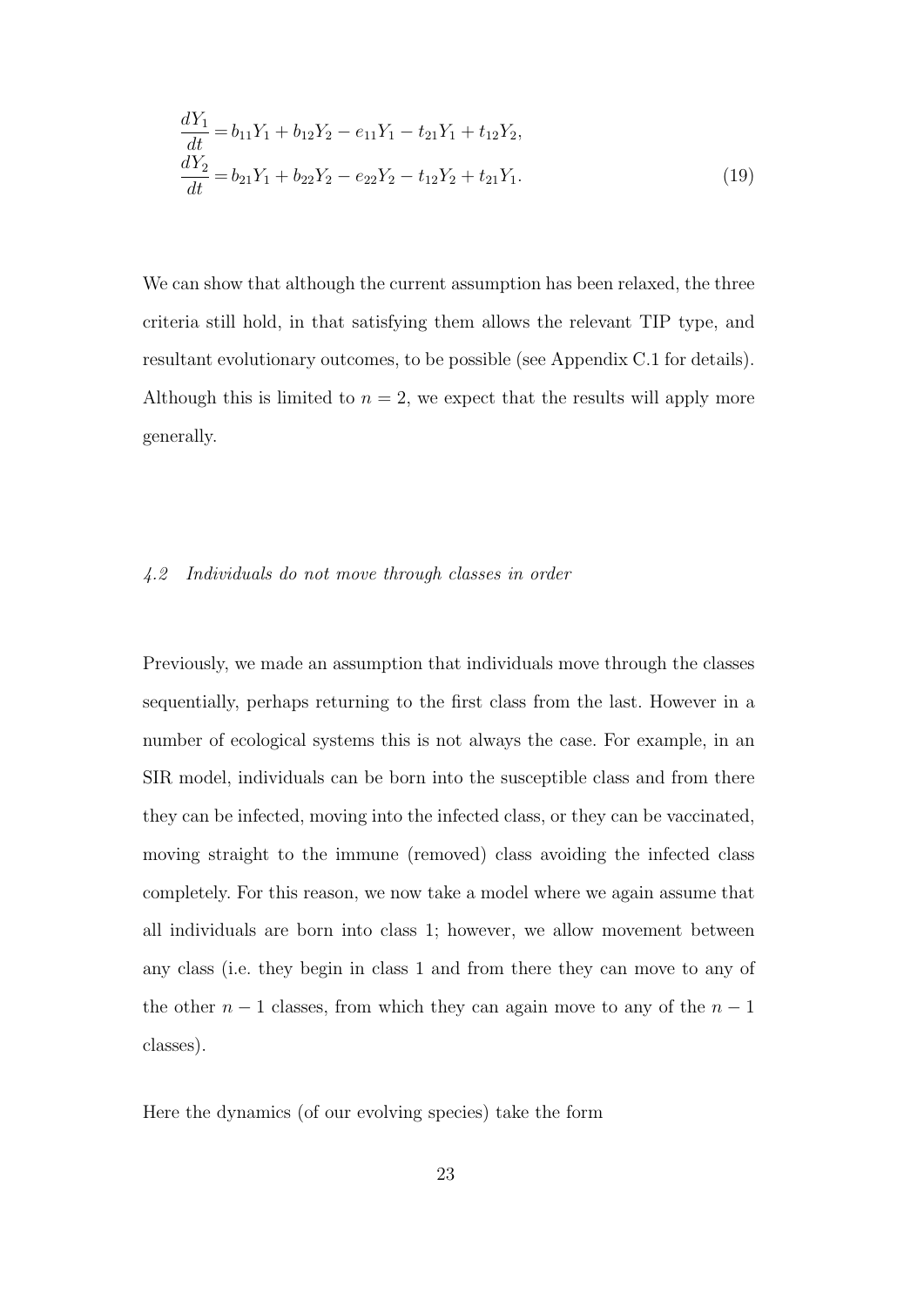$$
\frac{dX_1}{dt} = \sum_{j=1}^n \bar{b}_{1j} X_j - \bar{e}_{11} X_1 + \sum_{j=1}^n (\bar{t}_{1j} X_j - \bar{t}_{j1} X_1),
$$
  
\n
$$
\frac{dX_i}{dt} = -\bar{e}_{ii} X_i + \sum_{j=1}^n (\bar{t}_{ij} X_j - \bar{t}_{ji} X_i) \quad \text{for } i = 2, ..., n.
$$
\n(20)

For simplicity, we take a system where the evolving species consists of 3 classes as this is the smallest number which creates differences in the dynamics from the previous models. The life cycle graph is shown in Fig. 4. In this model, a (rare) invader strain will have dynamics

$$
\frac{dY_1}{dt} = \sum_{i=1}^{3} b_{1i} Y_i - e_{11} Y_1 + \sum_{i=1}^{3} (t_{1i} Y_i - t_{i1} Y_1),
$$
  
\n
$$
\frac{dY_2}{dt} = -e_{22} Y_2 + \sum_{i=1}^{3} (t_{2i} Y_i - t_{i2} Y_2),
$$
  
\n
$$
\frac{dY_3}{dt} = -e_{33} Y_3 + \sum_{i=1}^{3} (t_{3i} Y_i - t_{i3} Y_3).
$$
\n(21)

We can again show that although the assumption has been relaxed the three criteria still hold, giving the possible TIPs stated in Table 1 and respective evolutionary outcomes (see Appendix C.2 for details).

#### **5 Evolving parameters: non-linearities and coordinate change**

In many systems (for example, Bowers et al., 2003; White and Bowers, 2005) evolving parameters which are used as coordinates in presenting our TIPs may be identified on biological grounds - per capita low density birth rates or recovery rates from infection - and then observed to appear linearly in the dynamics. Despite this there are two interrelated reasons for investigating the effects on our criteria of parameters which enter **M** non-linearly. First, in more complex settings, parameters of direct biological importance may enter nonlinearly - an example of this appears in studies of the evolution of predator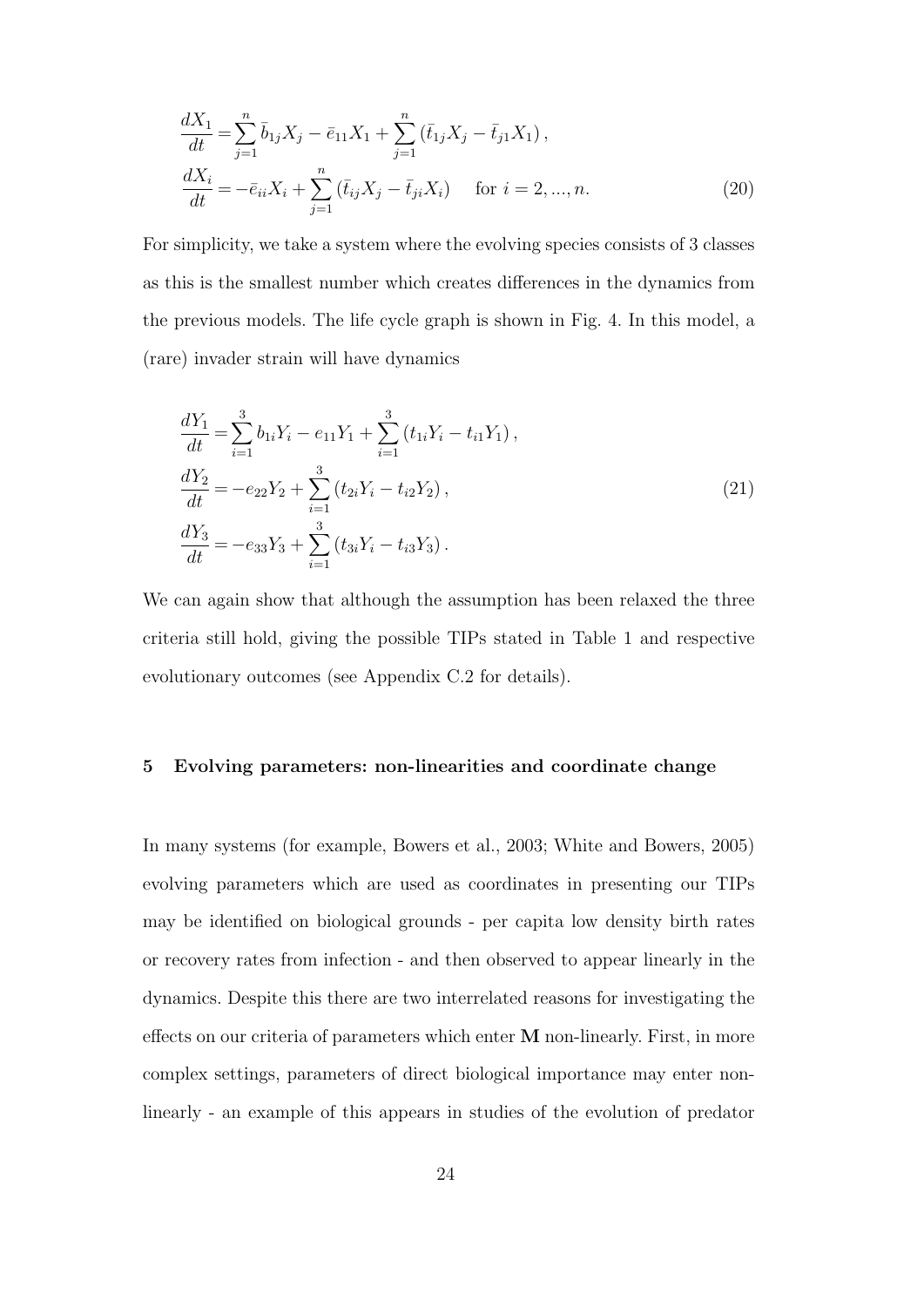handling time using a Holling Type II functional response (Holling, 1969; Kisdi and Liu, 2006; Hoyle and Bowers, 2007; Geritz et al., 2007). Second, it may be inappropriate to afford certain parameters - in particular those entering linearly - a privileged position on the basis of a notion of 'direct biological importance'. For example, why should a recovery rate be stressed rather than the corresponding duration of infection? This perspective stresses those aspects of our analysis which are invariant under appropriate smooth coordinate change in the space of evolving parameters. Invariably, coordinate change will produce 'new parameters' which enter the dynamics non-linearly; the issues are essentially the same.

In the models we have studied so far - with the evolving parameters (adopted as coordinates) appearing linearly - not satisfying criterion A results in the invasion boundaries being both linear and superimposed. If we remove the assumption that the evolving parameters appear linearly, we can still use the method of section 3.1 to show that, when criterion A is not satisfied, the invasion boundaries are superimposed (the argument makes no assumption about parameter linearity). However, the argument showing that when criterion A is not satisfied, the invasion boundaries are linear does depend on the parameter linearity; this property is not generic under parameter choice. Generically, not satisfying criterion A gives a type II TIP with type I as a degenerate case.

In the models we have studied so far - with the evolving parameters appearing linearly - not satisfying criterion B results in the invasion boundary  $f_1$  being linear. If we remove the assumption that the evolving parameters appear linearly, this conclusion no longer applies. (The fitness is no longer linear in the evolving parameters.) Hence generically, this criterion has no power.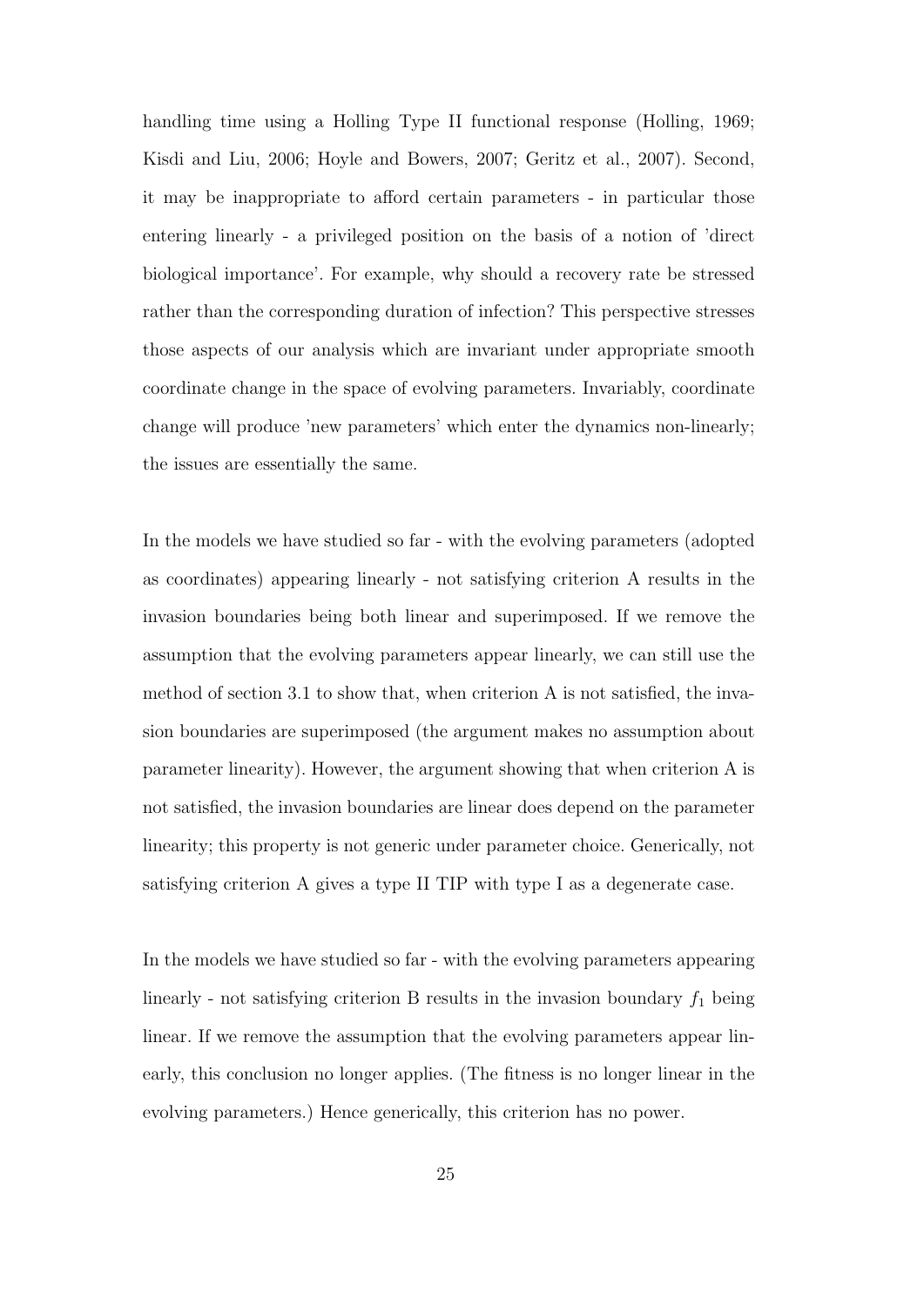In the same context, criterion C still applies. The argument in section 3.3 is unaffected by parameter non-linearity. Thus generically not satisfying criterion C implies superimposed boundaries which again means a type II TIP with type I as a degenerate case.

The final conclusion that can be drawn is that both criteria A and C are necessary for separated boundaries which result in a type IV TIP, the degenerate case now being type III.

However, despite the criteria only being partially valid in the above cases, we emphasise the significance of the three criteria and the resultant classification of the four TIP types in the important cases where the parameters are linear.

## **6 Discussion**

Trade-off and invasion plots (TIPs) (Bowers et al., 2005) were developed as a graphical alternative, which keeps the trade-off explicit, to the traditional approach to adaptive dynamics (Metz et al., 1996a; Geritz et al., 1998). The key determining factor of which evolutionary outcome occurs is the respective curvatures of the trade-off and the invasion boundaries. Hoyle et al. (2008) introduced four fundamental types of TIP (Fig. 1), each with immediate consequences for the possible evolutionary behaviour. In addition, these authors introduced three criteria (based on various aspects of continuous time models) and claimed, on the basis of a few model calculations, that their occurence in various combinations leads to a classification of possible TIPs. These three criteria were the appearing criterion  $(A)$ , the characteristic criterion  $(B)$  and the density dependent rates criterion (C). The combinations of these crite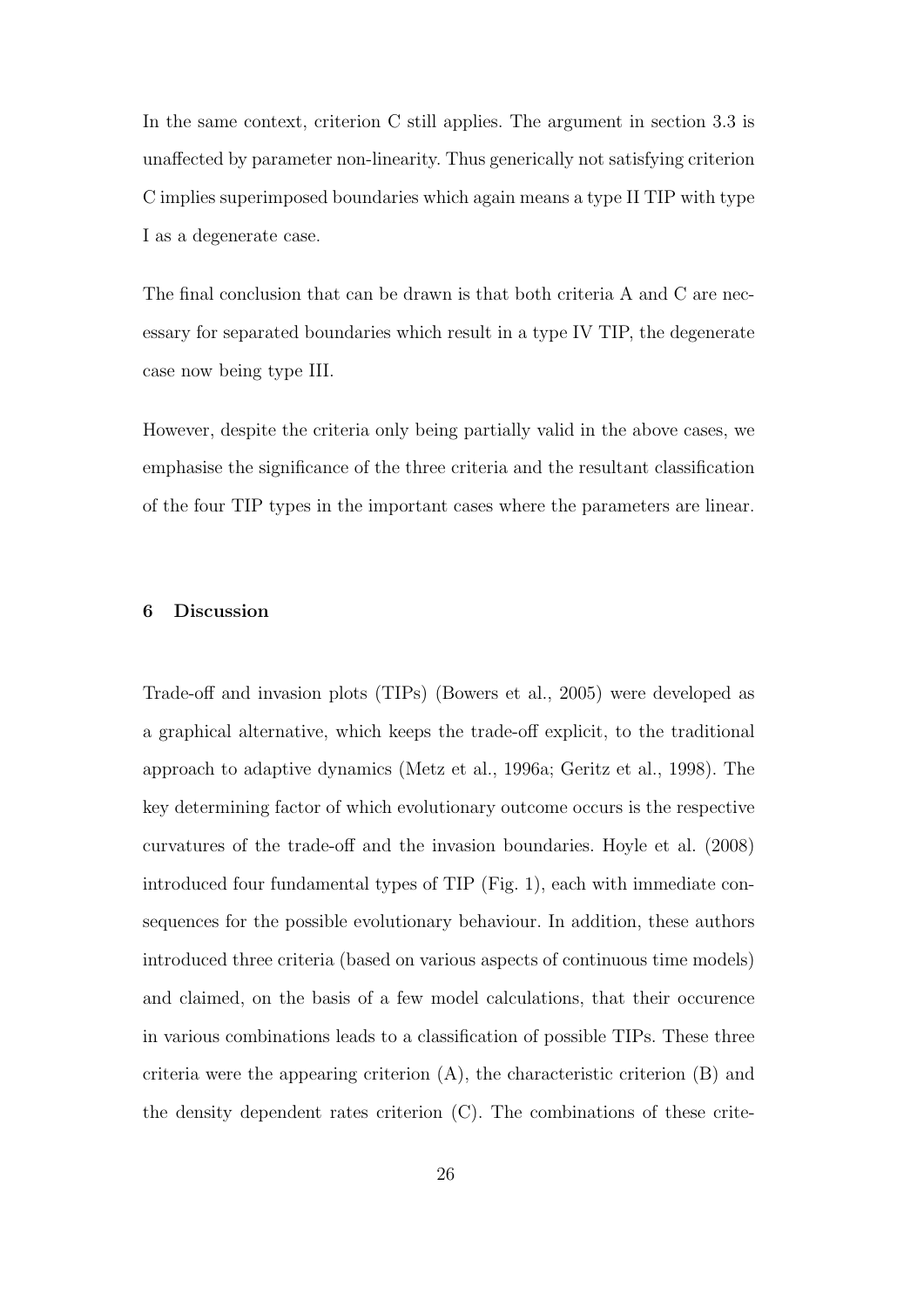ria and the respective TIPs produced are shown in Table 1 and Fig. 1. We have presented proofs of these claims for a relatively general continuous time set-up. Our analysis initially depended on various assumptions: (*i*) that all individuals enter class 1 and (*ii*) then move through the classes sequentially, possibly returning to class 1 from the final class, and (*iii*) that the evolving parameters appear linearly in the dynamics.

A key feature shown however is that although the criteria are necessary to gain each type of TIP, they are not sufficient to guarantee that type. For example, suppose we return to the dynamics in Eq. (3) and take a situation where the evolving parameters are contained in the terms  $b_{1i}$  and  $e_{\{i-1\}\{i-1\}}$ (a trade-off between the birth rate from individuals in class *i* and the death rate of individuals in class  $i - 1$ ). Here, the evolving parameters appear in (directly affect) the dynamics describing more than one class (satisfying criterion A) and are characteristics of different classes (satisfying criterion B), therefore we might expect to gain a type II (i.e. two curved, superimposed boundaries) or type IV TIP (i.e. two curved, separated boundaries). However, because  $b_{1i}$  and  $e_{\{i-1\}\{i-1\}}$  appear in the fitness,  $s_x(y)$  in Eq. (5), linearly (i.e. *b*<sup>*i*</sup> does not multiply  $e_{\{i-1\}\{i-1\}}$ , the invasion boundary stemming from  $s_x(y)$ will be linear in terms of evolving parameters (as these appear linearly in  $b_{1i}$ and  $e_{\{i-1\}\{i-1\}}$ ). Therefore the TIP will either have two straight, superimposed invasion boundaries (type I) or one straight and one curved boundary (type III). Hence being characteristic of different classes is necessary for the boundary stemming from  $s_x(y)$  to curve, but it is not sufficient for this to be the case.

In order to expand the spectrum of models where our criteria (might) hold, for example to SIR systems with vertical transmission or vaccination, we relaxed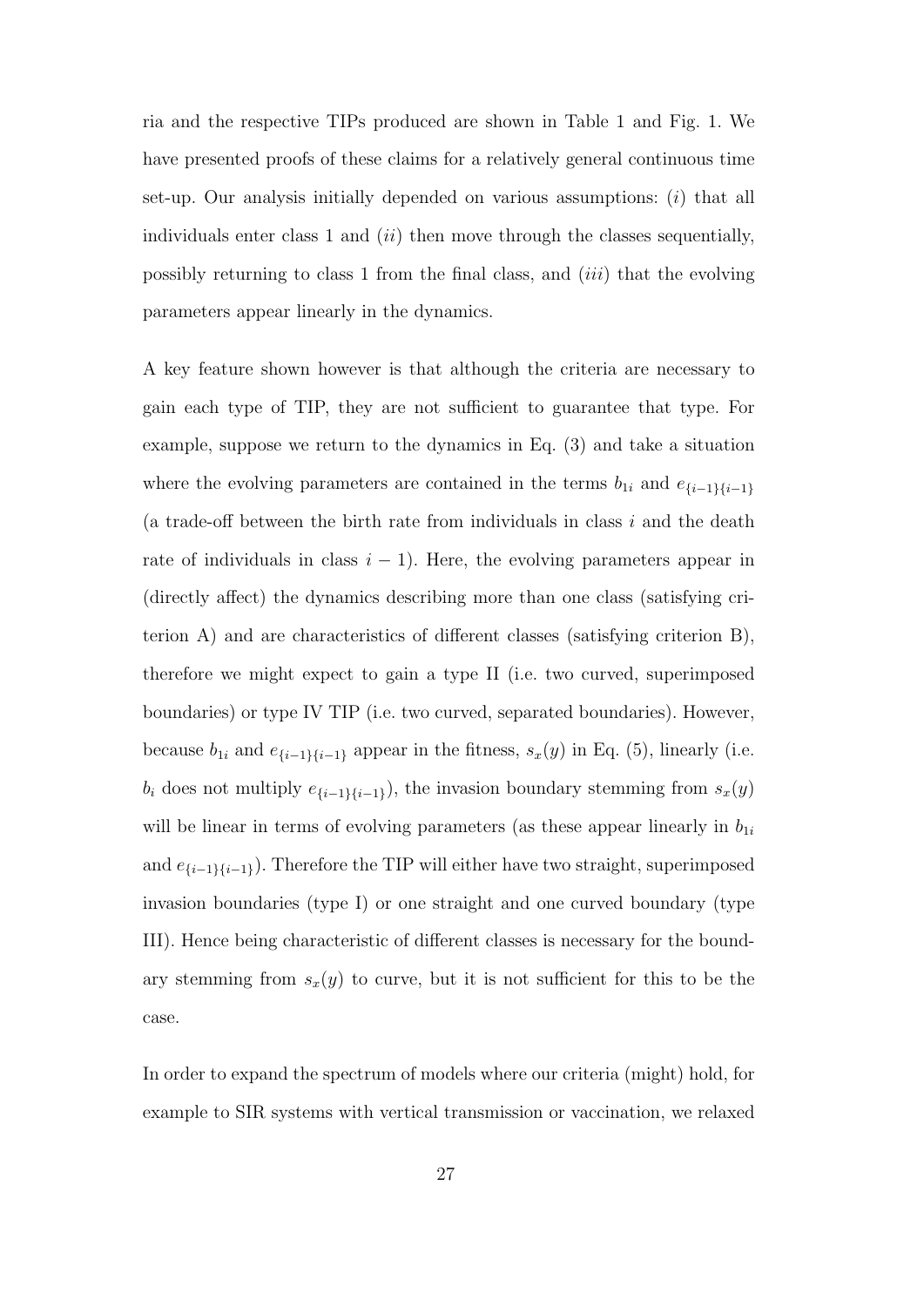each of the main three assumptions in turn. We showed that if we relaxed the assumptions regarding into which classes new individuals enter and the order in which individuals move through the classes, then the three criteria still applied for cases when the evolving species were made up of 2 and 3 classes respectively. We expect that the criteria will hold for cases when the evolving species is made up of any number of classes.

When we relaxed the final assumption, that the evolving parameters enter the dynamics linearly, to allow for example for handling times in a Holling Type II functional response in predator-prey systems and smooth coordinate changes, we found that although criterion C still holds, criteria A and B fail. Concerning criterion A however, if the evolving parameters only appear in a single class, then the part of the criterion stating that the invasion boundaries are superimposed holds; however the part stating that the boundaries are straight fails. Therefore, where previously not satisfying criterion A gave a type I TIP only, if the evolving parameters appear non-linearly then this now gives either a type I or type II TIP. The only way to get a type III or type IV TIP is if both criteria A and C are satisfied; if either (or neither) are satisfied, then only type I or type II TIPs are possible. Here criterion B does not play a part in which type of TIP is produced.

Prior to this work the link between TIPs and evolutionary behaviour had already been obtained by adding trade-off curves to a TIP (see Fig. 5 for an example) as discussed fully in Bowers et al. (2005). We now link the occurence or otherwise of criteria A, B and C directly to evolutionary behaviour in more detail using the TIP as a link. This works for a relatively broad class of ecological systems described near Eq. (3), made broader by our later extensions. Thus for systems in which the evolving parameters directly affect only one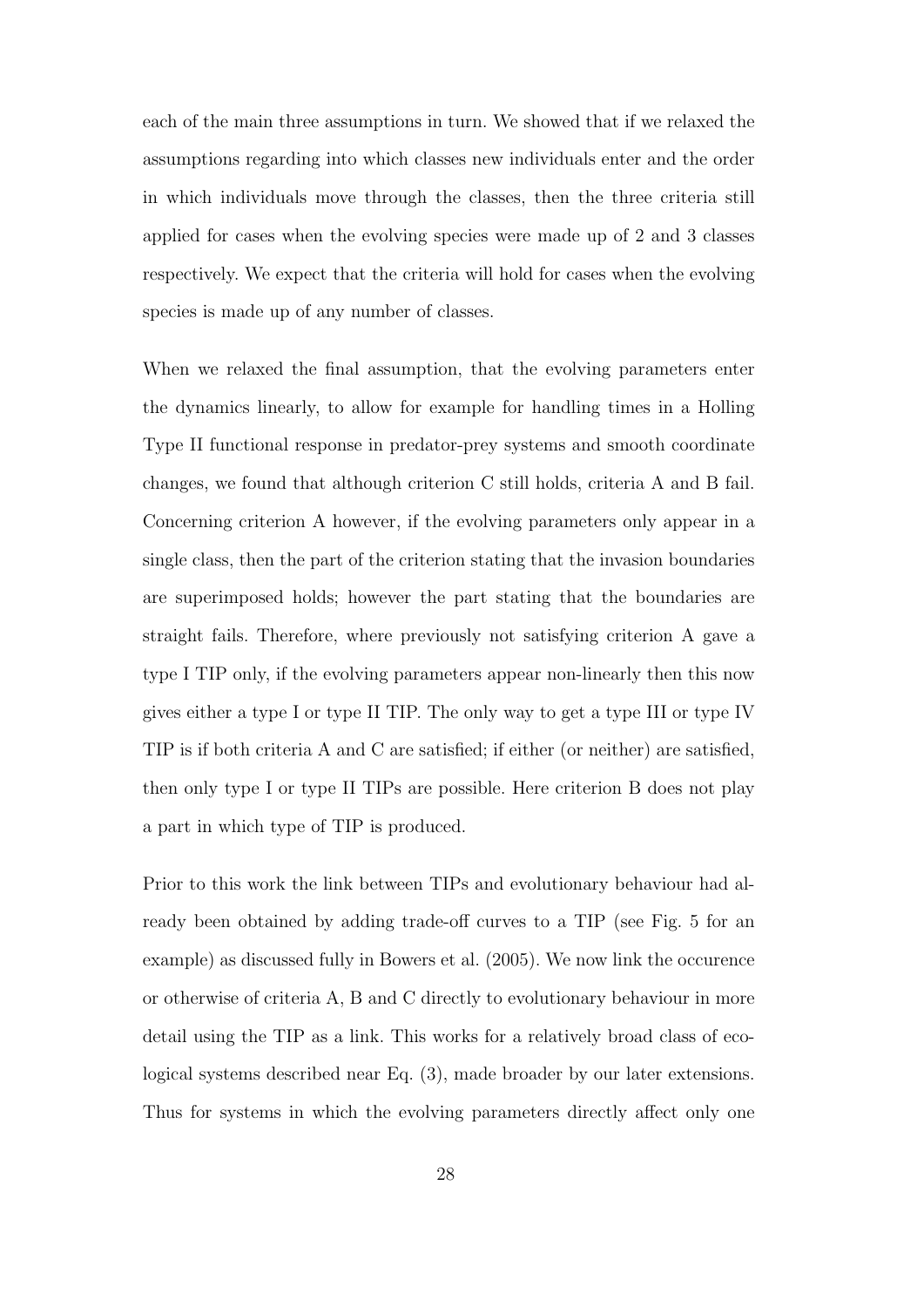class/species (not A - e.g.  $a_x$  and  $q_x$  in Eq. (2)), or those in which the evolving parameters do affect more than one class/species, the evolving parameters are characteristics of only one class, and the rates are dependent on only one density or combination of densities (which are therefore A, not B, not C - e.g.  $a_x$  and  $\beta_x$  in Eq. (2) with  $q_x = 0$ , we have a type I TIP and hence acceleratingly costly trade-offs lead to evolutionary attractors and deceleratingly costly trade-offs lead to evolutionary repellors (as seen in Fig. 5 - Type I). Systems in which both the parameter criteria are satisfied but the rates remain dependent on only one density or combination of densities (which are therefore A, B, not C - e.g.  $a_x$  and  $\alpha_x$  in Eq. (2) with  $q_x = 0$ ) may be type II when, if the superimposed invasion boundaries curve in the manner in Fig. 5, strongly deceleratingly costly trade-offs lead to repellors, and weakly deceleratingly costly and acceleratingly costly trade-offs lead to attractors (and correspondingly). Systems in which the first (appearing) parameter criterion and the rates criterion are satisfied but the evolving parameters remain characteristic of only one class (A, not B, C - e.g.  $a_x$  and  $\beta_x$  Eq. (2)) may be Type III when, if the  $f_2$  boundary curves as in Fig. 5, strongly decelerating costly trade-offs lead to repellors, acceleratingly costly trade-offs lead to attractors but weakly deceleratingly costly trade-offs now lead to branching points. Finally, systems in which all the criteria are satisfied (A, B, C - e.g. *a<sup>x</sup>* and  $\alpha_x$  in Eq. (2)) may be type IV when, if the configuration is as in Fig. 5, in addition to the type III results, weakly acceleratingly costly trade-offs may also yield branching points. Although branching points have been shown for certain regions between the two invasion boundaries, in Fig. 5, Garden of Eden points (ESS-repellors) may occur instead. Which of these, branching points or Garden of Eden points, occur for relevant shaped trade-offs depends upon the relative curvatures of the invasion boundaries at the evolutionary singularity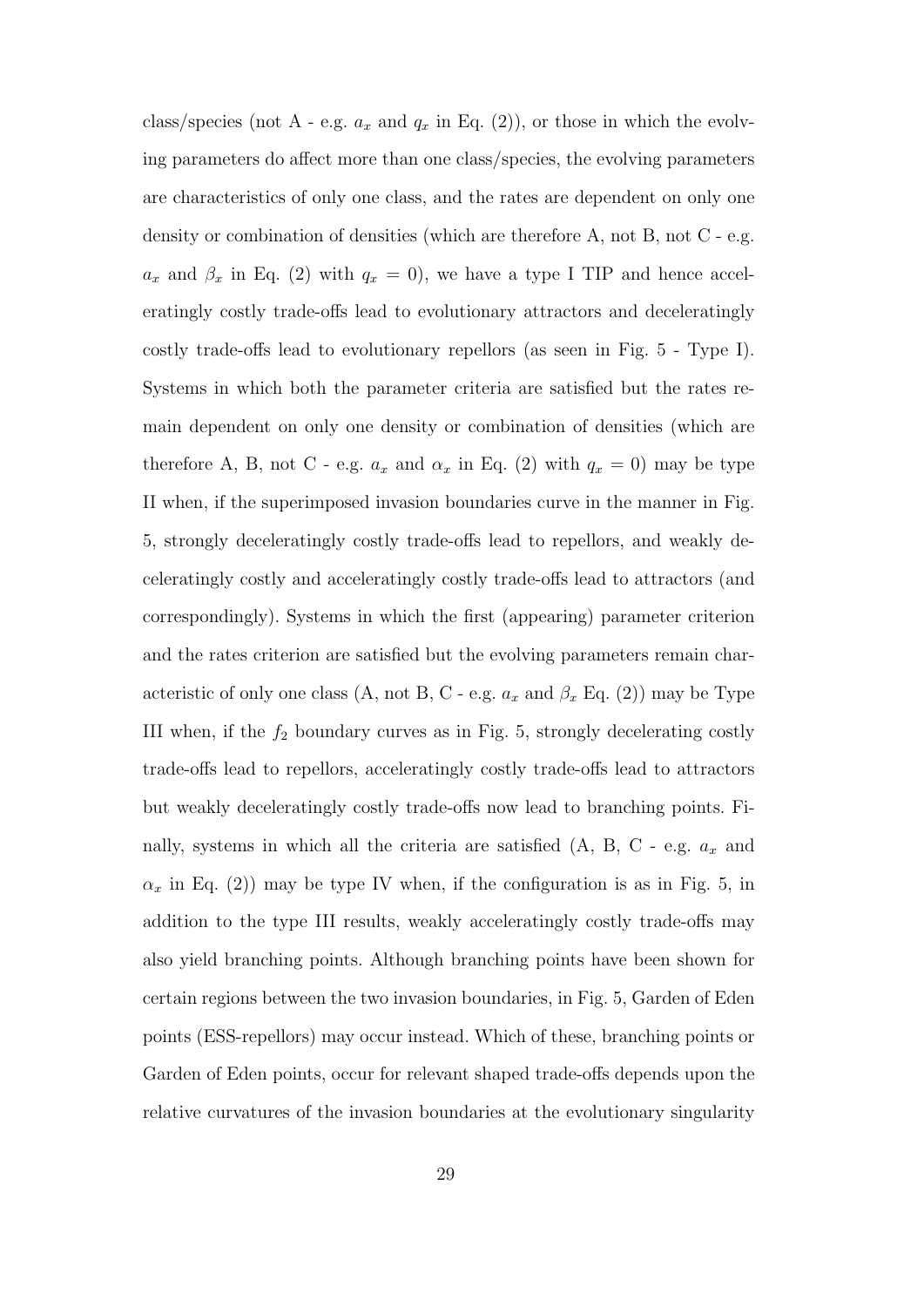(i.e. whether the curvature of  $f_1$  is greater than that of  $f_2$ , or vice-versa, near *x ∗* ) and the signs of the fitness funtions on either side of the invasion boundaries (e.g. whether  $s_{x^*}(y) > 0$  above or below the  $f_1$  invasion boundary). The possible evolutionary outcomes for the various shapes of trade-off for each possible configuration are shown in Table A.1.

Since the occurence of branching points is linked to dimorphism and possibly speciation (Metz et al., 1996a; Geritz et al., 1998; Doebeli and Dieckmann, 2000), it is intriguing to observe that necessary conditions for these are that the evolving parameters directly affect not only one class/species (A) and that the rates are not dependent on only one density or combination of densities (C). Whether these apply or not can be obtained directly from the model without the need for further calculation. Given these and weakly deceleratingly costly trade-offs (type III, A, not B, C) or appropriate trade-offs of intermediate strength (type IV, A, B, C) branching points are possible for the class of system studied here; they are not otherwise.

#### **7 Acknowledgements**

We wish to thank the reviewers for very useful comments on earlier drafts of this article; we are also grateful to Dr. A. White and Prof. M. Boots for many helpful conversations.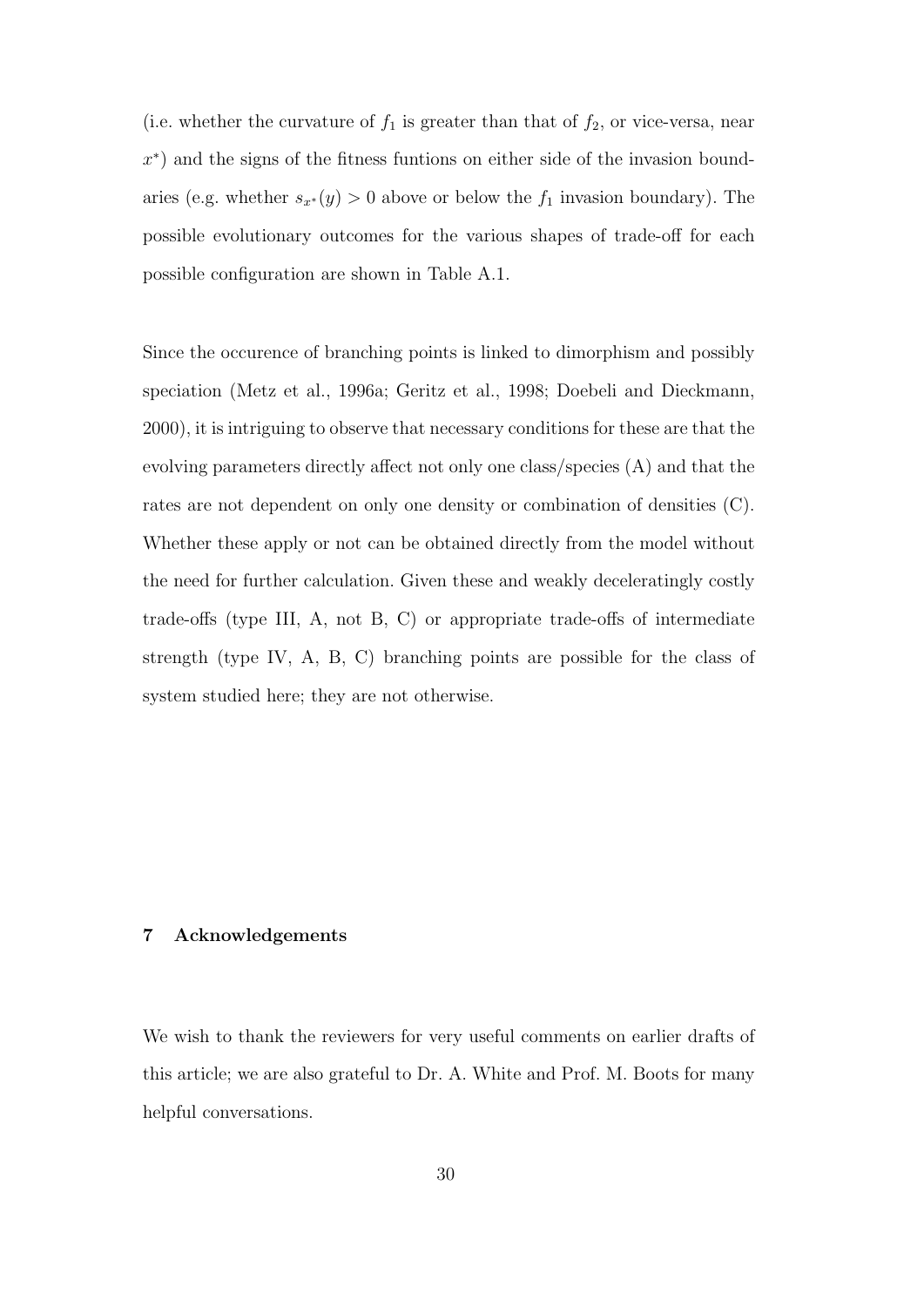## **8 References**

- Anderson, R.M., May, R.M.,1979. Population biology of infectious diseases: Part I. Nature 280, 361-367.
- Boots, M., Haraguchi, Y., 1999. The evolution of costly resistance in hostparasite systems. Am. Nat. 153, 359-370.
- Boots, M., Bowers, R.G., 2004. The evolution of resistance through costly acquired immunity. Proc. Roy. Soc. Lond. B 271, 715-723.
- Bowers, R.G., White, A., 2002. The adaptive dynamics of Lotka-Volterra systems with trade-offs. Math. Biosci. 175, 67-81.
- Bowers, R.G., White, A., Boots, M., Geritz, S.A.H., Kisdi, E., 2003. Evolutionary branching/speciation: contrasting results from systems with explicit or emergent carrying capacities. Evol. Ecol. Res. 5, 883-891.
- Bowers, R.G., Hoyle, A., White, A., Boots M., 2005. The geometric theory of adaptive evolution: trade-off and invasion plots. J. Theor. Biol. 233, 363-377.
- Dercole, F., Rinaldi, S., 2002. Evolution of cannibalistic traits: scenarios derived from adaptive dynamics. Theor. Pop. Biol. 62, 365-374.
- Diekmann, O., Heesterbeek, J.A.P., 2000. Mathematical epidemiology of infectious diseases: model building, analysis and interpretation. Wiley Series in Mathematical and Computationaly Biology, Wiley, Chichester.
- De Mazancourt, C., Dieckmann, U., 2004. Trade-off geometries and frequencydependent selectio. Am. Nat. 164, 765-778.
- Doebeli, M., Dieckmann, U., 2000. Evolutionary branching and sympatric speciation caused by different types of ecological interactions. Am. Nat. 156, 77-101.
- Geritz, S.A.H., Kisdi, E., Meszena, G., Metz, J.A.J., 1998. Evolutionary singular strategies and the adaptive growth and branching of the evolutionary tree. J. Evol. Ecol. 12, 35-57.

Geritz, S.A.H., Kisdi, E., Yan, P., 2007. Evolutionary branching and long-term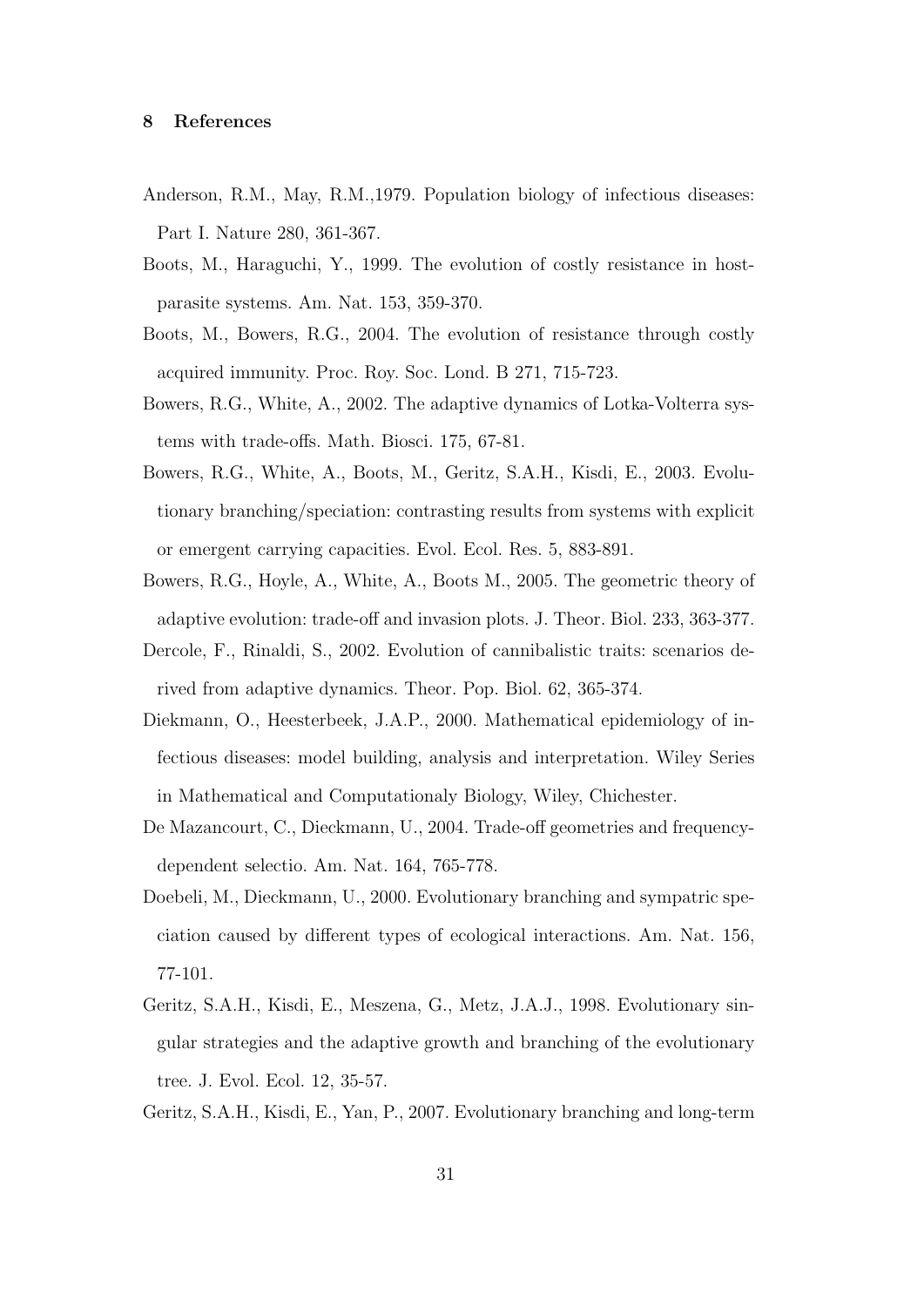coexistence of cycling predators: Critical function analysis. Theor. Pop. Biol. 71, 424-435.

- Heino, M., Metz, J.A.J, Kaitala, V., 1998. The enigma of frequency-dependent selection. Trends Ecol. Evol. 13, 367-370.
- Holling, C.S., 1959. The components of predation as revealed by a study of small-mammal predation of the European pine sawfly. Canadian Entomologist 91, 293-320.
- Hoyle, A., Bowers, R.G., 2007. When is evolutionary branching in predatorprey systems possible with an explicit carrying capacity. Math. Biosci. 210, 1-16.
- Hoyle, A., Bowers, R.G., White, A., Boots, M., 2008. The influence of trade-off shape on evolutionary behaviour in classical ecological scenarios. J. Theor. Biol. 259, 498-511.
- Kisdi, E., 1998. Frequency dependence versus optimization. Trends Ecol. Evol. 13, 508.
- Kisdi, E., Liu, S., 2006. Evolution of handling time can destroy the coexistence of cycling predators. J. Evol. Ecol. 19, 49-58.
- Levins, R., 1962. Theory of fitness in heterogeneous environment. 1. the fitness set and the adaptive function. Am. Nat. 96, 361-373.
- Levins, R., 1968. Evolution in changing environments. Princeton University Press, Princeton.
- Loeuille, N., Loreau, M., 2004. Nutrient enrichment and food chains: can evolution buffer top-down control? Theor. Pop. Biol. 65, 285-298.
- Metz, J.A.J., Nisbet, R.M., Geritz, S.A.H., 1992. How should we define 'fitness' for general ecological scenarios? Trends Ecol. Evol. 7, 198-202.
- Metz, J.A.J., Geritz, S.A.H., Meszena, G., Jacobs, F.J.A., Van Heerwaarden, J.S., 1996a. Adaptive dynamics: A geometric study of the consequences of nearly faithful reproduction. In: S.J. Van Strien, S.M. Verduyn Lunel, (Ed.).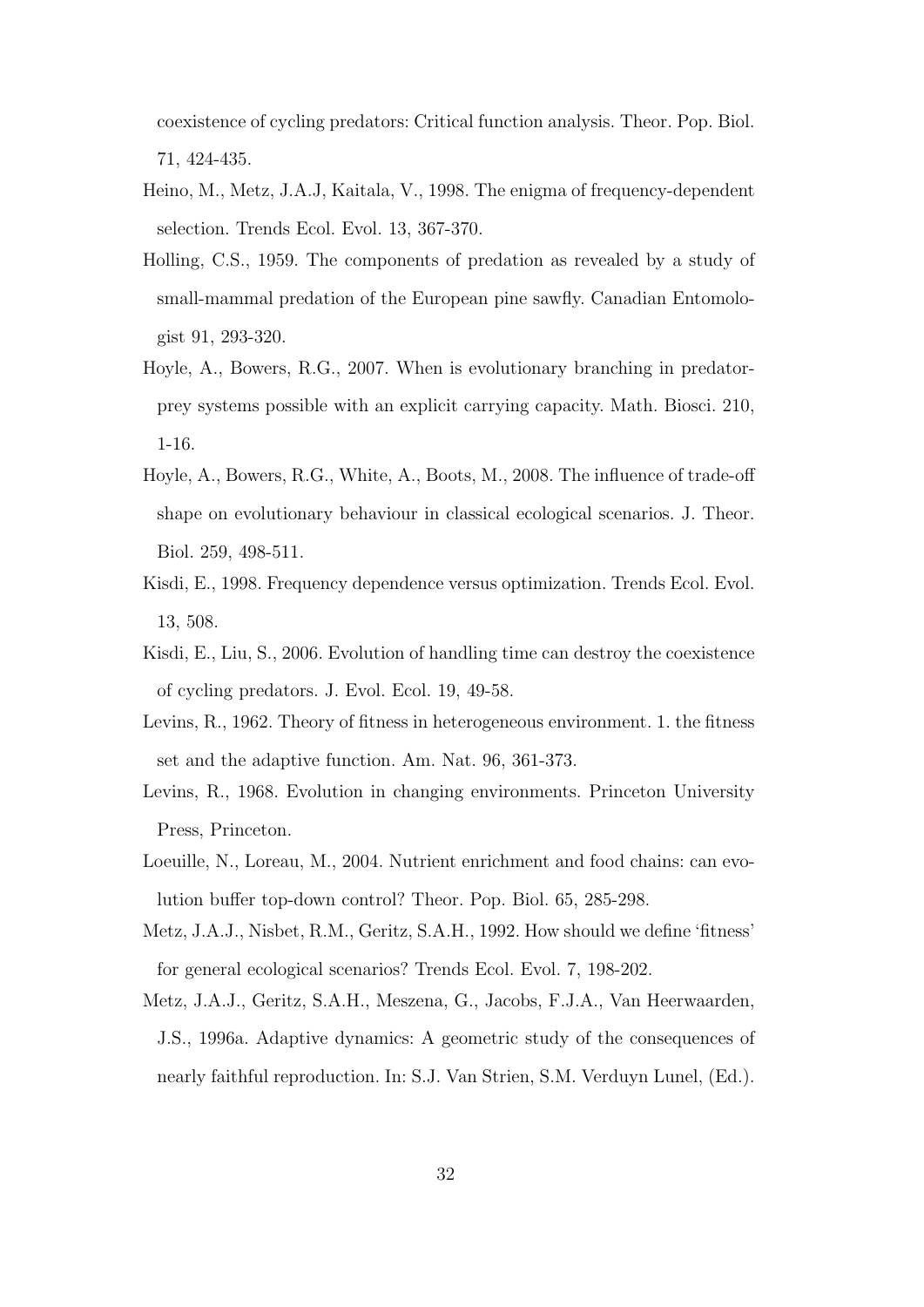Stochastic and Spatial Structures of Dynamical Systems, Elsevier, North-Holland, Amsterdam, pp. 183-231.

- Metz, J.A.J., Mylius, S.D., Diekmann, O., 1996b. When does evolution optimise? On the relation between types of density dependence and evolutionarily stable life history parameters. IIASA working paper WP-96-004, available at http://www.iiasa.ac.at/Research/ADN/Series.html.
- Reade, B., Bowers, R.G., Begon, M., Gaskell, R., 1998. A model of disease and vaccination for infections with acute and chronic phases. J. Theor. Biol. 190, 355-367.
- Roff, D.A., 2002. Life history evolution. Sinauer, Sunderland, MA.
- Rueffler, C., Van Dooren, T.J.M., Metz, J.A.J., 2004. Adaptive walks on changing landscapes: Levin's approach. Theor. Pop. Biol. 65, 165-178.
- Rueffler, C., Van Dooren, T.J.M., Metz, J.A.J., 2006. The evolution of resource specialization through frequency-dependent and frequency-independent mechanisms. Am. Nat. 167, 81-93.
- Stearns, S.C., 1992. The evolution of life histories. Oxford University Press, Oxford.
- White, A., Bowers, R.G., 2005. Adaptive dynamics of Lotka-Volterra systems with trade-offs: the role of intraspecific parameter dependence in branching. Math BioSci. 197, 101-117.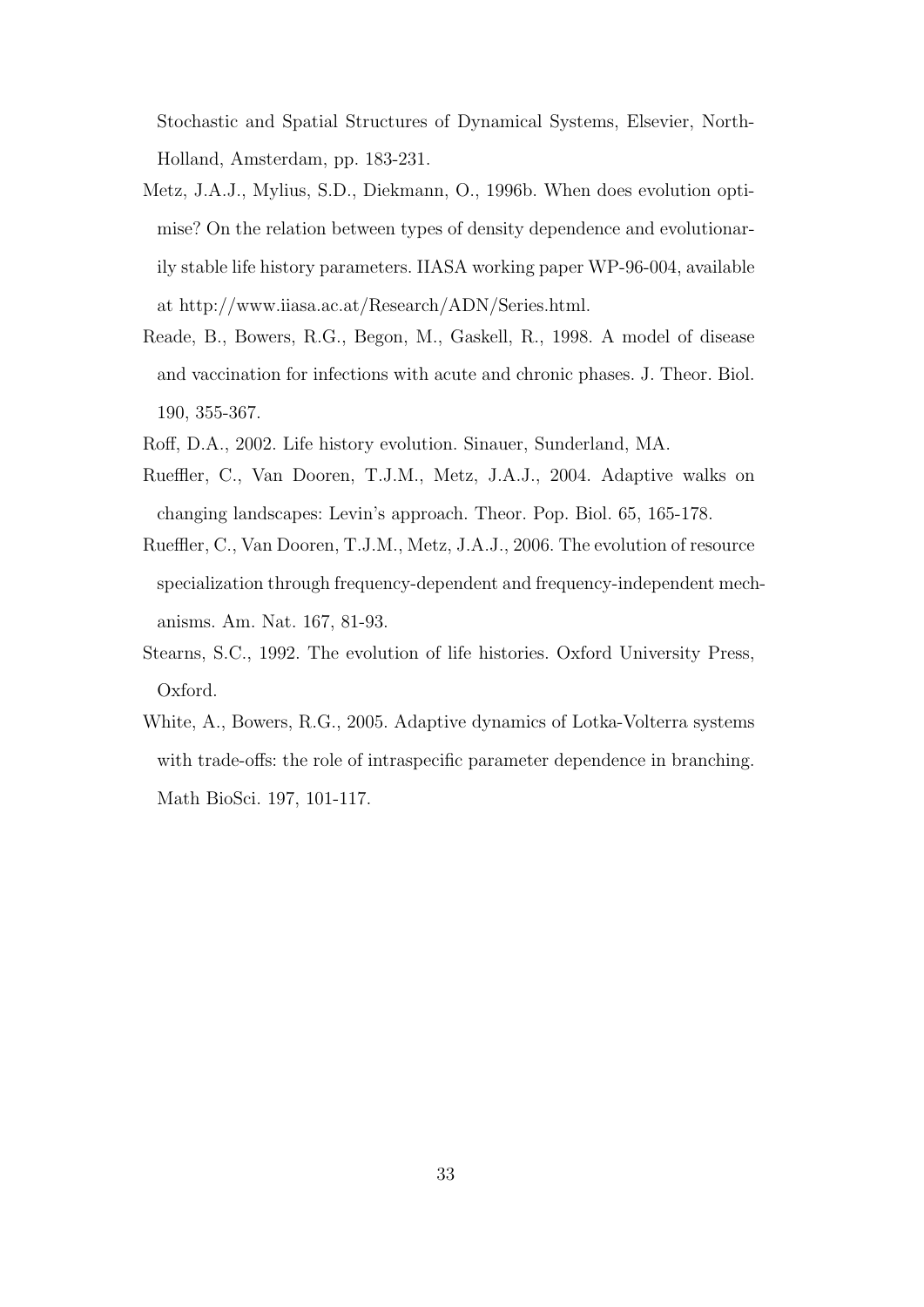#### **A Trade-off and invasion plots (TIPs)**

A detailed description of the use of trade-off and invasion plots (TIPs) to determine evolutionary behaviour has been given elsewhere (Bowers et al., 2005). Here we will give a brief outline of TIPs and present some of the results/conditions for determining the evolutionary behaviour of a system.

Trade-off and invasion plots are a geometrical approach that makes the role that different trade-off shapes play easy to visualise. A TIP is a plot between two (competing) strains of a species, labelled *x* and *y* say. One of these, *x*, is taken to be fixed while the second, *y*, is allowed to vary. The axes of a TIP are the two evolving parameters (or traits) of the  $y$  strain,  $y_1$  and  $y_2$  (only two parameters are taken to vary). The co-ordinates  $x_1$  and  $x_2$  of the fixed strain *x* define the corner or tip of a TIP. Examples of TIPs (including the evolutionary outcomes for each region) can be seen in Fig. 5.

Two of the three curves on a TIP are the invasion boundaries, denoted as  $f_1$ and  $f_2$ . These curves denote where  $s_x(y) = 0$  and  $s_y(x) = 0$  respectively, and hence into regions where the varying strain *y* can and cannot invade the fixed strain *x* (either side of  $f_1$  - where  $s_x(y) > 0$  and  $s_x(y) < 0$  respectively) and where the fixed strain *x* can and cannot invade the varying strain *y* (either side of  $f_2$  - where  $s_y(x) > 0$  and  $s_y(x) < 0$  respectively). Both of these invasion boundaries pass through the tip of a TIP (where  $y = x$ ) at which they are tangential. The third curve on a TIP is the trade-off curve, denoted as *f*; this links the two evolving parameters of each strain. This curve also passes through the tip of a TIP, but not usually tangentially to the invasion boundaries. Importantly, as all the feasible pairs of traits (and hence strains) lie on his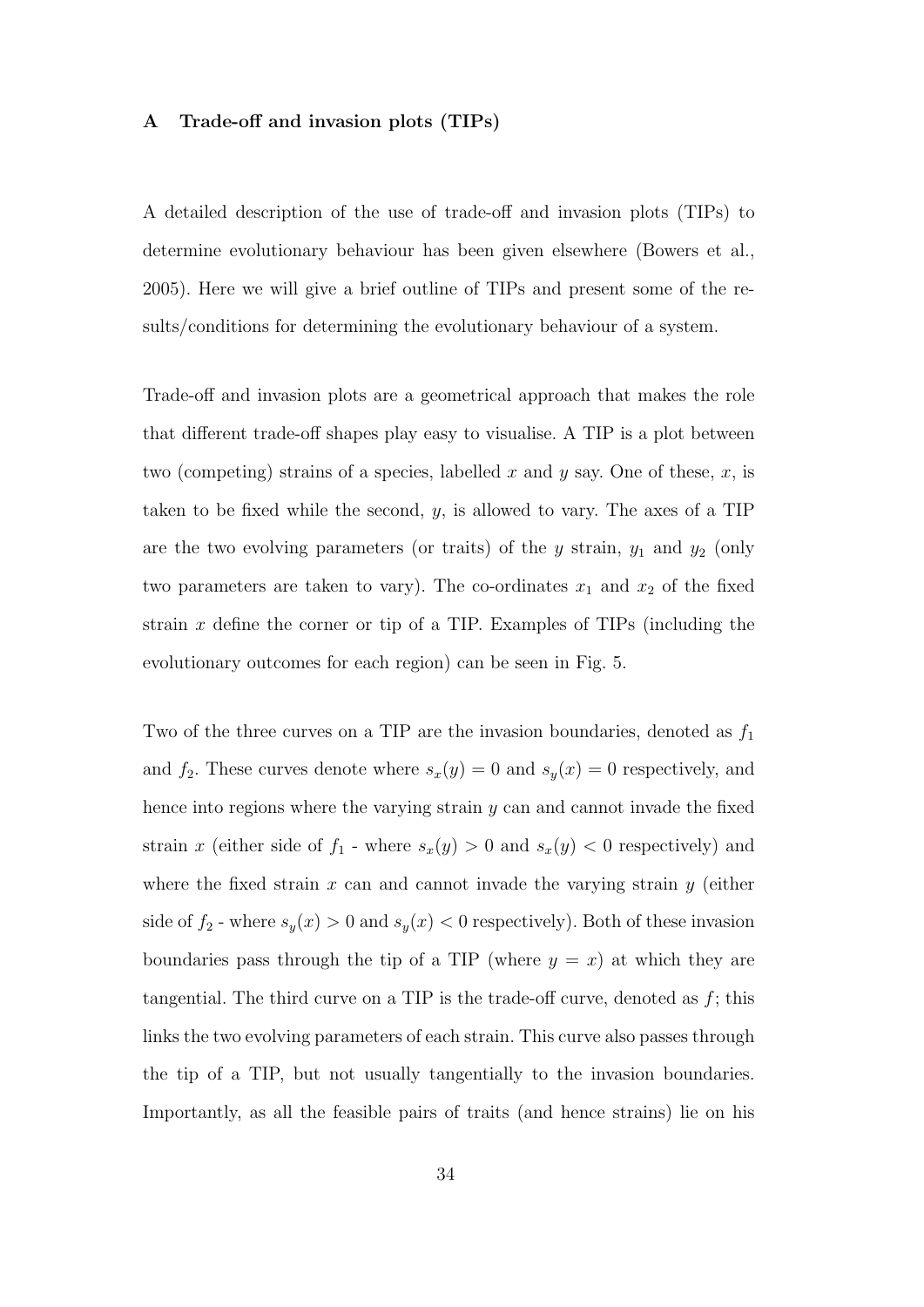curve, the side of the invasion boundaries in which the trade-off enters a TIP determines whether each strain can invade the other (when initially rare).

For certain TIPs corresponding to particular values  $x^*$  of  $x$ , the trade-off curve can become tangential to the invasion boundaries at the tip of a TIP (i.e. where  $y = x = x^*$ ); these values of x are evolutionary singularities, with the corresponding TIPs being singular TIPs (Fig. 5). It is from these singular TIPs that the evolutionary behaviour of a system is determined. The invasion boundaries (and their mean curvature) separate the singular TIP into regions, each with their own respective evolutionary behaviour. (If a singular point does not exist, then invadability will prefer either always higher or always lower values of *x*. If more than one singular point exists then a separate TIP must be considered at each singular point.) Due to the coincidence and mutual tangential property of the three curves at the tip of a singular TIP, the region in which the trade-off curve enters (and hence the evolutionary behaviour) is determined solely by the curvatures of the three curves; or more specifically, the curvature of the trade-off in relation to those of the invasion boundaries at the evolutionary singularity (as in standard theory mutations are assumed to be small). The two significant relations are between the trade-off and  $f_1$  for evolutionary stability ESS and between the trade-off and the mean curvature of both  $f_1$  and  $f_2$  for convergent stability CS. These can be written

$$
\text{ESS} \Leftrightarrow \lambda_1 f''(x^*) < \lambda_1 \left. \frac{\partial^2 f_1}{\partial y^2} \right|_{x^*},\tag{A.1}
$$

$$
\text{CS} \Leftrightarrow \lambda_1 f''(x^*) < \frac{\lambda_1}{2} \left( \frac{\partial^2 f_1}{\partial y^2} \bigg|_{x^*} + \frac{\partial^2 f_2}{\partial y^2} \bigg|_{x^*} \right). \tag{A.2}
$$

where  $\lambda_1 = sign(s_{x^*}(y))$  just above the invasion boundary  $f_1$ . Here  $\lambda_1$  concerns how the fitness varies as we move vertically up a TIP (i.e. as we vary the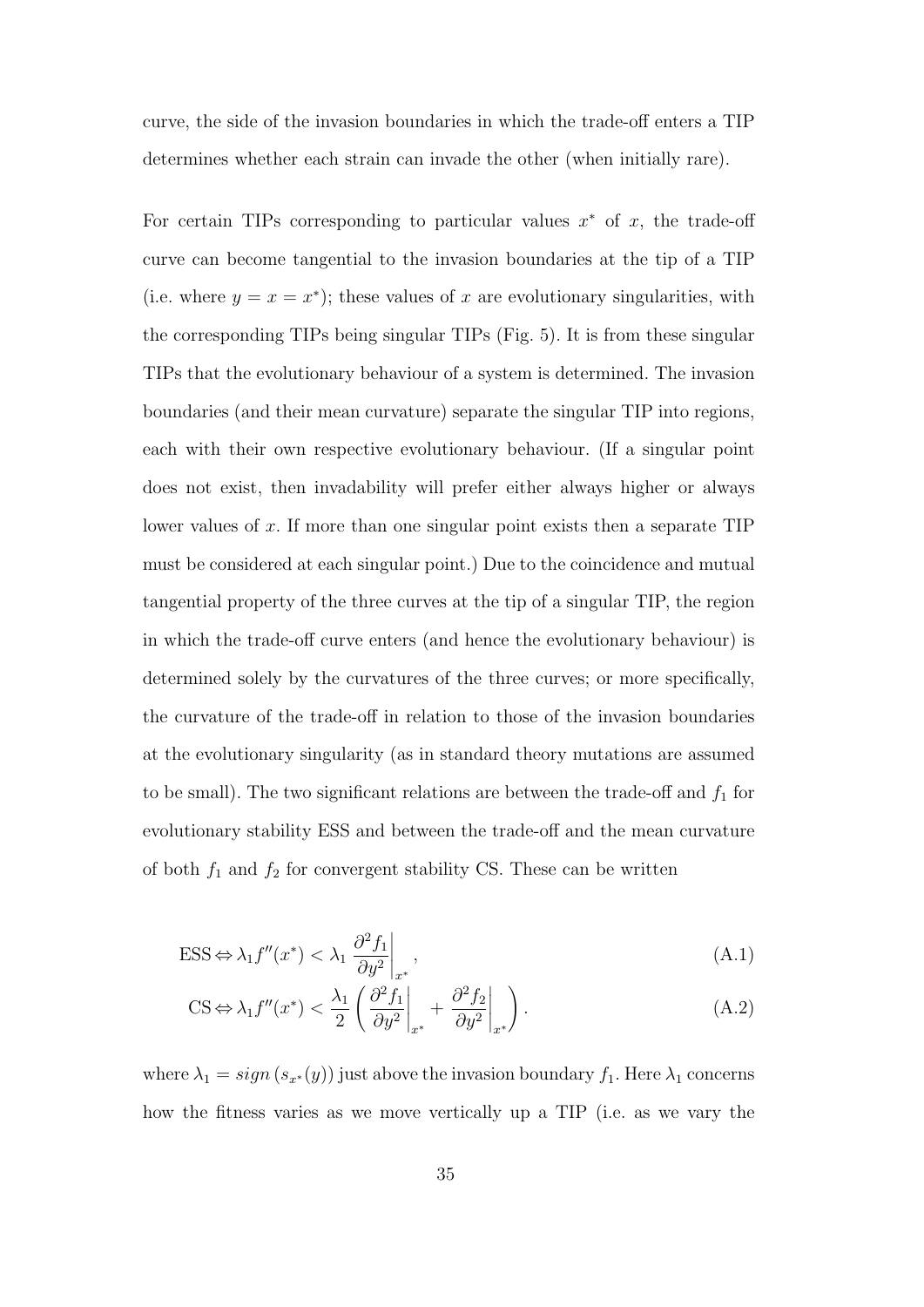parameter on the vertical axis). Combinations of these properties allow the evolutionary behaviour of the system to be determined. The possible types of singularity are evolutionary attractors or CSS (continuously stable strategy) (ESS and CS), evolutionary branching point (CS but not an ESS), 'Garden of Eden' point or ESS-repellor (ESS but not CS) and evolutionary repellor (neither ESS nor CS). The shapes of trade-off which lead to each of these are given in Table A.1. These conditions for ES and CS remain invariant under smooth changes of coordinates; hence if a particular evolutionary outcome occurs in one coordinate space, then it will occur in all. Examples of how these appear on a singular TIP are given in Fig. 5 for each of the four fundamental types of TIP.

# **B Including assumptions regarding the birth and movement of individuals**

# *B.1 Derivation of the fitness function*

The fitness is defined as being the per capita growth rate of a rare mutant invader and is commonly denoted as  $s_x(y)$ , where *x* denotes the established resident strain and *y* the mutant invader (Metz et al., 1992). This fitness, or a sign equivalent version of it, can be found in a number of ways. A traditional method is to use *r*, the maximum eigenvalue of the invasion Jacobian (Metz et al., 1996a; Geritz et al., 1998). An alternative, which is sign equivalent, is to use  $R_0 - 1$ , where  $R_0$  is the maximum eigenvalue of the next generation matrix. (Diekmann and Heesterbeek (2000) describe this equivalence in an epidemiological context.) Taking **G** as the transition matrix whose elements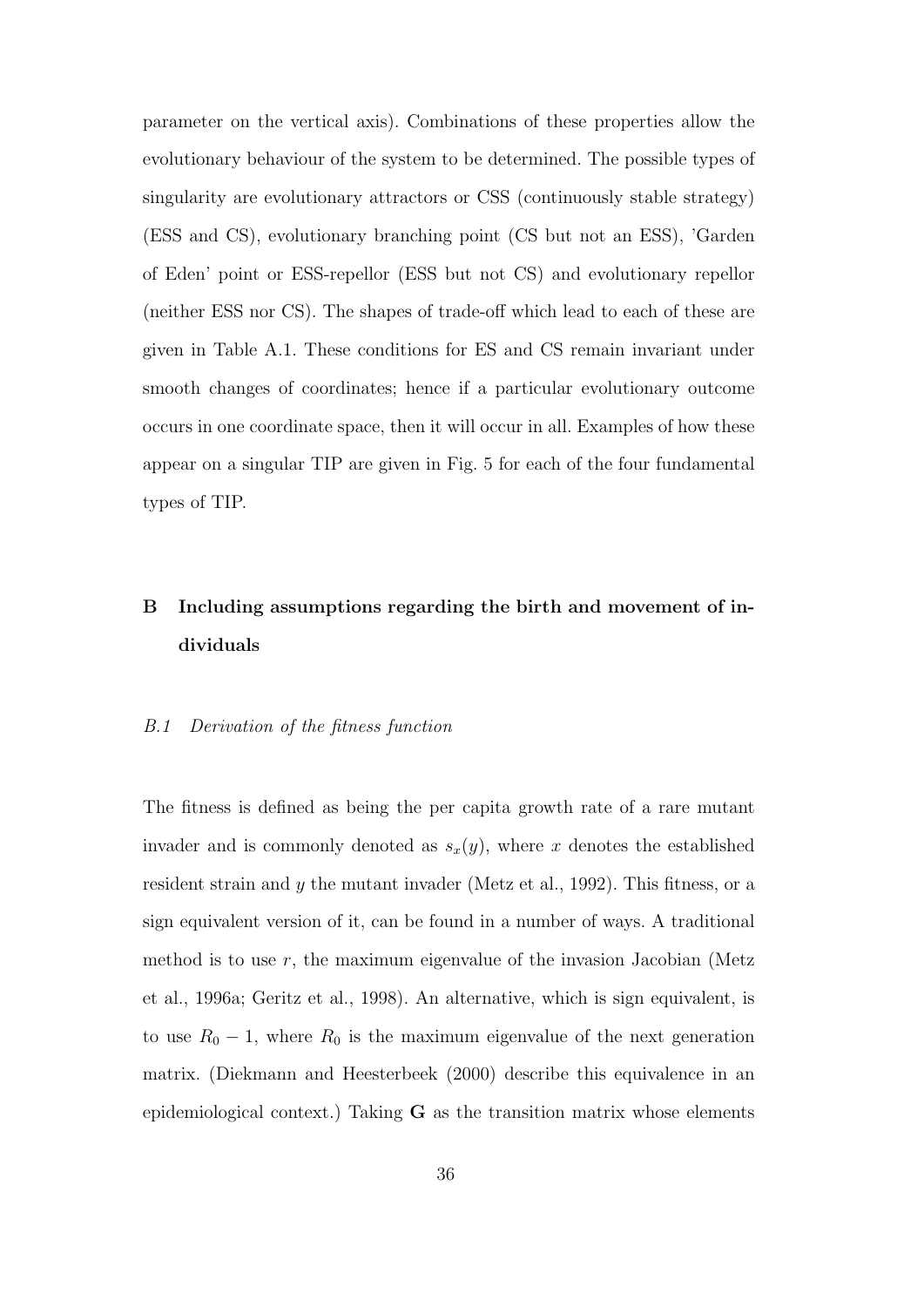are the net rates of increase in individuals of class *i* per individual of class *j* (excluding reproduction terms) (Reade et al., 1998; Diekmann and Heesterbeek, 2000), the average times  $T_{ij}$ , which an individual born in class *j* spends in class *<sup>i</sup>*, are identified as the elements of *<sup>−</sup>***G***<sup>−</sup>*<sup>1</sup> . Hence the next generation matrix is *−***b** *<sup>T</sup>***G***<sup>−</sup>*<sup>1</sup> , where the elements of **b** are the per capita reproduction rates.

An assumption we make initially is that all individuals are born into a single class, this being class 1. In this case all but the first row of **b** are null. Therefore the next generation matrix has a single non-zero eigenvalue  $R_0$  and the fitness is

$$
R_0 - 1 = \sum_{i=1}^{n} b_{1i} T_{i1} - 1 = \sum_{i=1}^{n} (b_{1i} - e_{ii}) T_{i1}.
$$
 (B.1)

The second equality here can be established formally as follows: The columns of **G** sum to the  $-e_{ii}$  (since the diagonal elements are  $-(e_{ii} + \sum_j t_{ij})$ ) and hence  $\det(\mathbf{G}) = -\sum_i e_{ii} C_{1i}$ , where the  $C_{ij}$  are cofactors. Thus

$$
\sum_{i=1}^{n} e_{ii} T_{i1} = -\frac{1}{|\mathbf{G}|} \sum_{i=1}^{n} e_{ii} C_{1i} = 1,
$$
\n(B.2)

as required. Thus, from Eq. (B.1), in the present form we can write down a sign equivalent fitness satisfiying

$$
s_x(y) \propto \sum_{i=1}^n \rho_i T_i. \tag{B.3}
$$

Here we drop the second subscript and note that the growth rate terms,  $\rho_i$ , simply take the form  $b_{1i}$ *−* $e_{ii}$ , i.e. the difference between the reproduction terms and mortality terms corresponding to individuals in class *i*. We highlight here that these growth rates do not involve the transition terms,  $t_{ij}$ , as these are the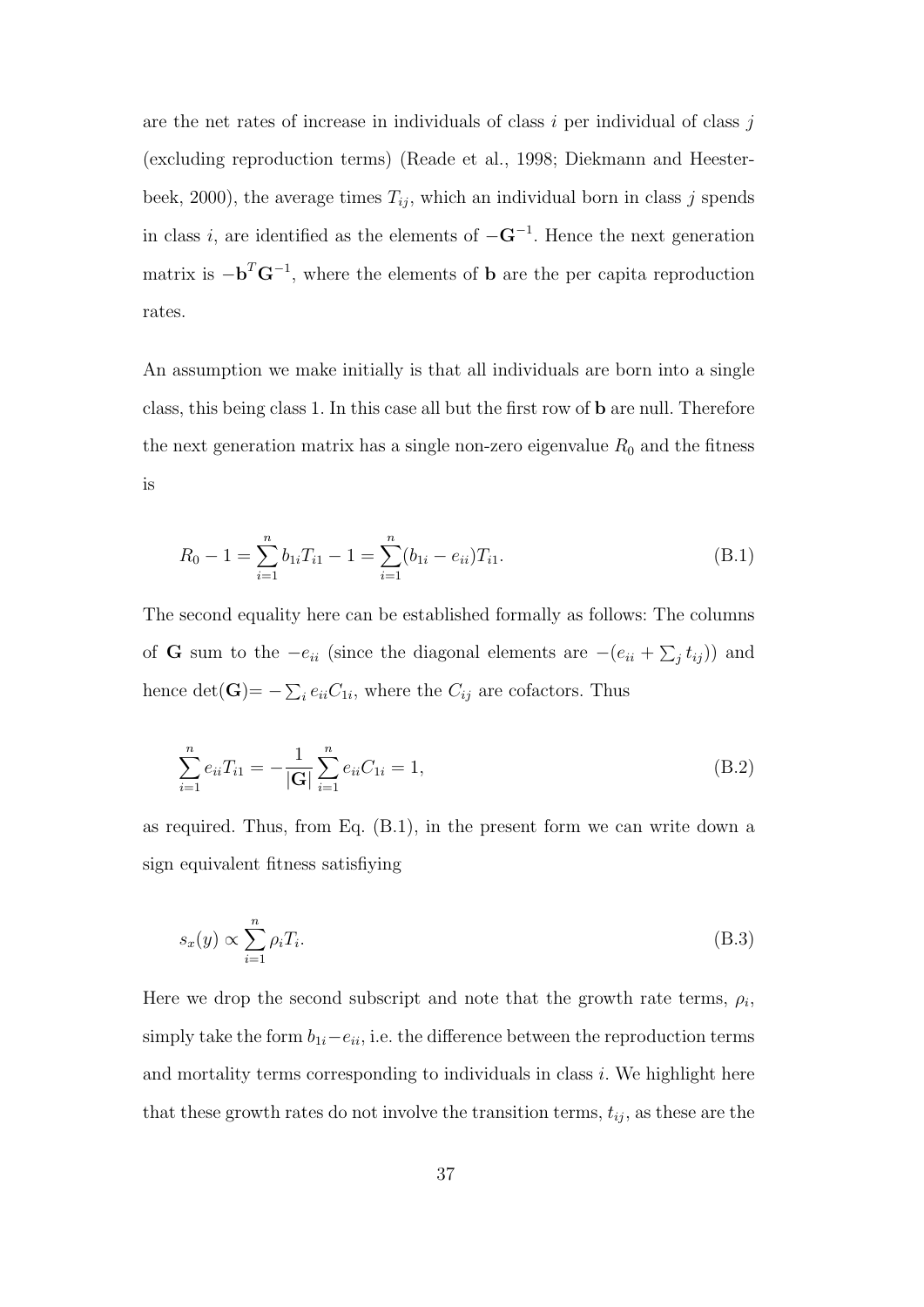rate at which individuals move from one class to the next and hence remain in the system without affecting the total population. For cases where the evolving species is made up of a single class (i.e.  $n = 1$  in the dynamics above), the only class is  $Y_1$  which will have the dynamics  $(b_{11} - e_{11})Y_1$ ; hence the fitness will simply be the limit as  $Y_1 \rightarrow 0$  of  $b_{11} - e_{11}$ , i.e. of the difference between the reproduction and mortality terms.

Returning to our calculations for  $T_i$ , initially, an individual is born into class 1 and moves through the classes sequentially. Hence as it moves through the classes from 1 to *n*, the equations giving the time spent in each class, in terms of our mortality and transition terms are

$$
1 = \sum_{i=1}^{k} e_{ii} T_i + t_{\{k+1\}k} T_k \quad \text{for } k = 1, ..., n,
$$
\n(B.4)

where here we have assumed that  $t_{\{n+1\}n} = 0$  so that individuals cannot return to class 1 from class *n*. Eqs. (B.4) can be supported phenomenologically since they equate to unity the probability of leaving (by mortality or transition to the next class) cumulatively to the end of each succesive class. They can also be established formally from *−***GT** = **I** in the case of sequential movement through the classes with no cycling.

The solution of Eq. (B.4), representing the average time spent in class *i*, is given by

$$
T_i = \frac{\prod_{j=0}^{i-1} (t_{\{j+1\}j})}{\prod_{j=1}^{i} (t_{\{j+1\}j} + e_{jj})}
$$
 where  $t_{10} = 1$ . (B.5)

Here we assume  $t_{\{i+1\}i} + e_{ii} > 0$  for all *i* (i.e. that individuals can leave every class either through mortality or moving to the next class).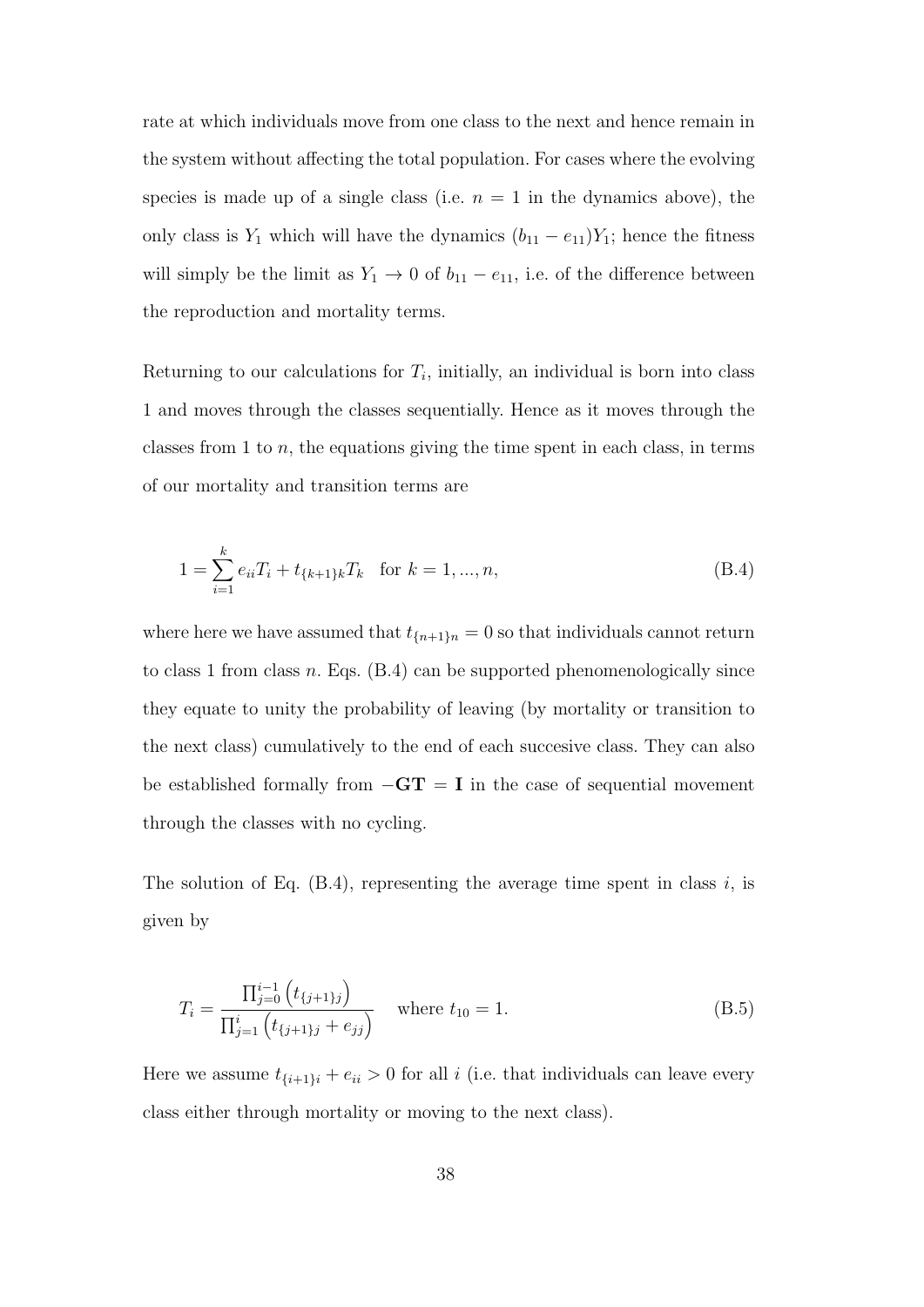Combining the times in Eq. (B.5) with the rates  $\rho_i = b_{1i} - e_{ii}$  in the form of the fitness in Eq. (B.3) gives

$$
s_x(y) \propto \sum_{i=1}^n (b_{1i} - e_{ii}) \frac{\prod_{j=0}^{i-1} (t_{\{j+1\}j})}{\prod_{j=1}^i (t_{\{j+1\}j} + e_{jj})}.
$$
 (B.6)

If we omit a positive common denominator,  $\prod_{j=1}^{n+1} (t_{\{j+1\}j} + e_{jj})$  where  $(t_{\{n+2\}\{n+1\}} +$  $e_{\{n+1\}\{n+1\}}$  = 1, then we can write the fitness as

$$
s_x(y) \propto \sum_{i=1}^n \left[ (b_{1i} - e_{ii}) \left( \prod_{j=0}^{i-1} t_{\{j+1\}j} \right) \left( \prod_{j=i+1}^{n+1} \left( t_{\{j+1\}j} + e_{jj} \right) \right) \right].
$$
 (B.7)

It is this form for the fitness (also shown in Eq. (5)) that we use to prove the three criteria introduced in the main text.

We later relax some of the assumptions underlying Eq. (B.7). With such generalisations in mind, it is worth observing that Eq. (B.7) already includes the case of sequential movement through classes but with  $t_n \neq 0$  so that returning to the initial class is possible as in some infectious models with recovery. Phenomenologically this can be established by regarding Eq. (B.4) as giving the time for the first pass  $T_i^{(1)}$  $i^{(1)}$ . After returning to class 1, the individuals move through the classes for a second time (and subsequently a third and fourth time and so on) during which the average time spent in each class will be  $T_i^{(2)}$ *i* (and  $T_i^{(3)}$  $T_i^{(3)}$ ,  $T_i^{(4)}$  and so on). The total average time an individual will spend in each class will be  $T_i = \sum_{j=1}^{\infty} T_i^{(j)}$  $i^{(j)}$  (i.e. the sum of the times it spends in class *i* during each pass through). However, this is the sum of a geometric series and each total takes the form  $T_i = \sum_j T_i^{(j)} = AT_i^{(1)}$ , where *A* is the same (positive) factor for all *i*. Hence the fitness, which takes the form  $s_x(y) \propto \sum_i \rho_i T_i$ can be written as  $s_x(y) \propto A \sum_i \rho_i T_i^{(1)}$  $I_i^{(1)}$ . Omitting the (positive) constant *A*, we can take the times  $T_i^{(1)}$  as our  $T_i$  for the fitness, omitting *A* from further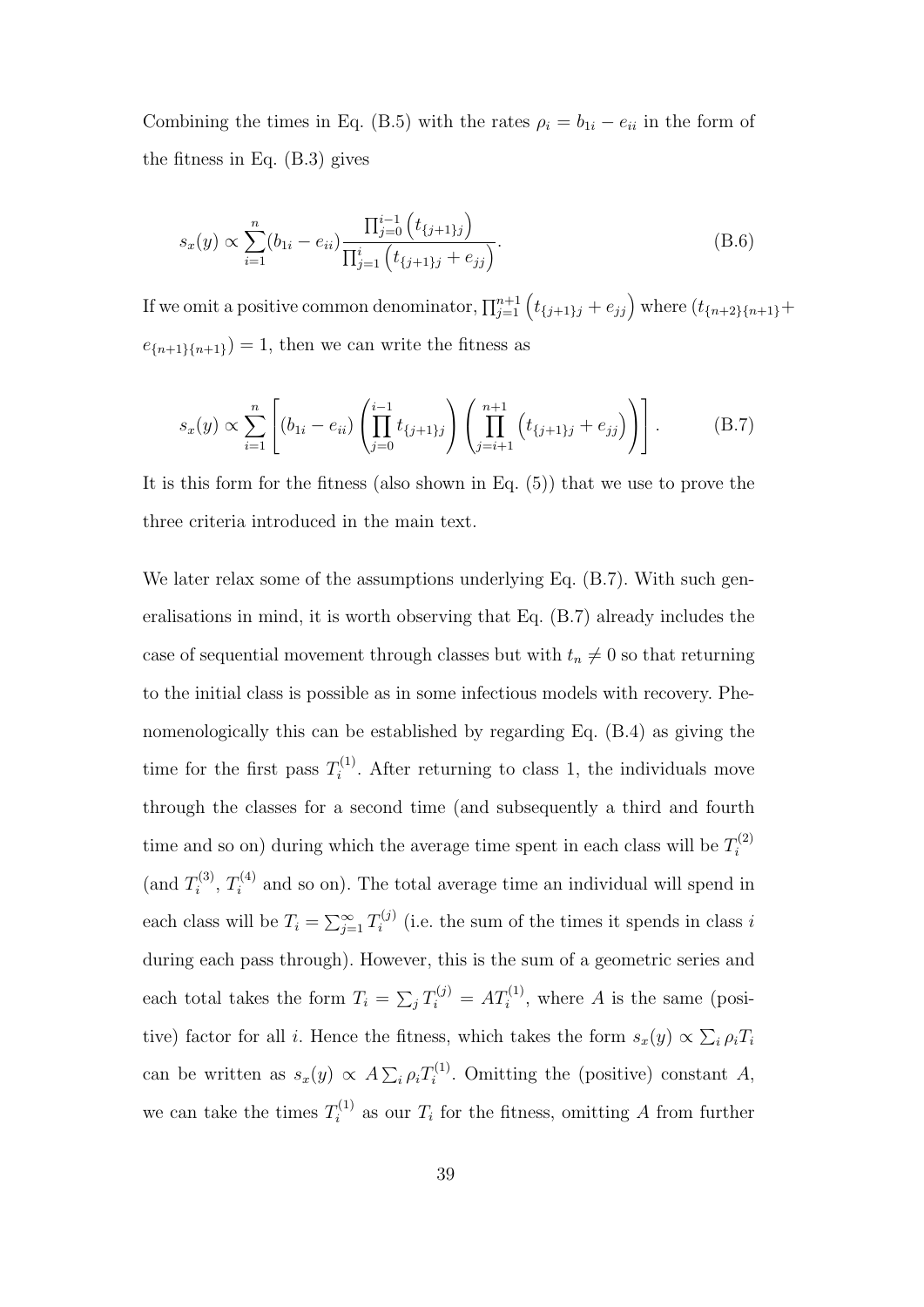calculations. Formally,  $-\mathbf{GT} = \mathbf{I}$  gives  $n-1$  equations for the ratios  $T_i/T_1$ which correspond to those derived from Eq.  $(B.4)$ . Although  $T_1$  is not as at Eq. (B.4), it may be omitted from Eq. (B.3) by removing it as a positive factor leaving an expression in the above ratios.

*B.2 Criterion A - The evolving parameters only appears in the dynamics describing class k, where*  $k \neq 1$ 

In section 3.1.1 we showed that if the evolving parameters only appear in the dynamics describing a single class and that was class 1, then the invasion boundaries would always be linear and superimposed. Here we again take the evolving parameters to appear in the dynamics describing a single class, but this time it is not class 1.

Again we aim to show that  $\partial X_i/\partial x|_{x^*} = 0$  for all *i*, however, in this case, the evolving parameters can only exist in the mortality terms,  $e_i$  (where  $i \neq 1$ ) - these appear in the dynamics describing one class only. Let us assume that this is class *k*, where  $k \neq 1$ , and hence only in  $e_{kk}$ .

Focussing on the resident dynamics for the class *k*, we find that Eq. (7) is replaced by

$$
\sum_{j} \left( \frac{\partial F_k}{\partial X_j} \right) \frac{dX_j}{dx} - \frac{\partial e_{kk}}{\partial x} X_k = 0.
$$
\n(B.8)

Differentiating the fitness in Eq. (B.7) with respect to the mutant invader *y* and evaluating at the evolutionary singularity, gives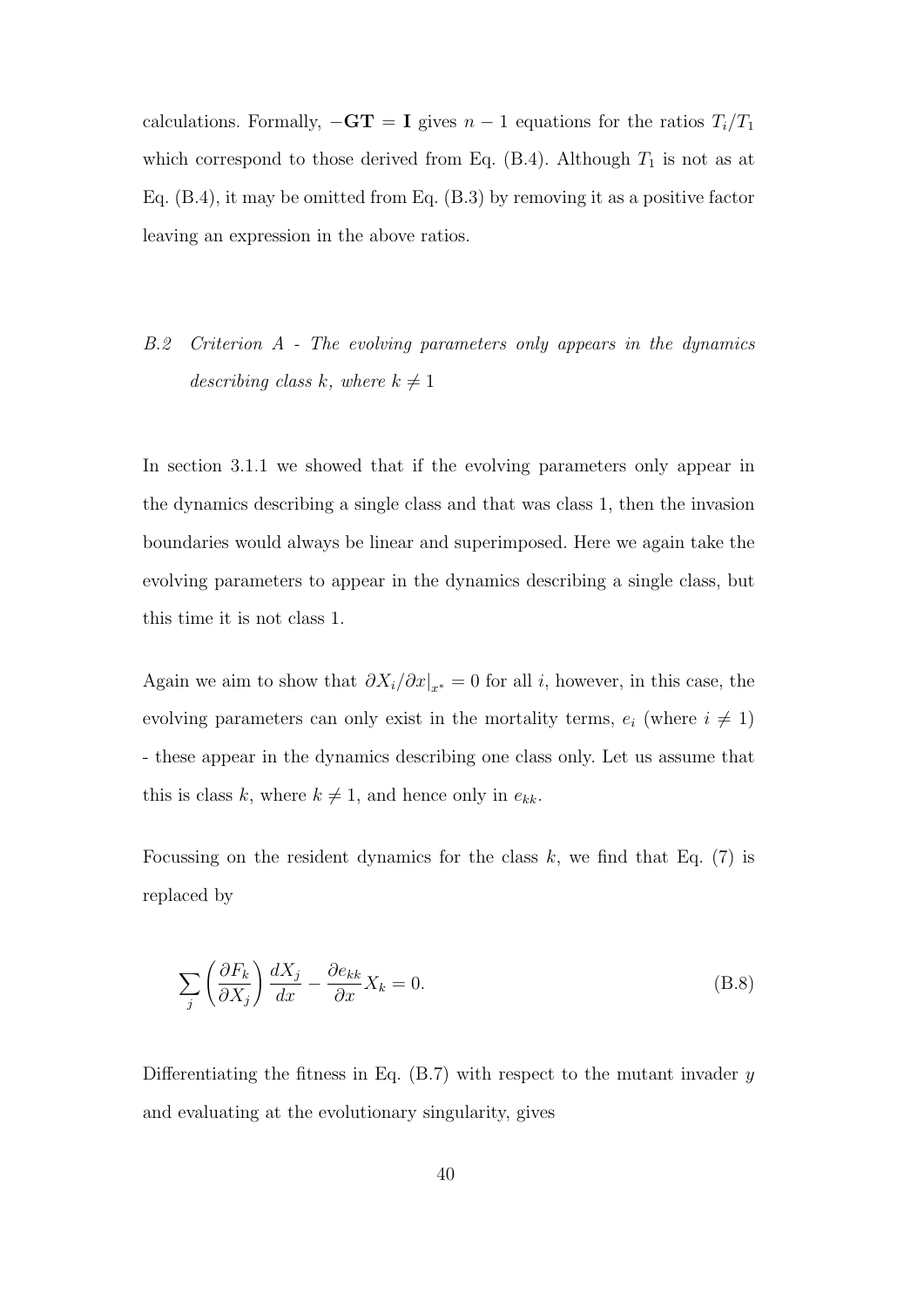$$
\frac{\partial s_x(y)}{\partial y}\Big|_{x^*} \propto \frac{\partial e_{kk}}{\partial y}\Big|_{x^*} \left[ -\left(\prod_{j=0}^{k-1} t_{\{j+1\}j}\right) \left(\prod_{j=k+1}^{n+1} \left(t_{\{j+1\}j} + e_{jj}\right)\right) + \sum_{i=1}^{k-1} \left(b_{1i} - e_{ii}\right) \left(\prod_{j=0}^{i-1} t_{\{j+1\}j}\right) \left(\prod_{j=i+1}^{k-1} \left(t_{\{j+1\}j} + e_{jj}\right)\right) \times \left(\prod_{j=k+1}^{n+1} \left(t_{\{j+1\}j} + e_{jj}\right)\right) \Big|_{x^*} = 0,
$$
\n(B.9)

since only  $e_{kk}$  is taken to vary as  $y$  changes. Using the form for the densities in Eq. (10) this can be re-written as

$$
\frac{\partial e_{kk}}{\partial y}\Big|_{x^*} \left( \prod_{j=k+1}^{n+1} \left( \bar{t}_{\{j+1\}j} + \bar{e}_{jj} \right) \Big|_{x^*} \right) \left[ - \left( \frac{X_k}{X_1} \prod_{j=2}^k \left( \bar{t}_{\{j+1\}j} + \bar{e}_{jj} \right) \right) + \sum_{i=1}^{k-1} \left( \bar{b}_{1i} - \bar{e}_{ii} \right) \frac{X_i}{X_1} \left( \prod_{j=2}^{k-1} \left( \bar{t}_{\{j+1\}j} + \bar{e}_{jj} \right) \right) \Big|_{x^*} \right] = 0. \quad (B.10)
$$

With some simplifying, this becomes

$$
\frac{\partial e_{kk}}{\partial y}\Big|_{x^*} \frac{1}{X_1} \left( \prod_{j=2}^{k-1} \left( \bar{t}_{\{j+1\}j} + \bar{e}_{jj} \right) \Big|_{x^*} \right) \left( \prod_{j=k+1}^{n+1} \left( \bar{t}_{\{j+1\}j} + \bar{e}_{jj} \right) \Big|_{x^*} \right) \left[ -X_k \left( \bar{t}_{\{k+1\}k} + \bar{e}_{kk} \right) + \sum_{i=1}^{k-1} \left( \bar{b}_{1i} - \bar{e}_{ii} \right) X_i \right] \Big|_{x^*} = 0.
$$
 (B.11)

Using the fact that  $\bar{e}_{ii}X_i = \bar{t}_{i\{i-1\}}X_{i-1} - \bar{t}_{\{i+1\}i}X_i$  (see Eq. (9)) and that  $X_1 > 0$ and  $\bar{t}_{\{i+1\}i} + \bar{e}_{ii} > 0$  for all *i*, gives

$$
\frac{\partial e_{kk}}{\partial y}\Big|_{x^*} \Big[ -X_k \left( \bar{t}_{\{k+1\}k} + \bar{e}_{kk} \right) + \bar{t}_{k\{k-1\}} X_{k-1} - \bar{t}_{21} X_1 - \bar{e}_{11} X_1 + \sum_{i=1}^{k-1} \bar{b}_{1i} X_i \Big] \Big|_{x^*} = 0.
$$
\n(B.12)

Again using the equilibrium conditions  $\bar{e}_{kk}X_k = \bar{t}_{k\{k-1\}}X_{k-1} - \bar{t}_{\{k+1\}k}X_k$  and that derived from  $dX_1/dt = 0$ , simplifies this to

$$
\left. \frac{\partial e_{kk}}{\partial y} \right|_{x^*} \left[ -\bar{t}_{1n} X_n - \sum_{i=k}^n \bar{b}_{1i} X_i \right] \bigg|_{x^*} = 0. \tag{B.13}
$$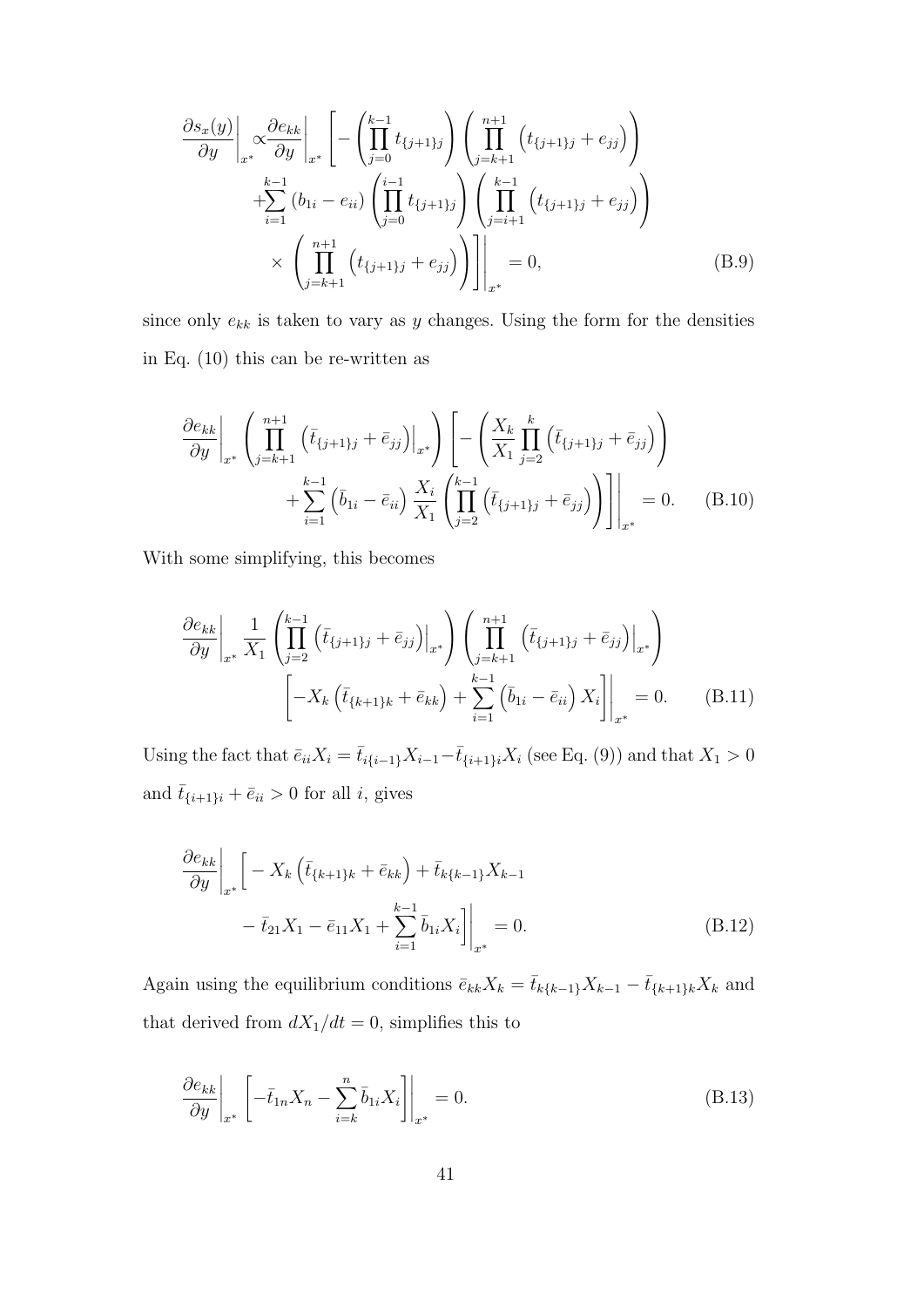Thus

$$
\left. \frac{\partial e_{kk}}{\partial y} \right|_{x^*} = 0,\tag{B.14}
$$

and Eq. (B.8) simplifies at the singularity to give

$$
A_{k1}\frac{dX_1}{dx} + \dots + A_{km}\frac{dX_m}{dx} = 0
$$
\n(B.15)

The remainder of the proof showing that the two invasion boundaries are superimposed and linear is identical to that for the previous case, in section 3.1.1.

# **C Relaxing the technical assumptions**

#### *C.1 Individuals enter the system through any class*

Here we calculate the fitness and determine whether the three criteria still hold when we relax the constraint limiting which class individuals can be born into.

Earlier we noted that the fitness can be found by a number of methods. Elsewhere here we have used a census of the population in the next generation following an invasion. This method is equivalent to identifying the fitness with  $R_0$  − 1 where  $R_0$  is the maximum eigenvalue of the next generation matrix (Diekmann and Heesterbeek, 2000). When we relax the assumption regarding reproduction, this is computationally difficult; hence here we prefer to use *r*, the maximum eigenvalue of the invasion Jacobian (Metz et al., 1996a; Geritz et al., 1998).

Calculating the Jacobian matrix for the mutant dynamics above, in Eq. (19)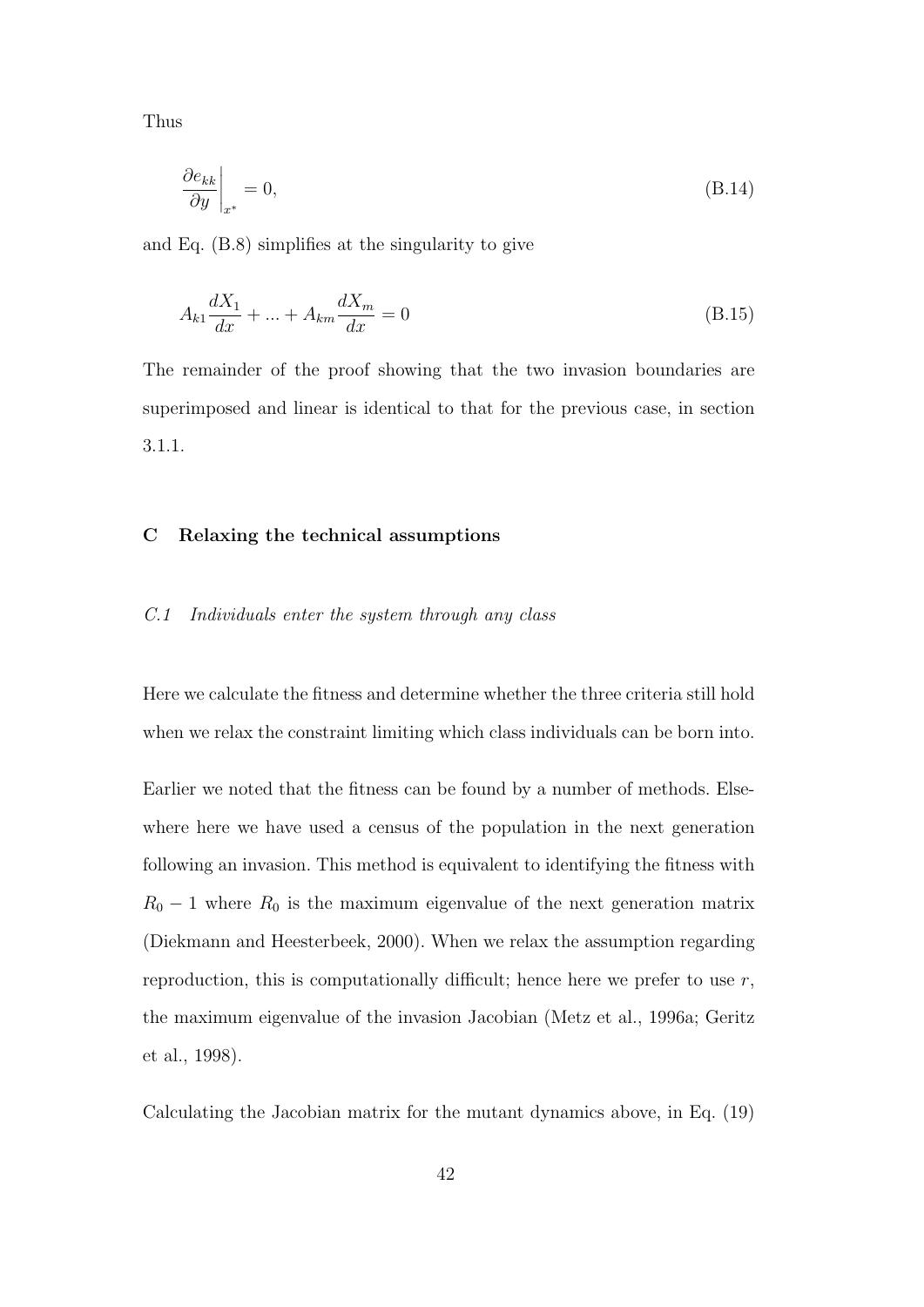and evaluating each entry at the equilibrium for the established resident existing alone (i.e. with  $Y_1 = Y_2 = 0$ ) gives

$$
\mathbf{J} = \begin{pmatrix} b_{11} - e_{11} - t_{21} & b_{12} + t_{12} \\ b_{21} + t_{21} & b_{22} - e_{22} - t_{12} \end{pmatrix}.
$$
 (C.1)

The off-diagonal elements of **J** are positive; hence we have two real eigenvalues. The entries on the main diagonal are negative (due to the equilibrium conditions of  $(\bar{b}_{11} - \bar{e}_{11} - \bar{t}_{21}) X_1 = -(\bar{b}_{12} + \bar{t}_{12}) X_2$  etc.); hence so is the trace of this matrix and the minimum eigenvalue. Thus *r* and *−det*(**J**) are sign equivalent and we can use the latter as a substitute fitness so

$$
s_x(y) \propto -(b_{11}-e_{11}-t_{21})(b_{22}-e_{22}-t_{12})+(b_{12}+t_{12})(b_{21}+t_{21}). \quad (C.2)
$$

Using this form we go on to examine whether the three criteria hold when the assumption as to which class newborn individuals enter is relaxed.

#### *C.1.1 Criterion A: the appearing criterion*

First we consider criterion A (appearing) and assume this criterion is not satisfied, hence all the evolving parameters appear in the dynamics describing a single class only, which, because of symmetry, we take without loss of generality to be class 1. The evolving parameters can only appear in the terms  $b_{1i}$ and  $e_{11}$ . The analogue of Eq.  $(8)$  is

$$
\frac{\partial s_x(y)}{\partial y}\Big|_{x^*} \propto -\left(\frac{\partial b_{11}}{\partial y}\Big|_{x^*} - \frac{\partial e_{11}}{\partial y}\Big|_{x^*}\right)(\bar{b}_{22} - \bar{e}_{22} - \bar{t}_{12}) + \frac{\partial b_{12}}{\partial y}\Big|_{x^*} (\bar{b}_{21} + \bar{t}_{21}) = 0.
$$
\n(C.3)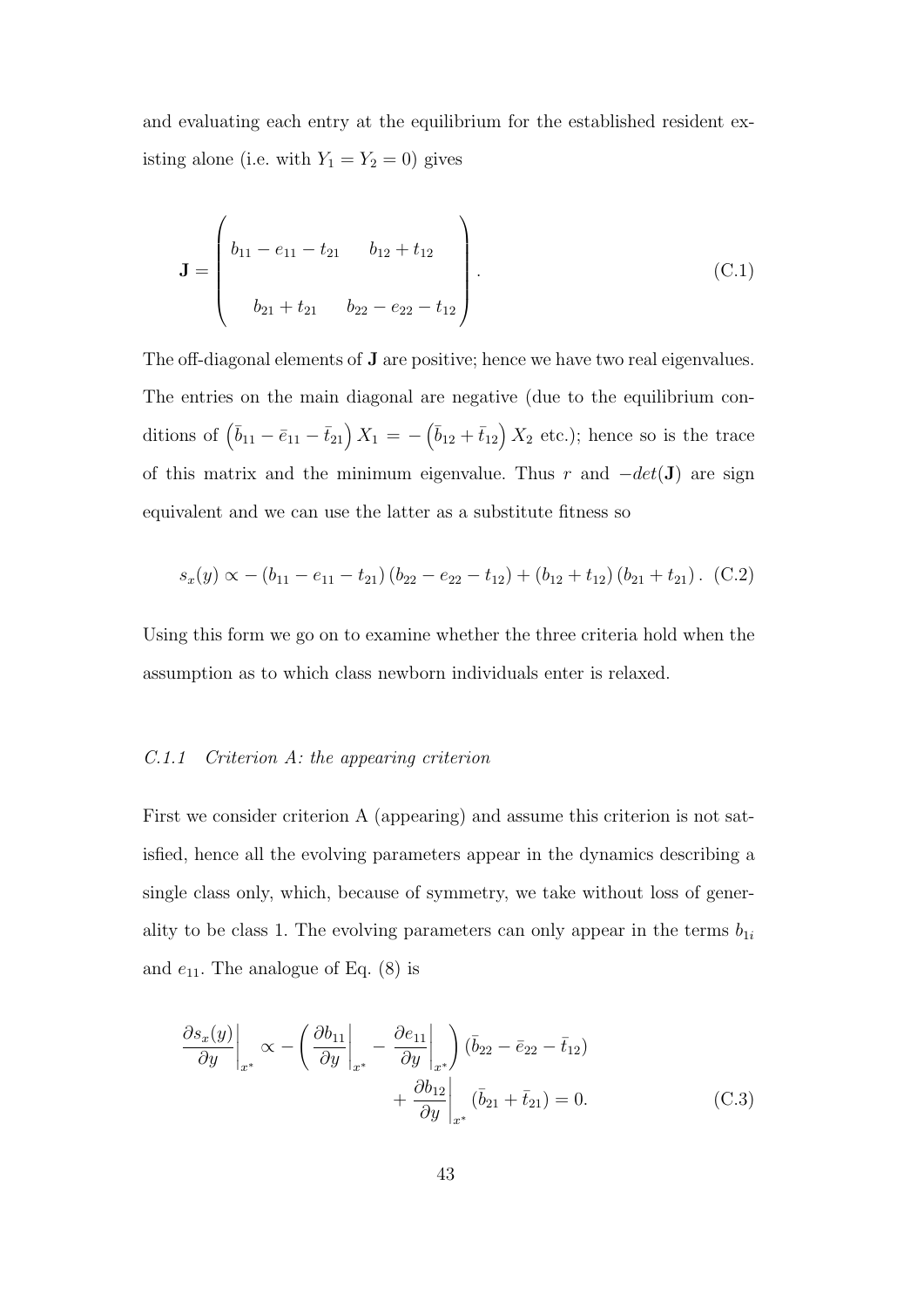Using the equilibrium derived from the dynamics describing class 2 (i.e.  $(\bar{b}_{21} +$  $\bar{t}_{21}$ )*X*<sub>1</sub> + ( $\bar{b}_{22} - \bar{e}_{22} - \bar{t}_{12}$ )*X*<sub>2</sub> = 0) this can be written as

$$
\frac{\partial s_x(y)}{\partial y}\bigg|_{x^*} \propto -(\bar{t}_{21} + \bar{b}_{21}) \left( \left( \frac{\partial b_{11}}{\partial y}\bigg|_{x^*} - \frac{\partial e_{11}}{\partial y}\bigg|_{x^*} \right) \frac{X_1}{X_2} + \frac{\partial b_{12}}{\partial y}\bigg|_{x^*} \right) = 0. \text{(C.4)}
$$

As this derivative is zero at the evolutionary singularity and assuming  $\bar{t}_{21}$  +  $\bar{b}_{21} > 0$  (i.e. that individuals from class 1 can move to or create offspring into class 2), we get the equality

$$
\left. \frac{\partial b_{11}}{\partial y} \right|_{x^*} X_1 + \left. \frac{\partial b_{12}}{\partial y} \right|_{x^*} X_2 = \left. \frac{\partial e_{11}}{\partial y} \right|_{x^*} X_1. \tag{C.5}
$$

Returning to the equilibrium condition for class 1, from Eq. (18), we find

$$
\sum_{i=1}^{m} \frac{\partial}{\partial X_i} \left( \bar{b}_{11} X_1 + \bar{b}_{12} X_2 - \bar{e}_{11} X_1 - \bar{t}_{21} X_1 + \bar{t}_{12} X_2 \right) \frac{dX_i}{dx} + \left( \frac{\partial \bar{b}_{11}}{\partial x} - \frac{\partial \bar{e}_{11}}{\partial x} \right) X_1 + \frac{\partial \bar{b}_{12}}{\partial x} X_2 = 0.
$$
 (C.6)

Evaluating this as the evolutionary singularity, and using Eq.  $(C.5)$ , we can write this as

$$
A_{11} \frac{dX_1}{dx}\bigg|_{x^*} + A_{12} \frac{dX_2}{dx}\bigg|_{x^*} + \dots + A_{1m} \frac{dX_m}{dx}\bigg|_{x^*} = 0.
$$
 (C.7)

The remainder of the argument parallels that in section 3.1.1 - hence the criterion holds.

# *C.1.2 Criterion B: the characteristic criterion*

Focussing on those terms which are characteristic of class 1 (without loss of generality) in the fitness in Eq. (C.2) (the terms with second subscript being 1), the rates  $b_{1i}$ ,  $e_{11}$  and  $t_{21}$  again appear linearly. Therefore the invasion boundary  $f_1$  is again straight. Hence this criterion holds.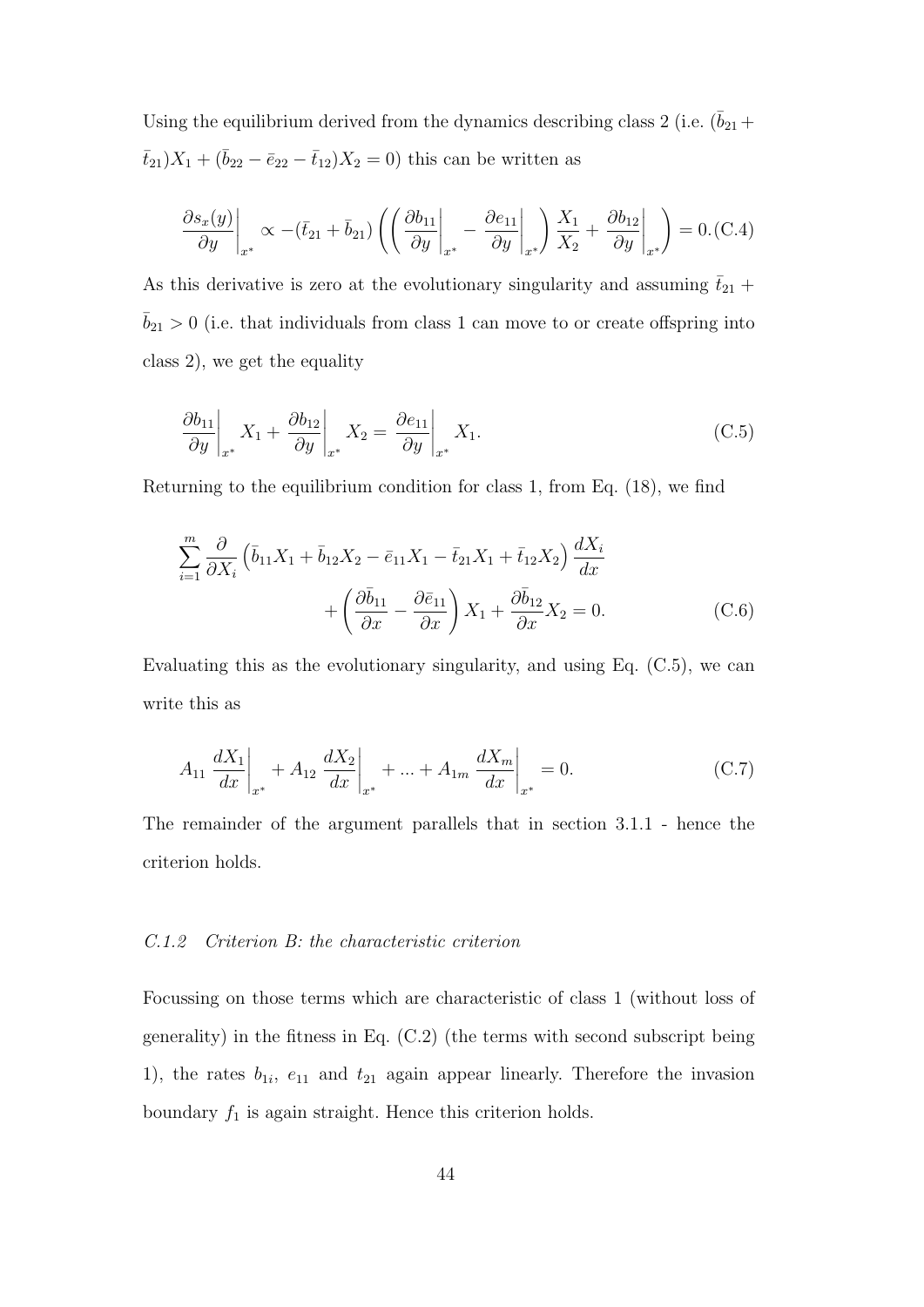#### *C.1.3 Criterion C: density dependent rates criterion*

The argument we introduced in section 3.3 also holds when we allow newborn individuals to enter the system through any class, hence this criterion holds.

#### *C.2 Individuals can move between classes in any order*

Here we calculate the fitness and determine whether the three criteria still hold when we relax the constraint stating that individuals move through the classes sequentially.

To calculate the fitness we use the approach as earlier, in Eq. (B.3); however relaxing the present assumption makes the average time a mutant individual spends in each class more complicated. To find the average times we must now turn to a more general approach involving the transition matrix **G** (Reade et al., 1998; Diekmann and Heesterbeek, 2000). The elements of this matrix, **G***ij* , are the net rates of increase in individuals of class *i* per individual in class *j* (excluding birth terms). For the explicit model in Eq. (21), we have

$$
\mathbf{G} = \begin{pmatrix}\n-e_{11} - t_{21} - t_{31} & t_{12} & t_{13} \\
t_{21} & -e_{22} - t_{12} - t_{32} & t_{23} \\
t_{31} & t_{32} & -e_{33} - t_{13} - t_{23}\n\end{pmatrix}.
$$
\n(C.8)

The average times  $T_{ij}$  which an individual born in class  $j$  spends in class  $i$ , are identified as the elements of *<sup>−</sup>***G***<sup>−</sup>*<sup>1</sup> and hence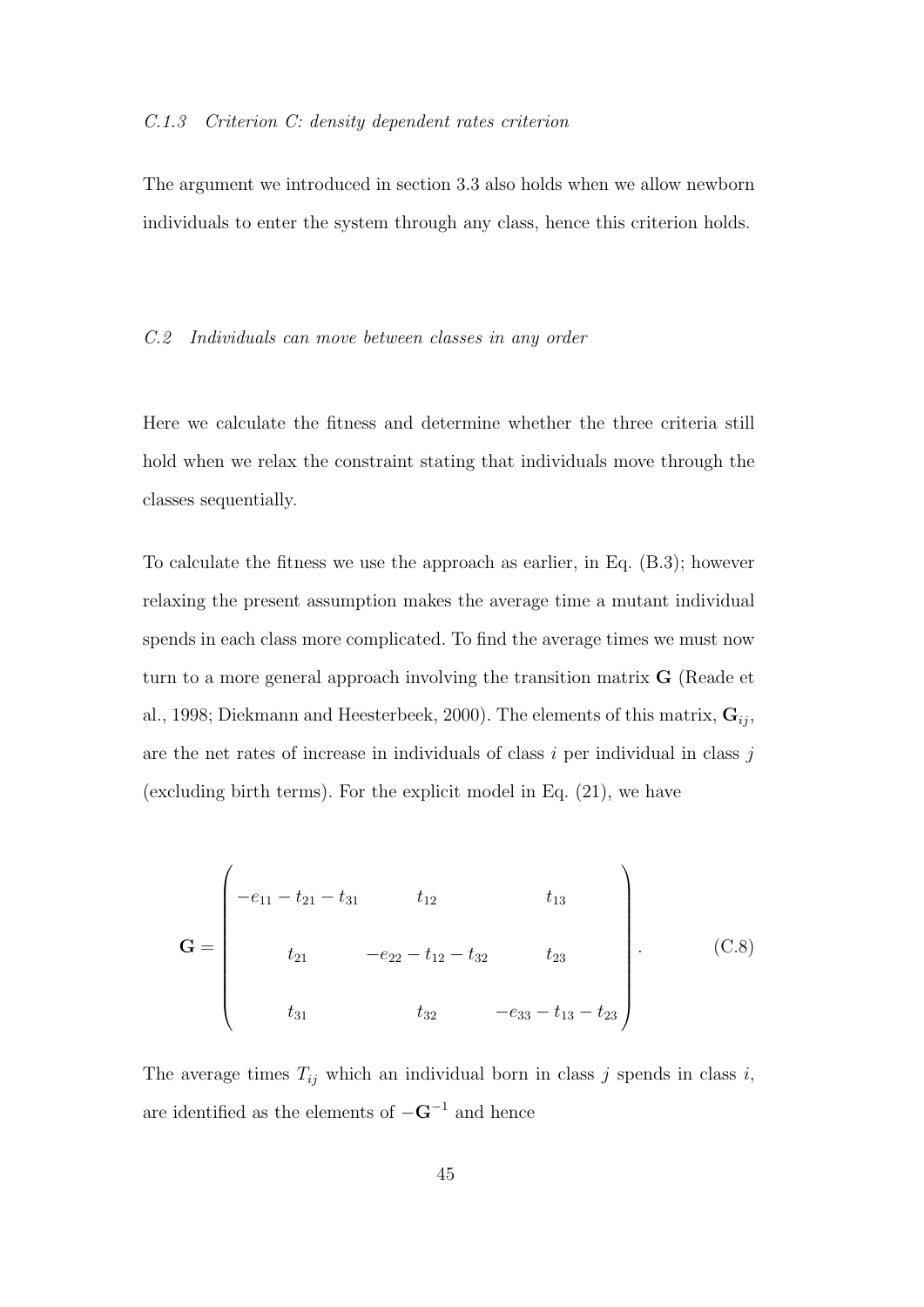$$
-\mathbf{G}^{-1} = -\frac{1}{|\mathbf{G}|} \begin{pmatrix} (e_{22} + t_{21} + t_{23})(e_{33} + t_{31} + t_{32}) - t_{23}t_{32} \dots \dots \\ t_{13}t_{32} + t_{12}(e_{33} + t_{31} + t_{32}) & \dots \dots \\ t_{12}t_{23} + t_{13}(e_{22} + t_{21} + t_{23}) & \dots \dots \end{pmatrix}, \quad (\text{C.9})
$$

where  $|\mathbf{G}| < 0$ . As all individuals enter the system into class 1, we only require the times that appear in the first column of this matrix. Combining the times in Eq. (C.9) with the rates  $\rho_i = b_{1i} - e_{ii}$ , gives the fitness as

$$
s_x(y) \propto (b_{11} - e_{11}) ((e_{22} + t_2)(e_{33} + t_3) - t_{23}t_{32})
$$
  
+  $(b_{12} - e_{22}) (e_{33}t_{21} + t_1t_3 - t_{13}t_{31})$   
+  $(b_{13} - e_{33}) (e_{22}t_{31} + t_1t_2 - t_{12}t_{21}),$  (C.10)

where  $t_1 = t_{21} + t_{31}$ ,  $t_2 = t_{12} + t_{32}$  and  $t_3 = t_{13} + t_{23}$  and we have dropped the positive factor *−*1*/|***G***|*.

# *C.2.1 Appearing criterion*

We aim to establish the result in Eq. (17) in this new context and hence use Eq. (6) to show that the invasion boundaries are superimposed.

We now assume that the evolving parameters only appear in the dynamics describing a single class. First we assume that this is class 1; then only rates  $b_{1i}$  (for  $i = 1, 2, 3$ ) and  $e_{11}$  change as these parameters change. Hence

$$
\left. \frac{\partial s_x(y)}{\partial y} \right|_{x^*} \propto \left( \frac{\partial b_{11}}{\partial y} - \frac{\partial e_{11}}{\partial y} + \frac{\partial b_{12}}{\partial y} \frac{T_2}{T_1} + \frac{\partial b_{13}}{\partial y} \frac{T_3}{T_1} \right) \bigg|_{x^*} = 0, \tag{C.11}
$$

where we have returned to the form  $T_i$  for the times for simplicity (as these do not contain  $b_{1i}$  or  $e_{11}$ ). Returning to the resident dynamics in Eq. (20) at equilibrium we get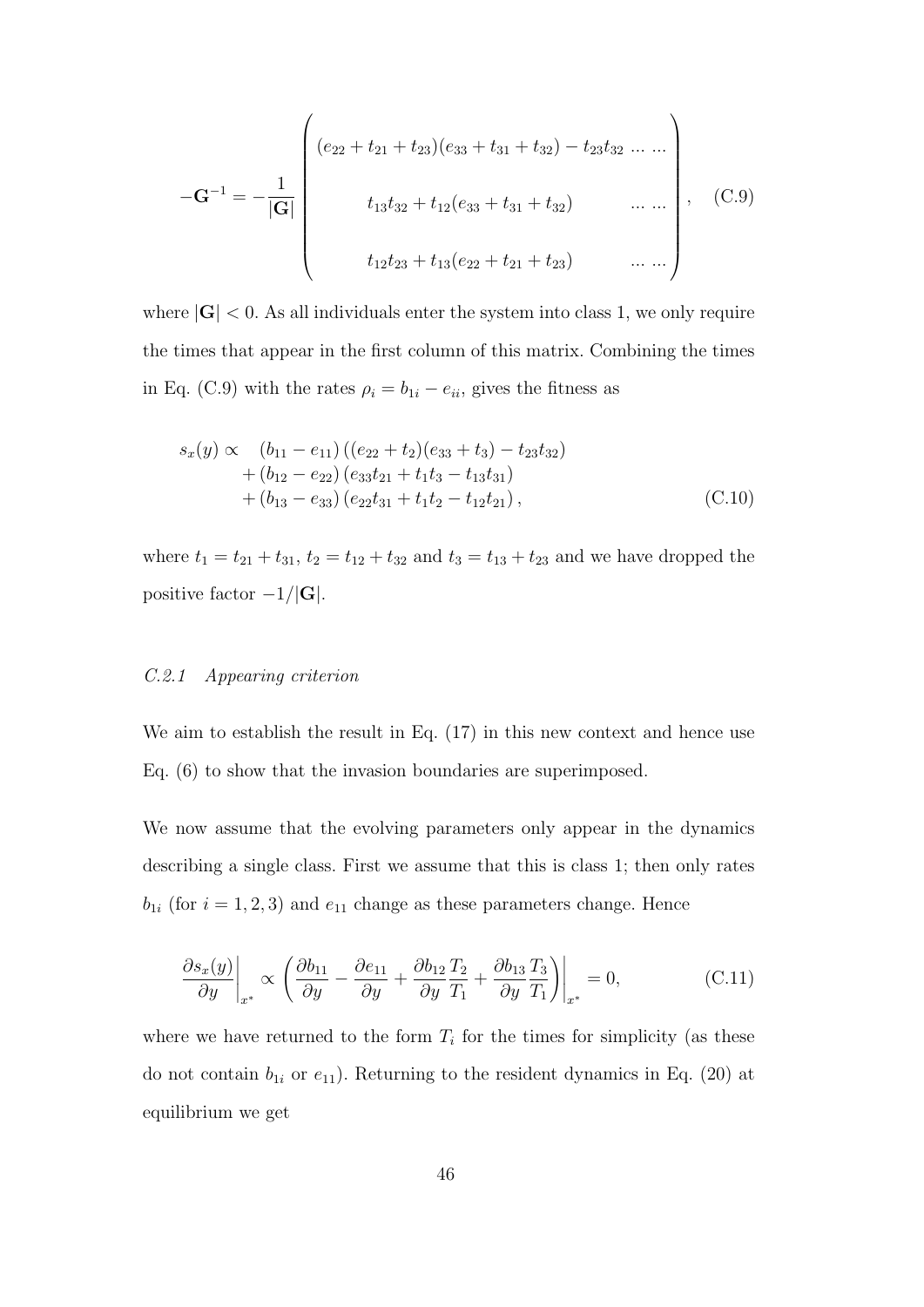$$
X_2(\bar{e}_{22} + \bar{t}_2) = \bar{t}_{21}X_1 + \bar{t}_{23}X_3,
$$
  
\n
$$
X_3(\bar{e}_{33} + \bar{t}_3) = \bar{t}_{31}X_1 + \bar{t}_{32}X_2.
$$
\n(C.12)

Rearranging these, we can write the (ratios of) equilibria in terms of the average times spent in each class as

$$
\frac{X_2}{X_1} = \frac{T_2}{T_1} \quad \text{and} \quad \frac{X_3}{X_1} = \frac{T_3}{T_1}.
$$
 (C.13)

Eqs.  $(C.11)$  and  $(C.13)$  give

$$
\left. \frac{\partial s_x(y)}{\partial y} \right|_{x^*} \propto \left. \frac{\partial b_{11}}{\partial y} \right|_{x^*} - \left. \frac{\partial e_{11}}{\partial y} \right|_{x^*} + \left. \frac{\partial b_{12}}{\partial y} \right|_{x^*} \frac{X_2^*}{X_1^*} + \left. \frac{\partial b_{13}}{\partial y} \right|_{x^*} \frac{X_3^*}{X_1^*} = 0. \tag{C.14}
$$

Taking the dynamics describing class 1 of the resident strain (set at equilibrium) differentiated through with respect to the resident strain and evaluated at the evolutionary singularity, gives

$$
\sum_{j=1}^{m} \frac{\partial}{\partial X_j} \left( \sum_{i=1}^{3} \bar{b}_{1i} X_i - \bar{e}_{11} X_1 + \sum_{i=1}^{3} (\bar{t}_{1i} X_i - \bar{t}_{i1} X_1) \right) \left. \frac{dX_j}{dx} \right|_{x^*} \n\sum_{i=1}^{3} \left. \frac{\partial \bar{b}_{1i}}{\partial x} \right|_{x^*} X_i - \left. \frac{\partial \bar{e}_{11}}{\partial x} \right|_{x^*} X_1 = 0.
$$
\n(C.15)

Using Eq. (C.14), this can be simplified as

$$
A_{11} \frac{dX_1}{dx}\bigg|_{x^*} + A_{12} \frac{dX_2}{dx}\bigg|_{x^*} + \dots + A_{1m} \frac{dX_m}{dx}\bigg|_{x^*} = 0.
$$
 (C.16)

Using the equations describing the dynamics of classes 2 and 3 for the resident strain and any non-evolving species (all set at equilibrium) we can get similar equations of the form  $\sum_{j=1}^{m} A_{ij} dX_j/dx = 0$ , for  $i = 2, ..., m$ . The remainder of the argument parallels that in section 3.1.1 - hence this criterion holds.

Secondly we assume that the evolving parameters only appear in the dynamics describing class 2, that is they are confined to the rate term  $e_{22}$ ; Eq. (C.11) is replaced by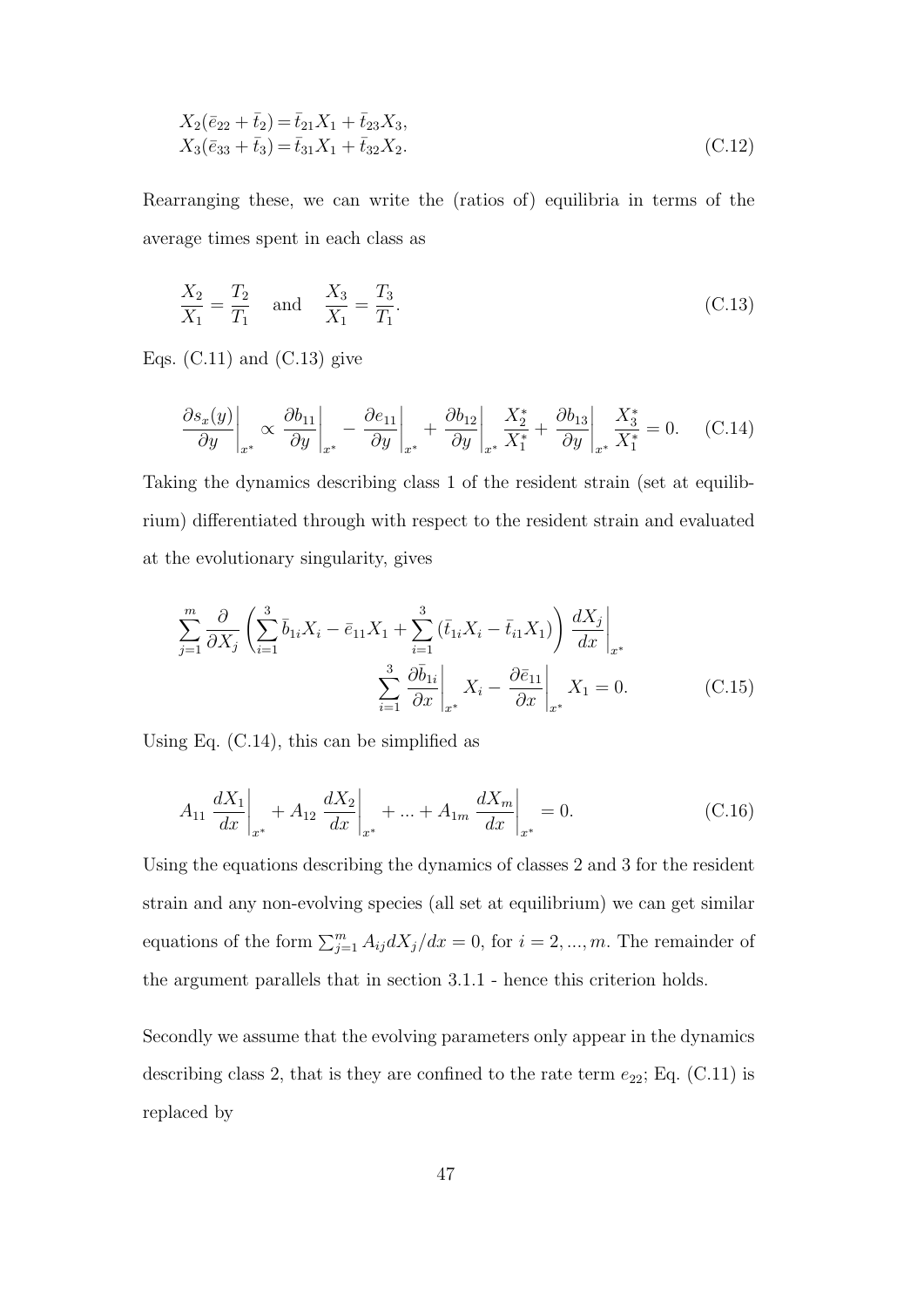$$
\frac{\partial s_x(y)}{\partial y}\bigg|_{x^*} \propto \frac{\partial e_{22}}{\partial y}\bigg|_{x^*} \left[ (b_{11} - e_{11})(e_{33} + t_3) - T_2 + (b_{13} - e_{33})t_{31} \right] = 0.0017
$$

Using the facts that  $\sum_i (b_{1i} - e_{ii}) X_i = 0$  (found by summing up the resident dynamics at equilibrium in Eq. (20)) and that  $T_2/T_1 = X_2/X_1$  (Eq. (C.13)), this can be rewritten as

$$
\frac{\partial s_x(y)}{\partial y}\Big|_{x^*} \propto \frac{\partial e_{22}}{\partial y}\Big|_{x^*} \frac{1}{X_1} \Big[ -(b_{12} - e_{22})(e_{33} + t_3)X_2
$$

$$
-(b_{13} - e_{33})(e_{33} + t_3)X_3 - T_1X_2 + (b_{13} - e_{33})t_{31}X_1 \Big] = 0. \tag{C.18}
$$

Now using the second equality in Eq.  $(C.12)$  and the explicit form for  $T_1$ , in Eq. (C.9), this can be simplified to

$$
\frac{\partial s_x(y)}{\partial y}\Big|_{x^*} \propto \frac{\partial e_2}{\partial y}\Big|_{x^*} \frac{1}{X_1} \Big[ -b_{12}(e_{33} + t_3)X_2 - b_{13}t_{32}X_2 -e_{33}t_{12}X_2 - t_{12}t_{13}X_2 - t_{12}t_{23}X_2 - t_{32}t_{13}X_2 \Big] = 0.
$$
\n(C.19)

Thus, as all the terms in the square brackets are negative, we find

$$
\left. \frac{\partial e_{22}}{\partial y} \right|_{x^*} = 0. \tag{C.20}
$$

Thus we have a parallel result to that in Eq.  $(B.14)$  - obviously for  $e_{33}$  also with the same consequences, namely linear and superimposed invasion boundaries.

# *C.2.2 Criterion B: the characteristic criterion*

The rates  $b_{ij}$ ,  $e_{ii}$  and  $t_{ij}$  are characteristics of class  $j$  (the first subscript), and all appear linearly in the fitness (none of these multiply another). Thus, under the assumption that the evolving parameters are also linear in these rates  $(b_{ij}, e_{ii} \text{ and } t_{ij})$ , the fitness function will be linear in the evolving parameters.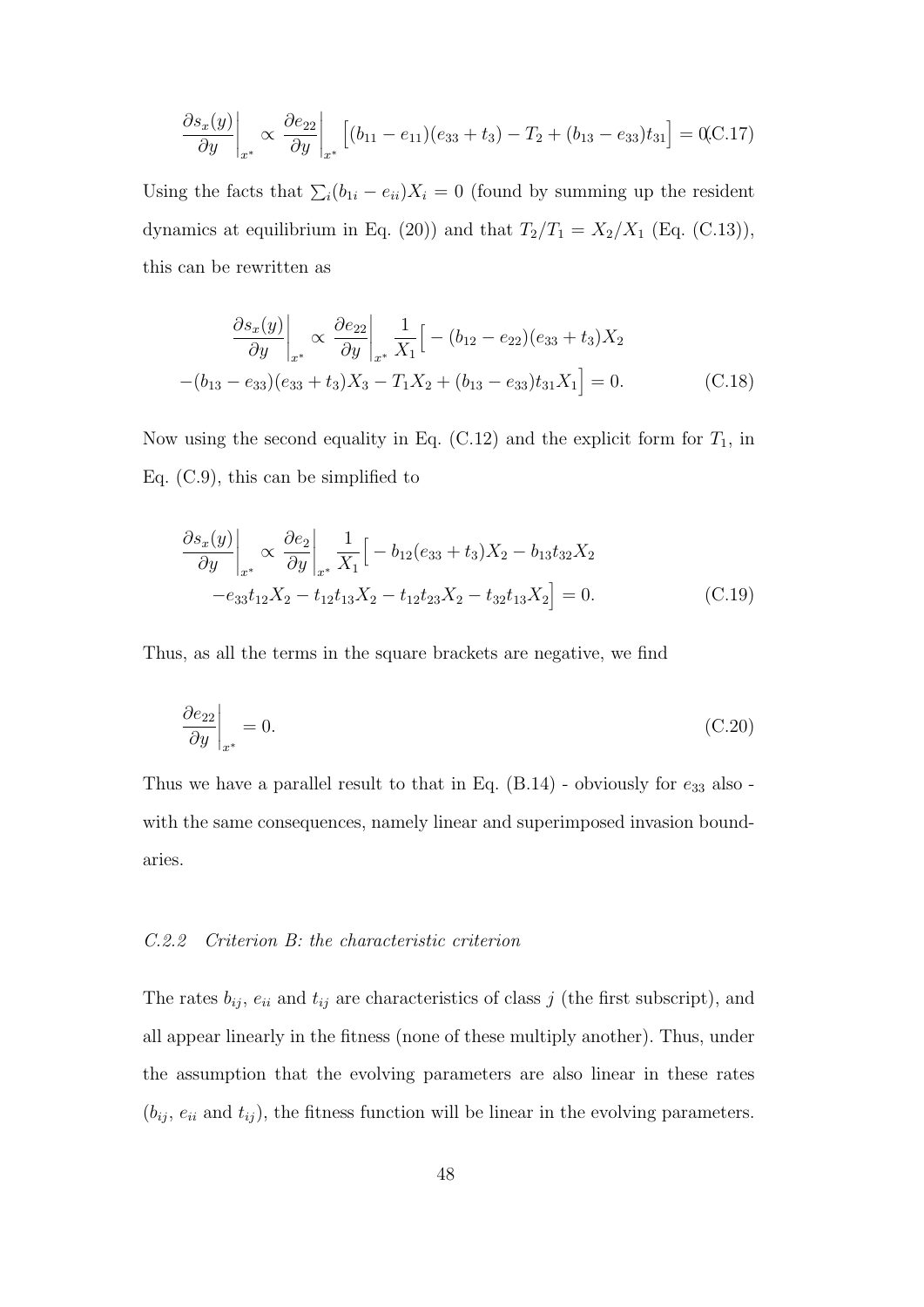Hence the invasion boundary  $f_1$ , which stems from  $s_x(y)$ , will be linear. Thus this criterion holds.

*C.2.3 Criterion C: density dependent rates criterion*

The argument we introduced in section 3.3 also holds if we allow individuals to move arbitrarily between classes, hence this criterion holds.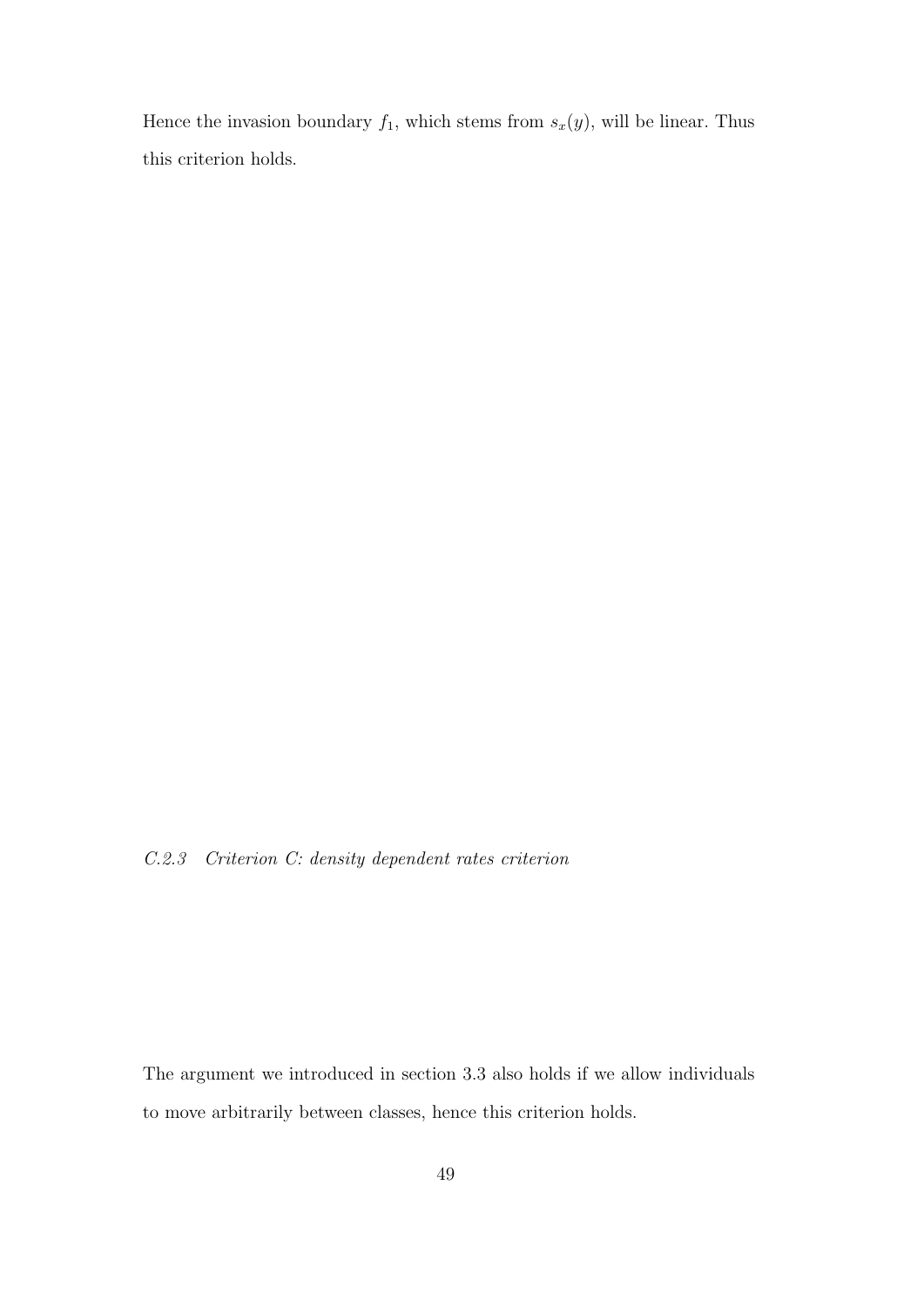| Necessary criteria |   |                |                  | $f_1$ boundary $f_2$ boundary | Separation     | <b>TIP</b> |
|--------------------|---|----------------|------------------|-------------------------------|----------------|------------|
| for each TIP type  |   | $(x$ resident, | $(y$ resident,   | of boundaries                 | type           |            |
| A                  | B | $\mathcal{C}$  | $y \text{ rare}$ | $x \text{ rare}$              |                |            |
|                    |   |                | Straight         | Straight                      | N <sub>o</sub> |            |
|                    |   |                | Curved           | Curved                        | N <sub>o</sub> | Н          |
|                    |   | $\checkmark$   | Straight         | Curved                        | Yes            | III        |
|                    |   | $\checkmark$   | Curved           | Curved                        | Yes            | IV         |

Table 1: The shape of TIP and the corresponding necessary criterion; see Fig. 1 for the geometrical forms of TIPs I-IV. The criteria A, B and C are the appearing criterion, characteristic criterion and the density dependent rates criterion respectively.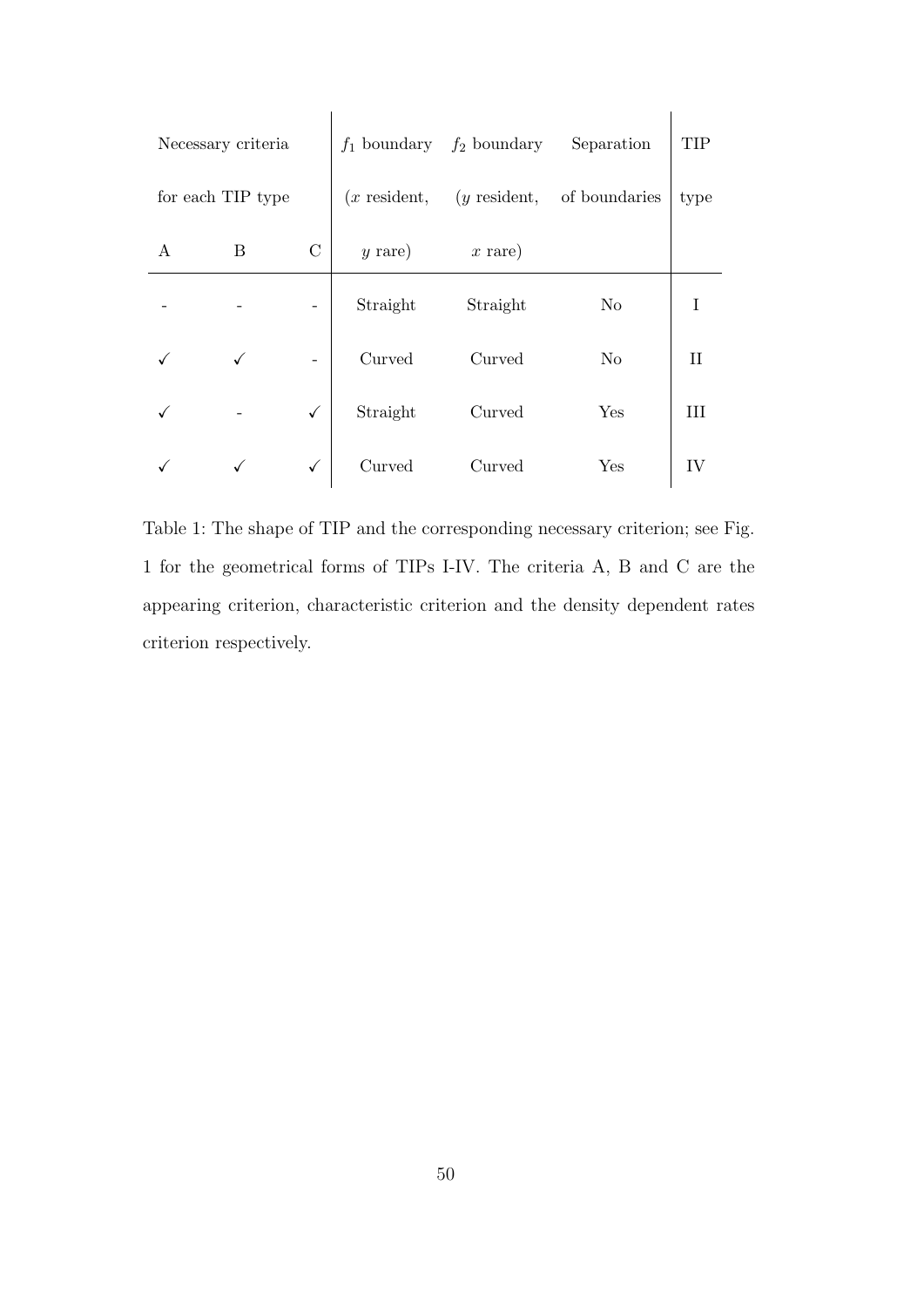|                                                                                                                | $\lambda_1 \lambda_2 > 0$ | $\lambda_1\lambda_2<0$ |
|----------------------------------------------------------------------------------------------------------------|---------------------------|------------------------|
| $\lambda_2 f'' < \lambda_2 f''_1$                                                                              | ${\rm Attractor}$         | Repellor               |
| $\lambda_2 f_1'' < \lambda_2 f'' < \lambda_2 \frac{1}{2} (f_1'' + f_2'')$ Branching point Garden of Eden point |                           |                        |
| $\lambda_2 f'' > \lambda_2 \frac{1}{2} (f''_1 + f''_2)$ Repellor                                               |                           | Attractor              |

Table A.1: Shapes of trade-off (in relation to the invasion boundaries  $f_1$  and  $f_2$ ) required to production each evolutionary outcome, given a particular sign of  $\lambda_1$  and  $\lambda_2$ . Here  $\lambda_1 = sign(s_{x*}(y))$  just above the invasion boundary  $f_1$ ,  $\lambda_2 = sign \left(\frac{\partial^2 f_2}{\partial y^2}\big|_{x^*} - \frac{\partial^2 f_1}{\partial y^2}\big|_{x^*}\right)$  and  $f''_i = \frac{\partial^2 f_i}{\partial y^2}\big|_{x^*}$  for  $n = 1, 2$ .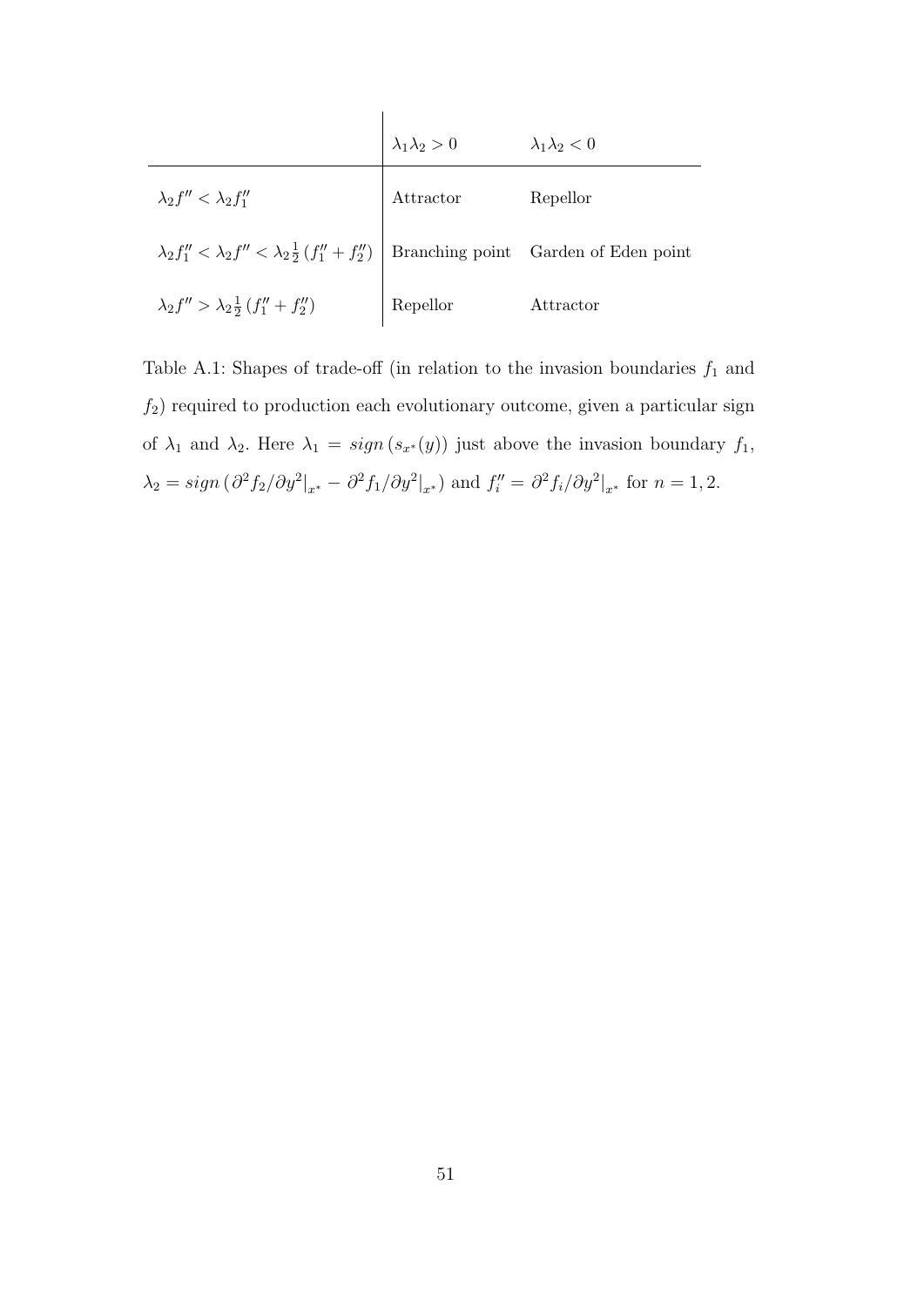

Fig. 1: The four fundamental types of TIP, where type I corresponds to two straight superimposed boundaries, type II to two curved superimposed boundaries, type III to one curved and one straight boundary and type IV to two curved separated boundaries. The combinations of our three criteria which are necessary for these are given in Table 1.  $(f_1$  is the invasion boundary for (mutant)  $y$  with  $x$  resident;  $f_2$  for (mutant)  $x$  with  $y$  resident.)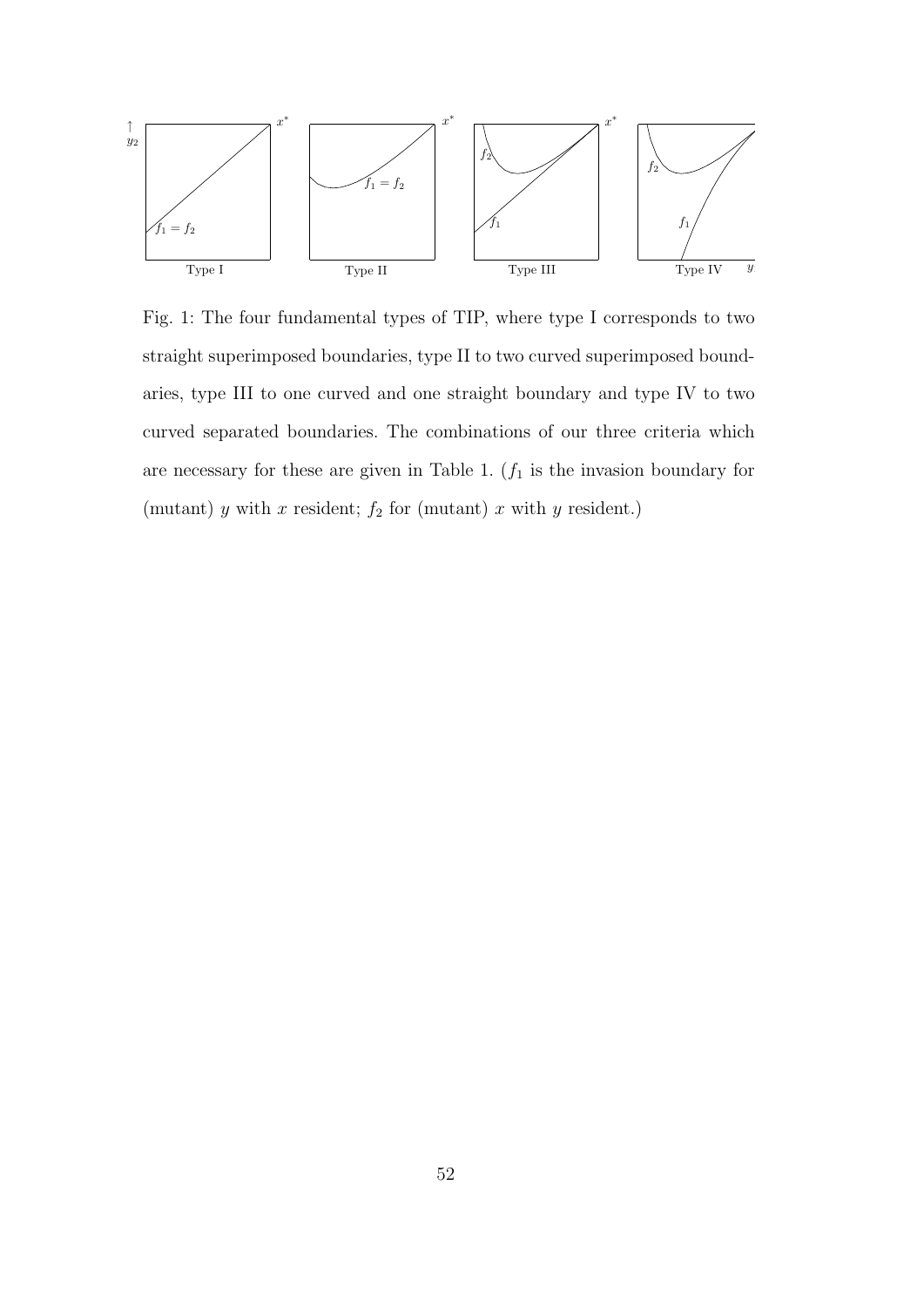

Fig. 2: Life cycle for our system made up of 3 classes, subject to the assumptions that all individuals are born into class 1 (where births are indicated by thick lines) at a rate  $b_{1i}$ , individuals move through the classes sequentially, possibly returning to class 1 from the last class, at rates  $t_{\{i+1\}i}$ . In addition mortality rates for each clas are given by  $e_{ii}$ .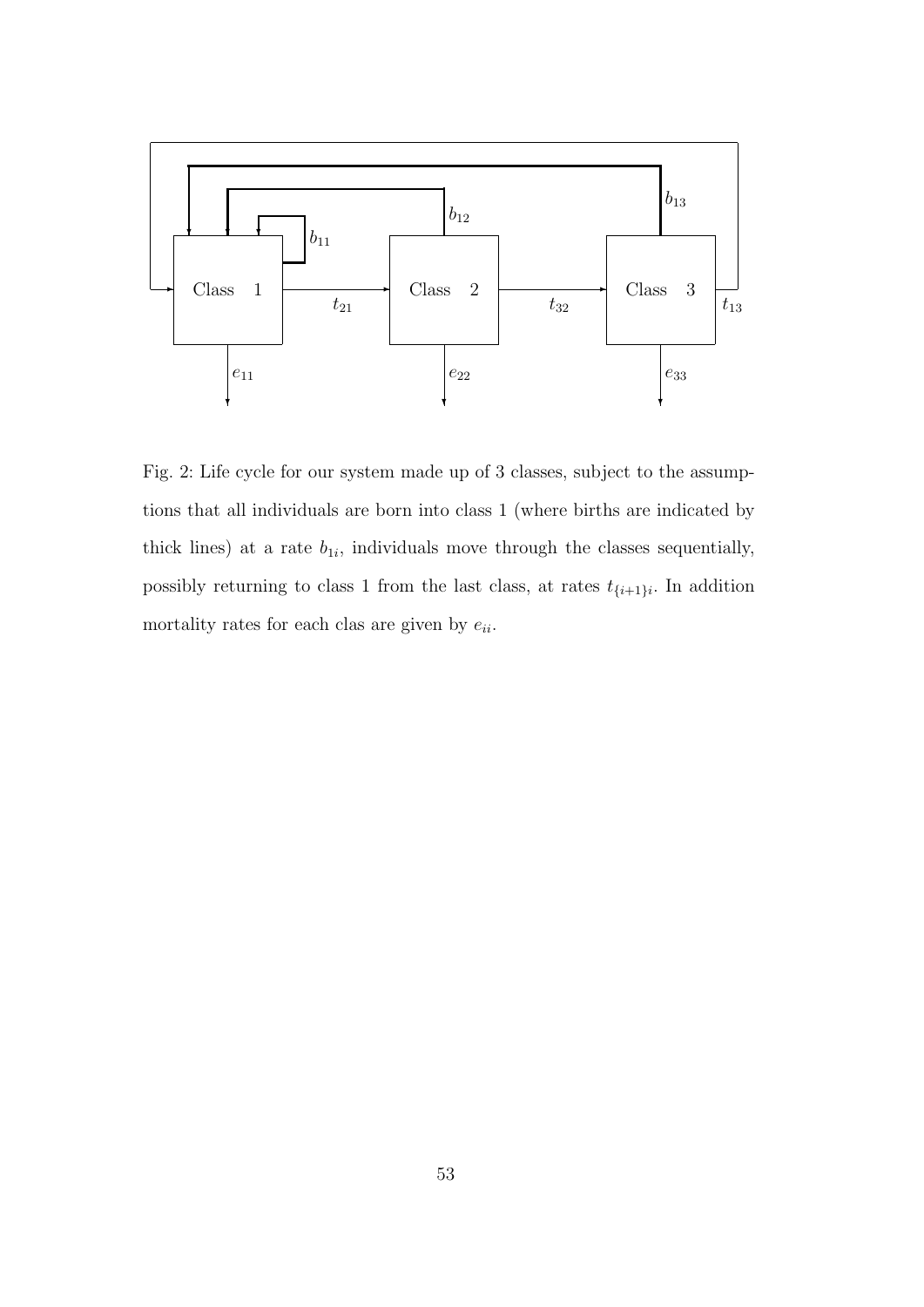

Fig. 3: Life cycle for a system made up of 2 classes (where births are indicated by thick lines at a rate  $b_{ij}$  - rate at which individuals in class  $j$  give birth to individuals in class *i*). The assumption stating that all individuals are born into class 1 has now been relaxed. In addition mortality rates for each class are given by  $e_{ii}$  and transition rate by  $t_{ij}$ .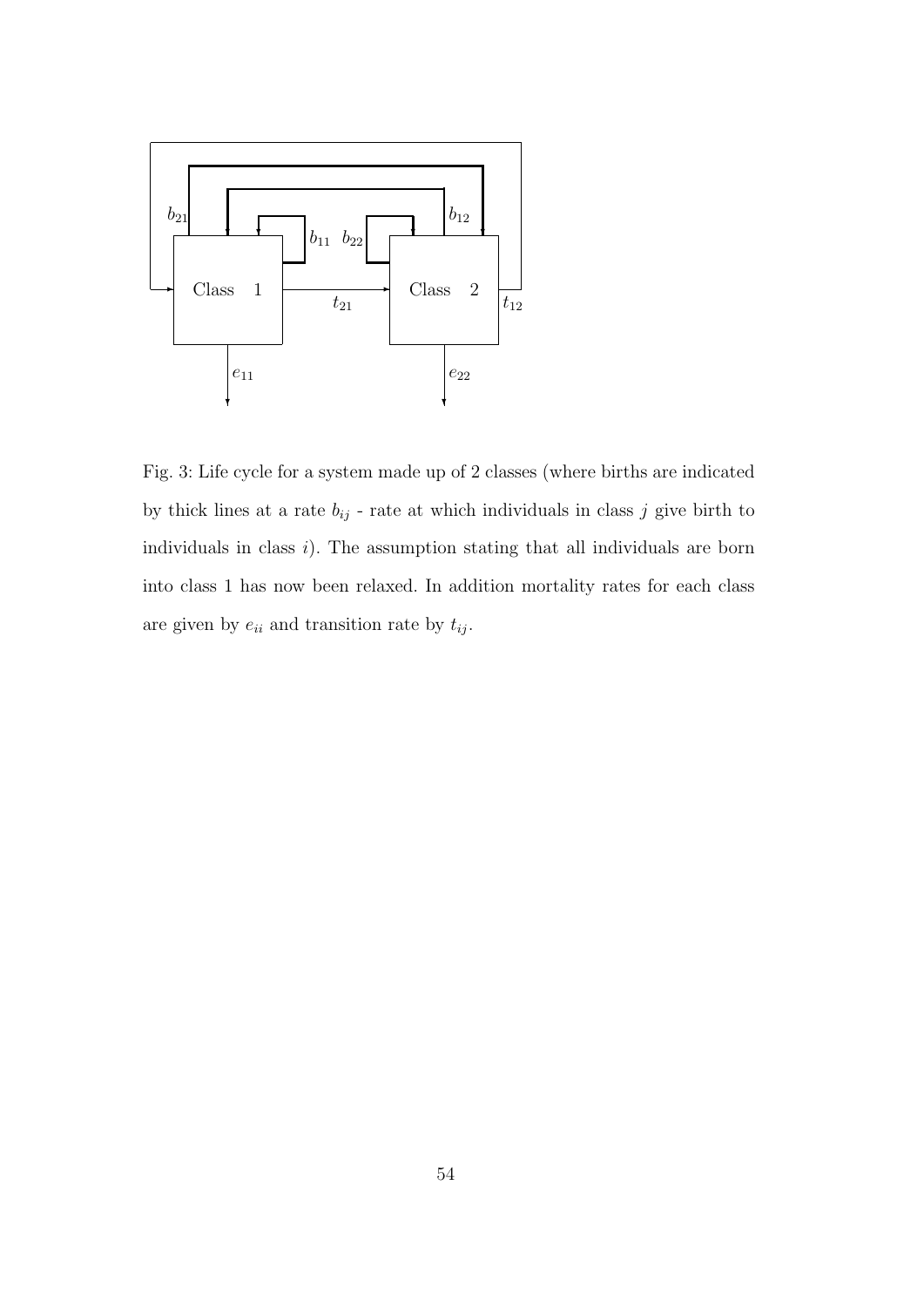

Fig. 4: Life cycle for a system made up of 3 classes, subject to the assumption that all individuals are born into class 1 (where births are indicated by thick lines) at a rate  $b_{ij}$ . The assumption stating that individuals move through the classes sequentially has now been relaxed and they move from class *j* to class *i* at a rate  $t_{ij}$ . In addition mortality rates for each class are given by  $e_{ii}$ .